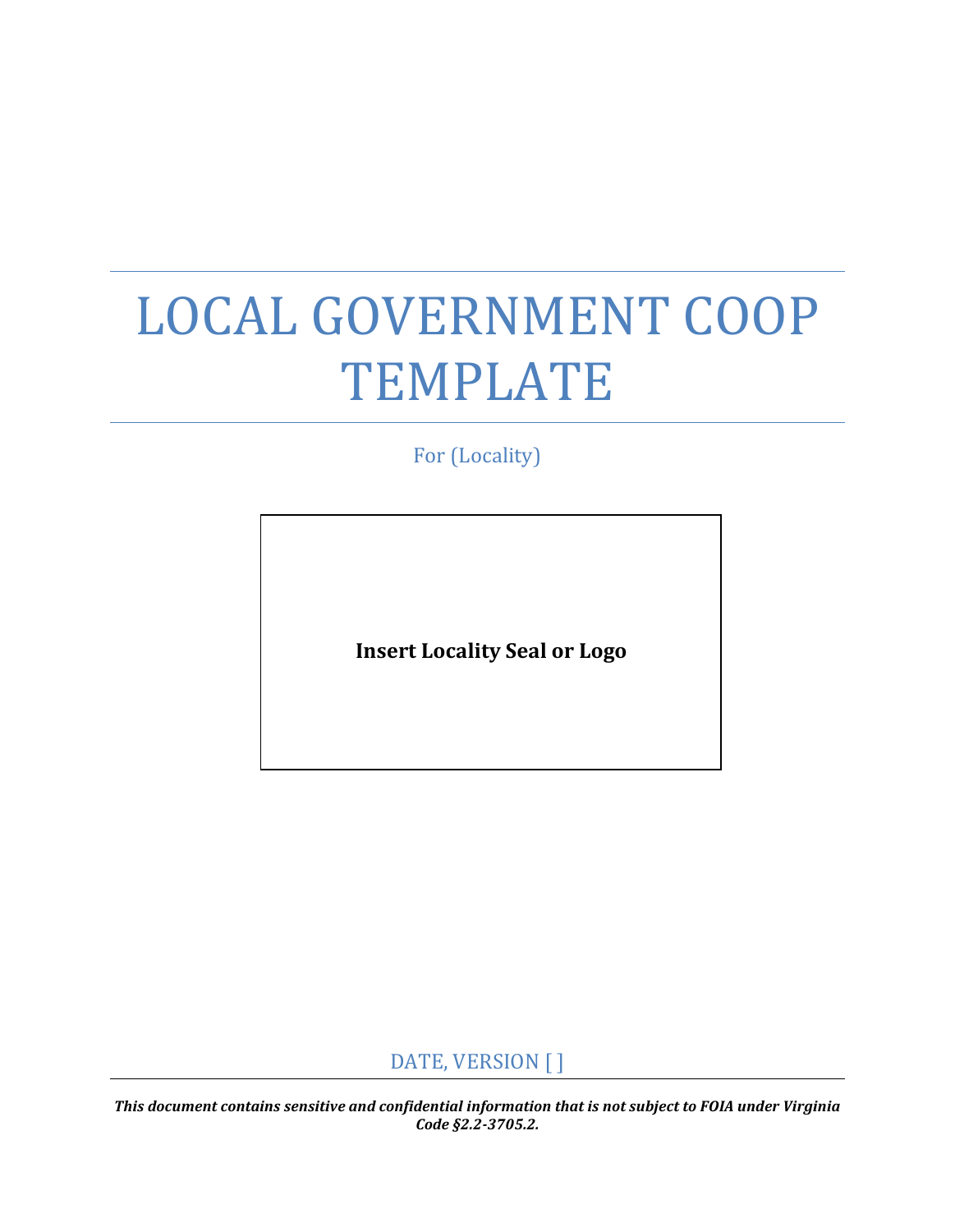## **TEMPLATE STRUCTURE AND INSTRUCTIONS**

<span id="page-1-0"></span>The Virginia Department of Emergency Management (VDEM) developed this template to assist local governments in developing and maintaining continuity of operations (COOP) programs, plans, and systems. It supports a whole community process in developing an all hazards plan, which is scalable and flexible.

It provides instructions, guidance, and sample text to support the development of local government Continuity Plans and programs. Each section of the template includes *instructions and* sample verbiage.

- **Local government applies to cities, counties, and towns with independent emergency** management programs*,* but other entities may use this template as well and adapt it to their needs.
- **The template includes sample text that the planning team may revise as applicable to the** local government.
- $\blacksquare$  The template includes tables with instructions for incorporating the local data and including in the plan.
- There are charts, checklists or other tools that can be incorporated into your document
- Insert page numbers on the headers or footers and number appendices to reflect the appendix number.

Apply **(***locality)* seals or logos to customize the template and replace *(locality)* with the actual name of the locality.

Finally, please add acronyms and definitions into the glossary that reflect the relevant terms used by the locality and its agencies or departments.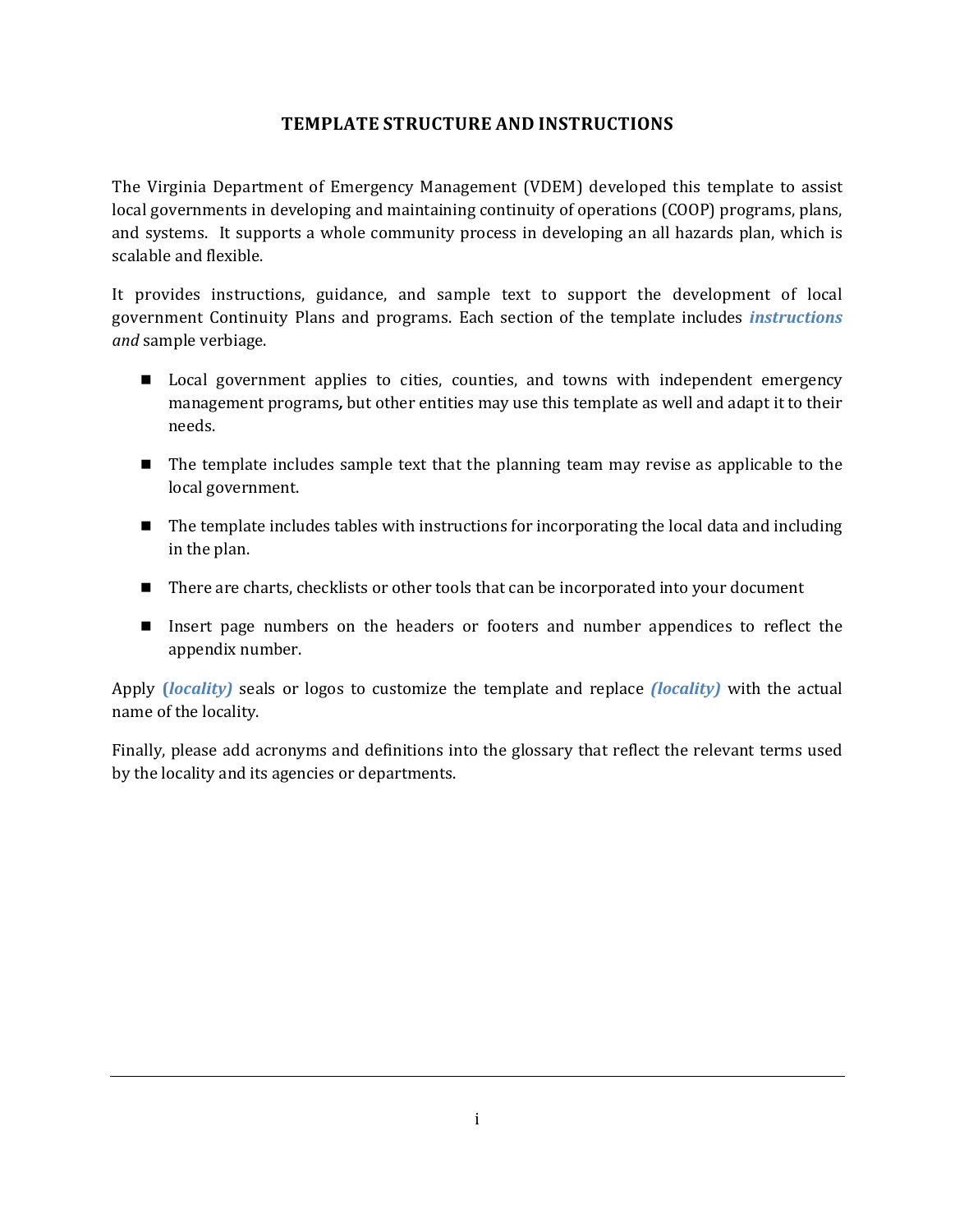# **SECURITY AND PRIVACY STATEMENT**

<span id="page-2-0"></span>\_\_\_\_\_\_\_\_\_\_\_\_\_\_\_\_\_\_\_\_\_\_\_\_\_\_\_\_\_\_\_\_\_\_\_\_\_\_\_\_\_\_\_\_\_\_\_\_\_\_\_\_\_\_\_\_\_\_\_\_\_\_\_\_\_\_\_\_\_\_\_\_\_ \_

*This security and privacy statement, along with the FOIA exemption statement on the cover page of this template, is optional. Each locality determines if both should be included based on an analysis of the type of information in their Continuity Plan. Each Locality should consult the local attorney to determine if their plan is exempt from the Freedom of Information Act (FOIA) pursuant to §2.2-3705.2 of the Code of Virginia.* 

## *Sample text for this section is below:*

Public disclosure of this document would have a reasonable likelihood of threatening public safety by exposing vulnerabilities. It contains sensitive and confidential information that is not subject to FOIA under Virginia Code §2.2-3705.2. Accordingly, **(***Locality***)** withholds this plan from full public disclosure. Refer any request for a copy of this document to **(***Local Attorney of the Locality* **or designated staff)***.*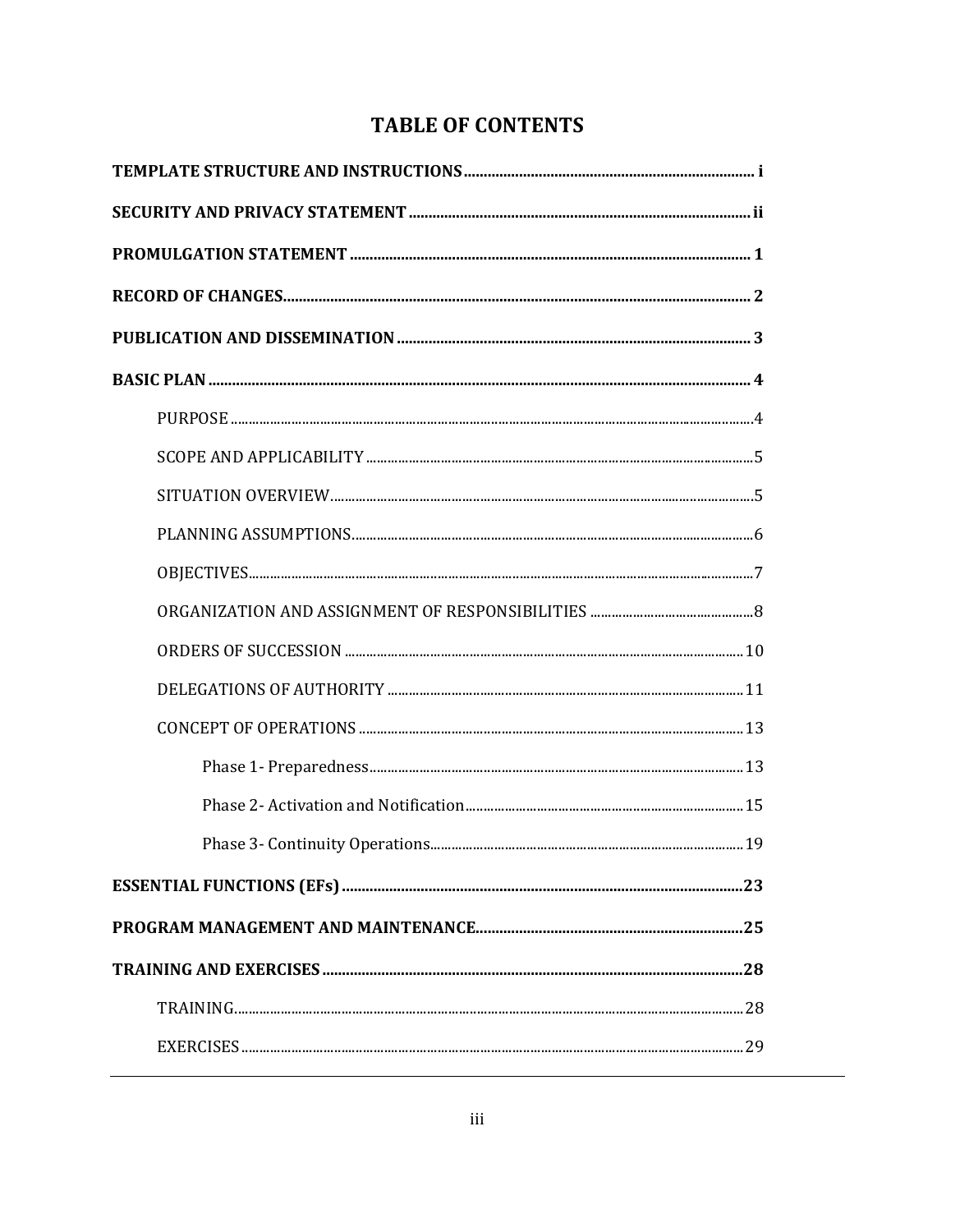| APPENDIX C - ESSENTIAL RECORDS, SYSTEMS, APPLICATIONS, AND EQUIPMENT.37     |
|-----------------------------------------------------------------------------|
| APPENDIX D: Essential Functions (EFs) and Business Process Analysis (BPA)40 |
|                                                                             |
|                                                                             |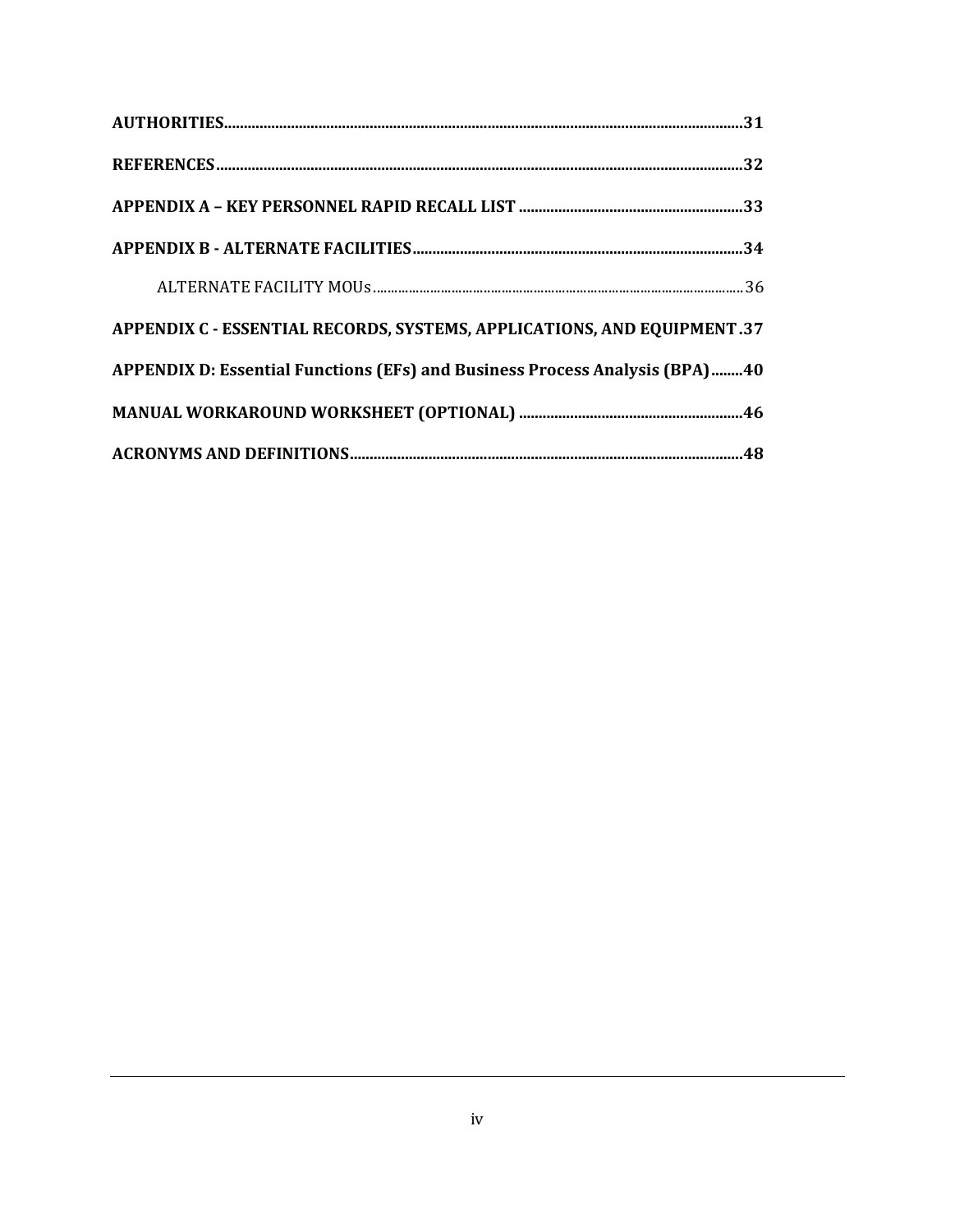# **PROMULGATION STATEMENT**

<span id="page-5-0"></span>\_\_\_\_\_\_\_\_\_\_\_\_\_\_\_\_\_\_\_\_\_\_\_\_\_\_\_\_\_\_\_\_\_\_\_\_\_\_\_\_\_\_\_\_\_\_\_\_\_\_\_\_\_\_\_\_\_\_\_\_\_\_\_\_\_\_\_\_\_\_\_\_\_ \_

This letter, when signed by the head of the organization, serves as a formal authorization of, and introduction to, the plan and its purpose. It gives the plan official status, and the organization authority and responsibility to perform their tasks*.* 

*Include the mission statement of the organization and summarize the scope and purpose of developing a continuity plan (what the plan is, whom it affects and describes circumstances that lead to plan implementation).* 

*[Locality's]* mission is to *[enter mission statement]*.

To accomplish this mission, the locality must ensure it has the ability to perform essential functions efficiently and with minimal disruption, especially during an emergency. This document provides guidance for implementing the Continuity Plan and program to ensure locality performs its essential missions and functions under all threats and conditions.

I hereby appoint **(***insert the employee position title)* to serve as the Continuity Coordinator for *(Locality*)*.* This position shall assume the identified responsibilities outlined in the Continuity Plan and possess the authority necessary to carry out the duties delineated in this plan. The local government administrator appoints a reconstitution manager, who has the authorities and responsibilities described herein. This promulgation shall also serve as official approval of the Orders of Succession and Delegations of Authority outlined herein.

\_\_\_\_\_\_\_\_\_\_\_\_\_\_\_\_\_\_\_\_\_\_\_\_\_\_\_\_\_\_\_\_\_\_\_\_\_\_\_\_\_\_\_\_\_\_\_\_\_

\_\_\_\_\_\_\_\_\_\_\_\_\_\_\_\_\_\_\_\_\_\_\_\_\_\_\_\_\_\_\_\_\_\_\_\_\_\_\_\_\_\_\_\_\_\_\_\_\_

(Signature of Authorized local government official)

(Date)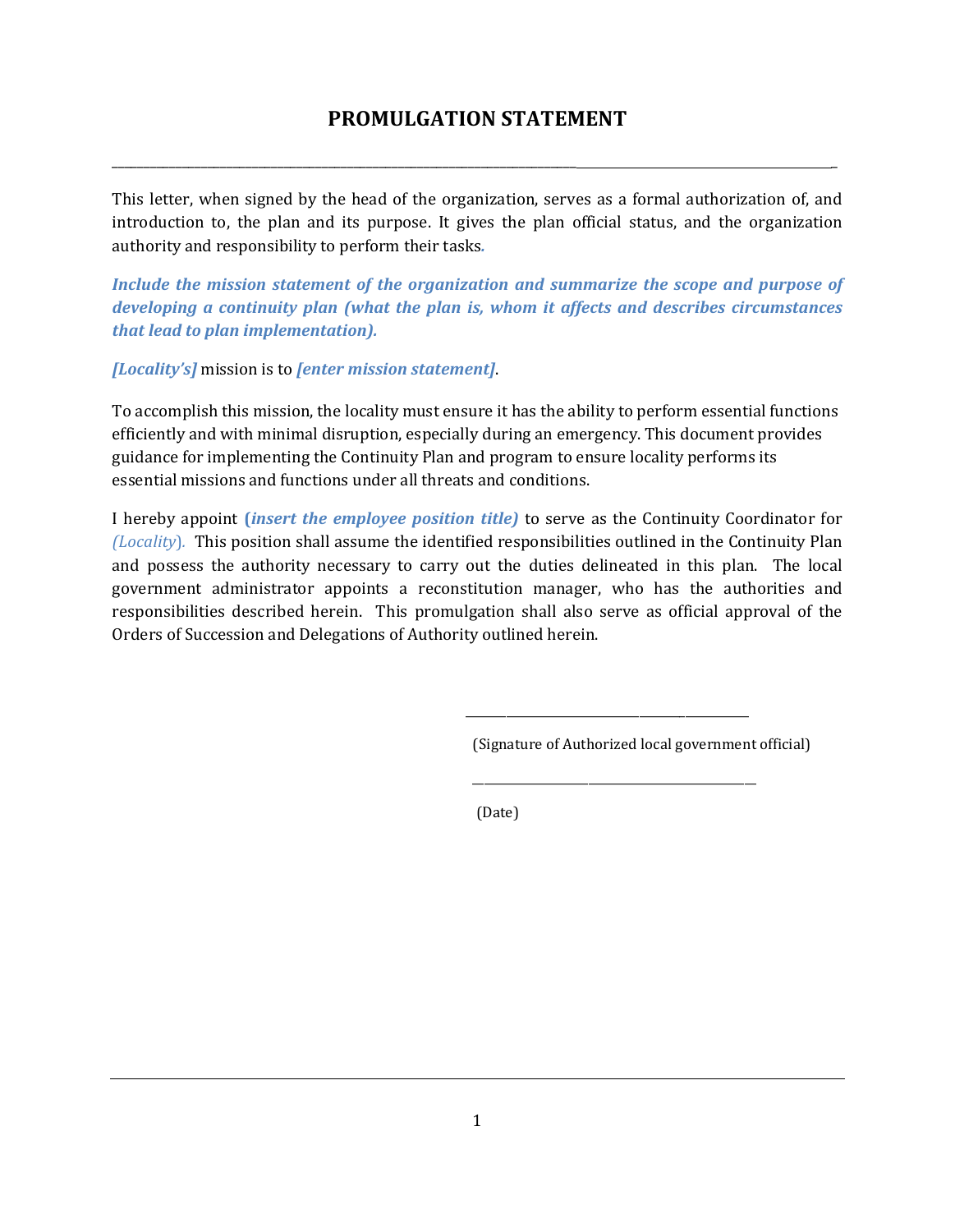## **RECORD OF CHANGES**

<span id="page-6-0"></span>\_\_\_\_\_\_\_\_\_\_\_\_\_\_\_\_\_\_\_\_\_\_\_\_\_\_\_\_\_\_\_\_\_\_\_\_\_\_\_\_\_\_\_\_\_\_\_\_\_\_\_\_\_\_\_\_\_\_\_\_\_\_\_\_\_\_\_\_\_\_\_\_\_ \_

*Document changes to the Continuity Plan between official promulgations in the Record of Changes table below. The Record of Changes will contain, at a minimum, a change number, the section and/or page number of the change, a description of the change, the date of the change, and the initials of the person who made the change. Minor plan changes (such as grammatical or phone number changes) which do not affect the implementation of the plan do not need to be captured in the Record of Changes table. Include a new Record of Changes table when the each time the plan is re-promulgated.* 

Submit recommended changes to this document to **(***name of continuity coordinator***) of (***locality)* 

| <b>Change</b><br><b>Number</b> | <b>Section</b><br>and/or Page<br><b>Number</b> | <b>Description of Change</b>        | Date of<br><b>Change</b> | Posted By |
|--------------------------------|------------------------------------------------|-------------------------------------|--------------------------|-----------|
| $\mathbf{1}$                   | Page 11                                        | <b>Updated Orders of Succession</b> | 01/02/20                 | P. Smith  |
|                                |                                                |                                     |                          |           |
|                                |                                                |                                     |                          |           |
|                                |                                                |                                     |                          |           |
|                                |                                                |                                     |                          |           |
|                                |                                                |                                     |                          |           |
|                                |                                                |                                     |                          |           |
|                                |                                                |                                     |                          |           |
|                                |                                                |                                     |                          |           |
|                                |                                                |                                     |                          |           |
|                                |                                                |                                     |                          |           |
|                                |                                                |                                     |                          |           |
|                                |                                                |                                     |                          |           |
|                                |                                                |                                     |                          |           |

**Table 1 Record of Changes**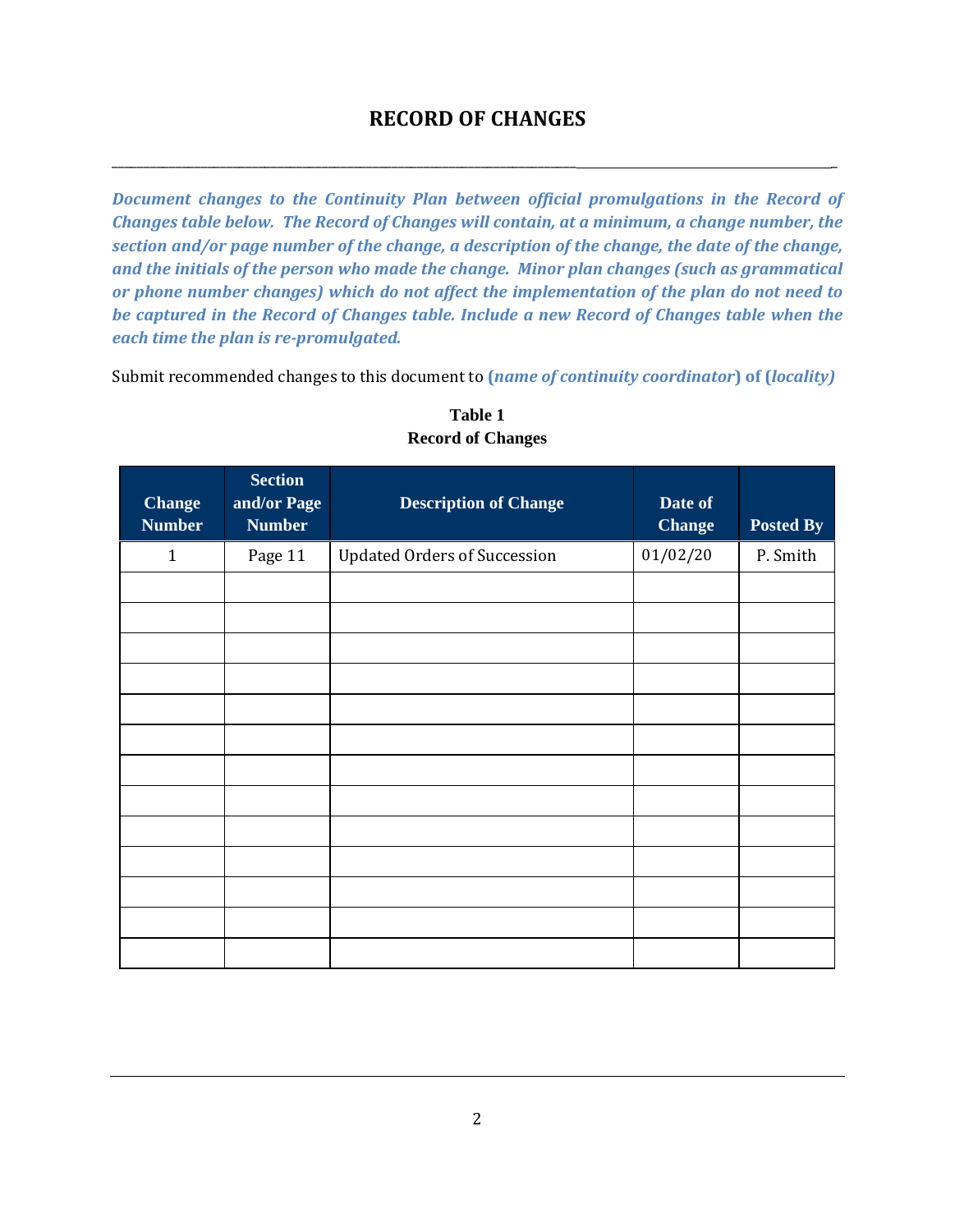# **PUBLICATION AND DISSEMINATION**

<span id="page-7-0"></span>\_\_\_\_\_\_\_\_\_\_\_\_\_\_\_\_\_\_\_\_\_\_\_\_\_\_\_\_\_\_\_\_\_\_\_\_\_\_\_\_\_\_\_\_\_\_\_\_\_\_\_\_\_\_\_\_\_\_\_\_\_\_\_\_\_\_\_\_\_\_\_\_\_

*The publication and dissemination phase of the continuity planning process incudes publishing the plan and presenting it to appropriate agency personnel, including executive leadership and key personnel. Non-key personnel should be provided with portions of the plan deemed appropriate, but may be provided with a copy of the entire plan at the discretion of the continuity coordinator. Contractors who perform or support performance of MEFs may receive a copy of the plan or sections that are relevant to their duties. In these instances, the local government may require the contract staff to sign a Non-Disclosure Agreement.* 

*Publication of this plan should be consistent with the agency's decision regarding its availability under FOIA.* 

The Continuity Coordinator will distribute the plan to executive leadership and key personnel within the (locality) and to others as deemed appropriate.

#### **Table 2**

| <b>Name</b>             | <b>Title</b> | Agency/department  | <b>Date Issued</b> | <b>Date</b><br><b>Returned</b> | <b>Number of</b><br><b>Copies</b> |
|-------------------------|--------------|--------------------|--------------------|--------------------------------|-----------------------------------|
| John Doe<br>IT Director |              | <b>IT Division</b> | 01/02/2020         |                                |                                   |
|                         |              |                    |                    |                                |                                   |
|                         |              |                    |                    |                                |                                   |

#### **Continuity Plan Distribution List**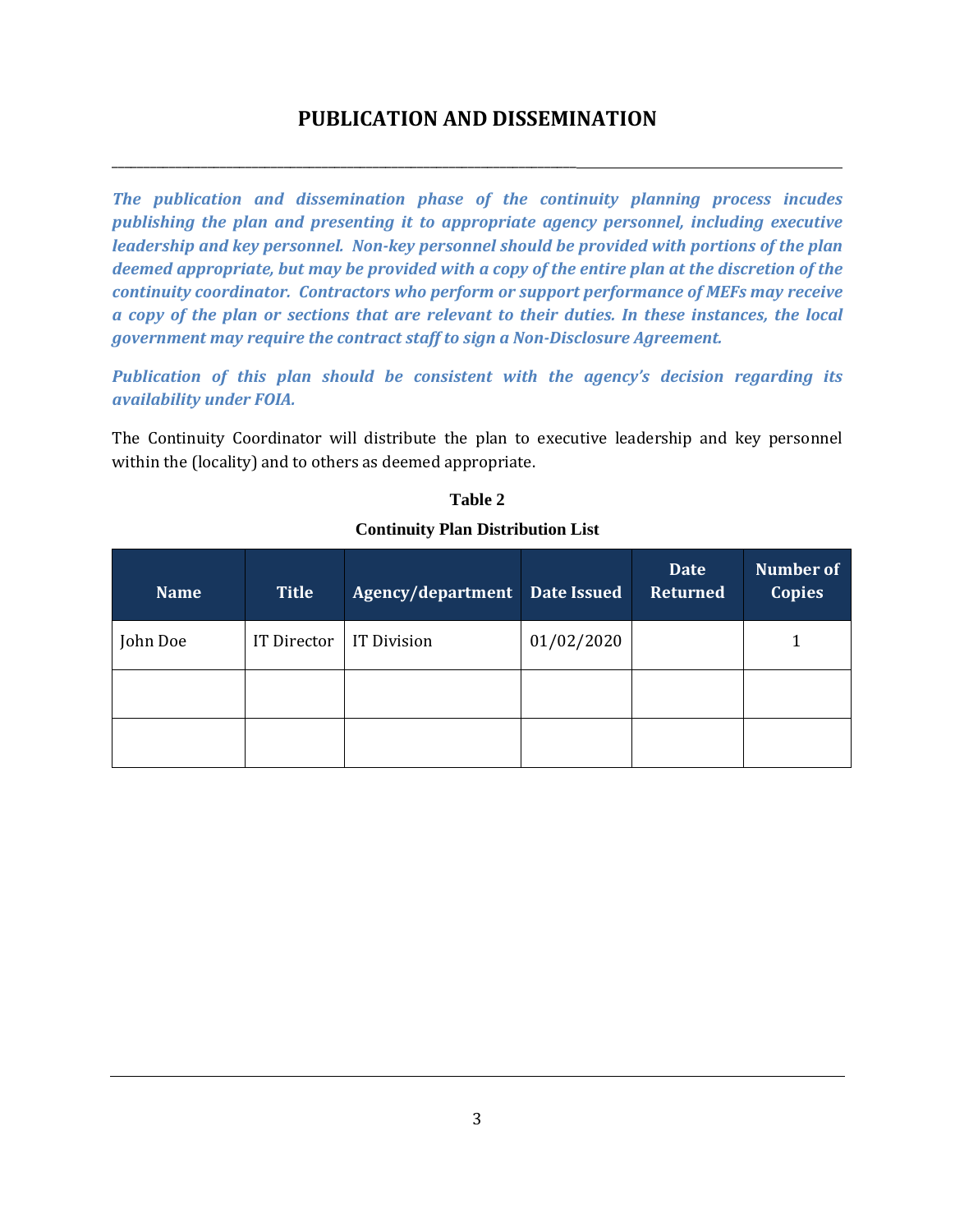# **BASIC PLAN**

<span id="page-8-0"></span>\_\_\_\_\_\_\_\_\_\_\_\_\_\_\_\_\_\_\_\_\_\_\_\_\_\_\_\_\_\_\_\_\_\_\_\_\_\_\_\_\_\_\_\_\_\_\_\_\_\_\_\_\_\_\_\_\_\_\_\_\_\_\_\_\_\_\_\_\_\_\_\_\_ \_

*The Basic Plan provides an overview of the local government's approach to continuity. It describes continuity and local government policies, and assigns tasks the policies, describes the agencies/departments and assigns tasks. The plan elements* 

The purpose of this Continuity Plan is to provide the framework for the *(locality)* to continue or quickly restore its ability to perform MEFs. Locality must continue to perform MEFs or resumed rapidly after a disruption of normal activities.

 *(Locality***)** is aware of how various events can disrupt operations and jeopardize the ability to perform essential functions (EFs). The *(locality)* must continue to perform the EFs during a disruption of normal activities or quickly restore the ability to perform them. As such, (*Locality*) has adopted an all-hazards approach to continuity planning to ensure that regardless of the event, the local government will continue to operate and/or provide MEFs in some capacity. This approach includes preparing for natural or technological hazards.

## <span id="page-8-1"></span>PURPOSE

## *The section explains why the agency is developing a Continuity Plan. It explains the overall purpose of continuity planning and the disruptions it addresses. Refer to the sample text below.*

The purpose of this Continuity Plan is to provide the framework for **(locality)** to continue or rapidly restore MEFs in the event of an emergency that affects operations. This document establishes the **(locality's)**'s Continuity Program procedures for addressing three types of extended disruptions that could occur individually or in any combination:

- **Loss of access to a facility or portion of a facility (as in a building fire);**
- Loss of services due to equipment or systems failure (as in telephone, electrical power, or information technology system failures); and
- **Loss of services due to a reduced workforce (as in pandemic influenza, incidents in which** employees are victims or incidents that prohibit employees from reporting to the workplace).

This plan details procedures for implementing actions to continue the following MEFs:

 *(Insert locality approved EFs in bullet format here. More information on MEF identification is on page 24 of this template.*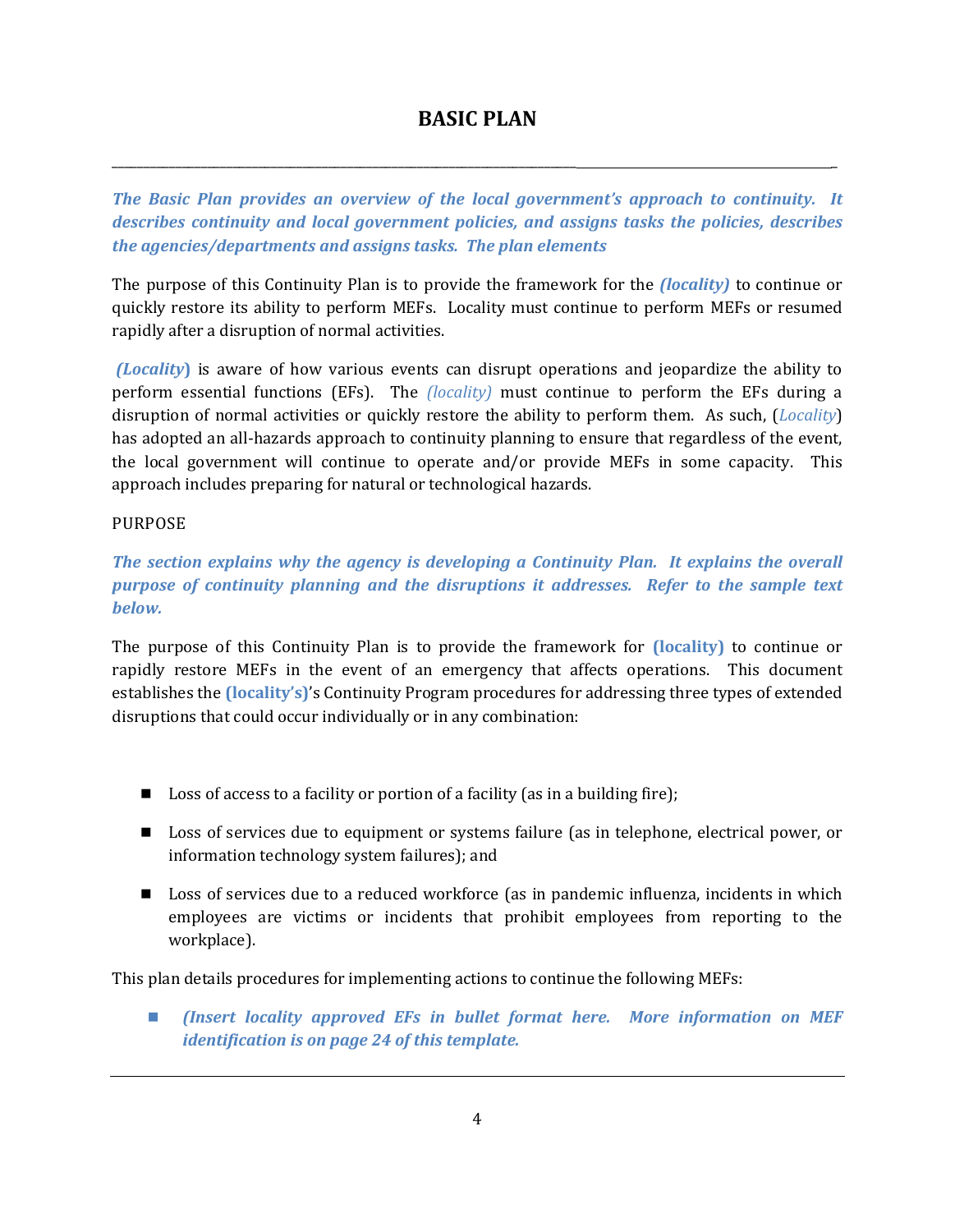This Continuity Plan is a recovery plan and functions as a companion plan to the **(***[Locality's] Disaster Recovery Plan and the Emergency Operations Plan.* The Continuity Plan provides a framework designed to minimize potential impact to operations and allow for rapid recovery from an event, which may or may not cause the activation of emergency response or incident action plans.

## <span id="page-9-0"></span>SCOPE AND APPLICABILITY

*This section describes the local government elements (e.g., agency/departments, locations) covered by the plan and the times during which the plan is in effect. Facilities and agencies branch offices or departments (subordinate agencies) located off-site from the main administration office(s) may have independent continuity plans. However, any MEFs performed at those off site locations should be included in the agency's comprehensive continuity plan. Use the verbiage supplied below or insert language developed internally.* 

This plan applies to the operations and resources necessary to ensure the continuation of the **(***locality's)* EFs. This plan applies to personnel in each department with assigned roles and responsibilities.

This Continuity Plan supports the performance of EFs from alternate locations, with a reduction in workforce, or during a loss of services resulting from equipment or systems failure. The Continuity Plan does not apply to temporary disruptions of service, including minor IT system or power outages or any other scenarios in which the jurisdiction quickly restores its ability to perform MEFs. This plan provides for the resumption of MEFs, continuity of management, and decisionmaking authority if senior leadership is unavailable. This Continuity Plan can be activated during duty and non-duty hours, and with or notice.

#### <span id="page-9-1"></span>SITUATION OVERVIEW

*This section addresses the situations that might affect and influence continuity planning scenarios, including, location of the local government, the local population, and other pertinent details. The situation identifies potential threats or hazards that could affect performance of MEFs. If the jurisdiction conducted a Business Impact Analysis (BIA) or identified potential hazards specific to each MEF, this information should be included in the plan. The next section includes examples of the type of information that should be included in this section. Please revise to reflect the situations specific to your locality.* 

The following situations could affect *(locality's)* continuity planning efforts: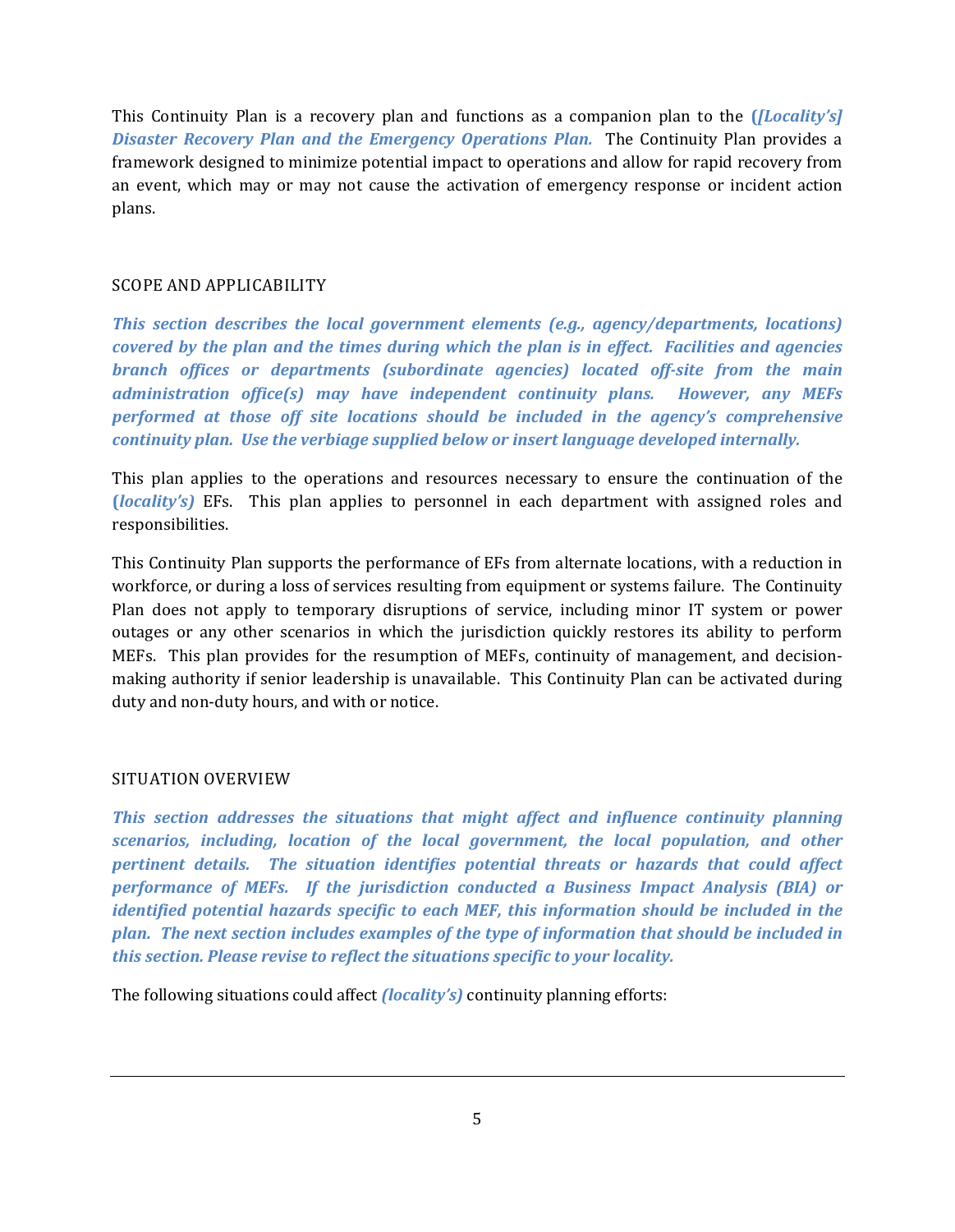- *(Locality)* is located in the *(region of the state and in VDEM Region [].* It is an urban environment, and has numerous acres of wetlands.
- Local government is home to approximately [number] citizens.
- The local government has most of its offices at the Courthouse Complex such as administration, human resources, operations, etc. There are approximately total personnel, in addition to [number] of contractors, and numerous visitors for a variety of functions and services on a daily basis.
- The number of employees and visitors on-site is greatly reduced if the majority of employees telework [on a particular designated] day
- **There are railroad tracks and highways that carry hazardous materials and are in close** proximity to the government complex.
- (*Agency/departments)* routinely perform certain functions at off-site locations, such as home visits or delivering presentations to groups at other public facilities

## <span id="page-10-0"></span>PLANNING ASSUMPTIONS

*This section should briefly familiarize the readers with the underlying assumptions made during the planning process. Assumptions are general statements that will guide the agency in the development of its continuity plan. Although a continuity plan is a recovery plan and serves as a companion to existing emergency plans, the planning assumptions used here should be consistent with those used in the locality's emergency plans. Below are examples of the type of information that could be included. Please revise these examples to reflect assumptions applicable to your locality and the planning environment.* 

This plan addresses the following assumptions:

- The (*locality)* considered its mission, statutory requirements, and emergency support function roles outlined in the Code of Virginia and applicable local codes and ordinances ), and has identified MEFs and appropriate recovery time objectives (RTOs) to support these functions.
- The MEFs are susceptible to risks associated with natural and human caused hazards as identified in the local/regional Hazard Mitigation Plan.
- The *(locality)* acknowledges that its MEFs may be disrupted by: the loss of or access to a facility (or portion of the facility), the loss of services due to equipment or system failure, the loss of services due to a reduction in the workforce, or any combination thereof.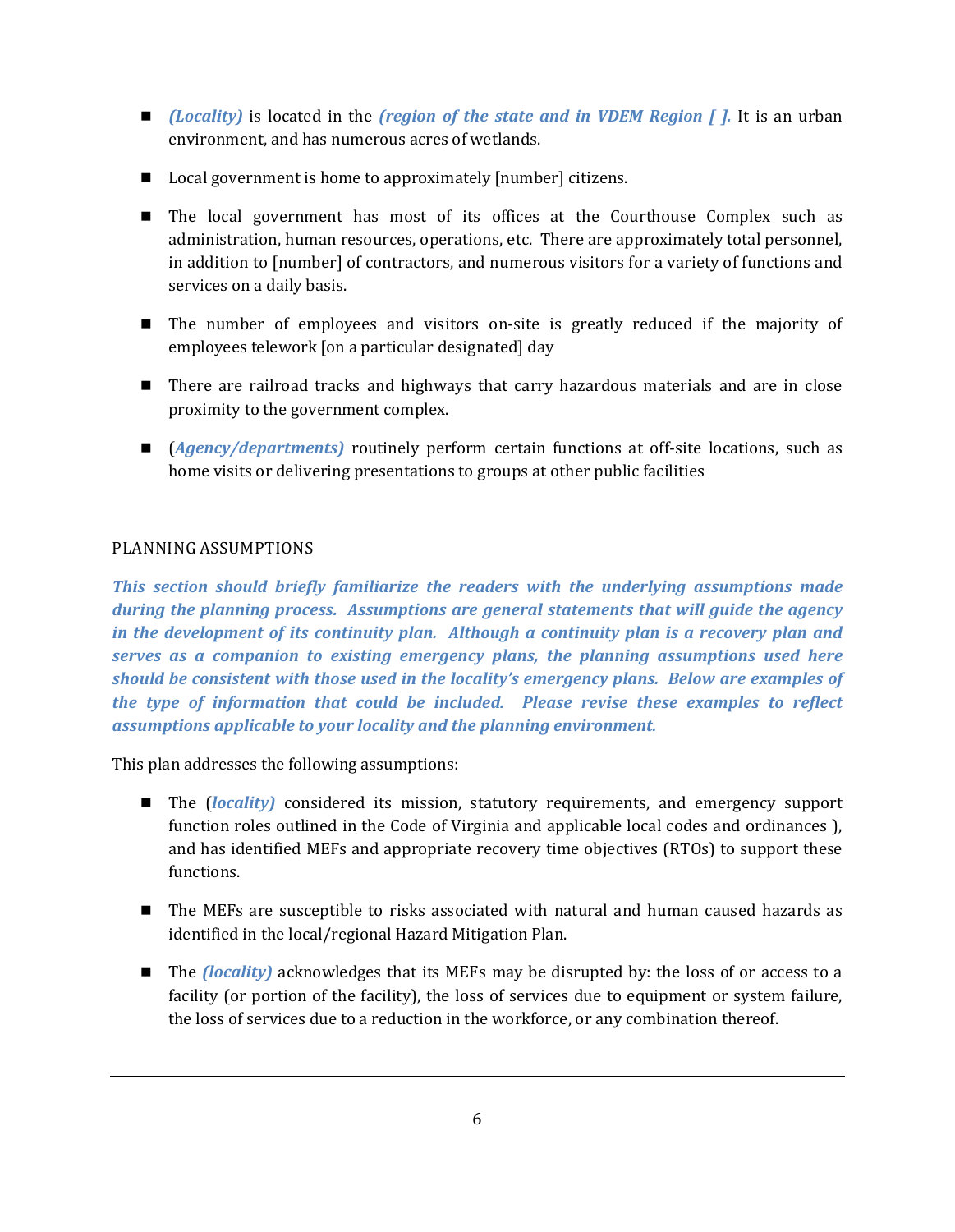- A disruption of MEFs may occur during or after normal operating hours.
- The *(locality)* identified key personnel and alternates required for the implementation of this plan.
- The leadership of *(locality*) will exercise their authority to implement the Continuity Plan in a timely manner when confronted with events that disrupt the locality's MEFs.
- Executive leadership and key personnel may be required to relocate to an alternate facility during a continuity event.
- Equipment and software systems may become unavailable. Key personnel and alternates responsible for performing MEFs received training on manual workaround procedures.
- **Leadership has been cross trained so that more than one executive or manager can perform** their continuity responsibilities if called upon to do so;
- The OBJECTIVES will implement teleworking as an alternate work arrangement, if appropriate.
- In the event of an emergency, the locality may need to rely on services of other agencies and/or organizations for recovery.
- When properly implemented, this Continuity Plan will reduce or prevent disaster-related losses and allow for timely recovery operations.

## <span id="page-11-0"></span>**OBJECTIVES**

*The local government derives objectives from its overall missions and those of the agencies/departments that make up the local government. The objectives should be specific, measurable, and relevant to the mission*.

Revise or develop the following sample objectives in support of the local government's mission:

- Ensure that *(locality)* can perform its MEFs under all conditions.
- Ensure that *(locality)* can perform its MEFs within established recovery time objectives for a period of up to 30 days or until normal operations can be resumed.
- **Provide for the safety and well-being of personnel, contractors, and visitors while enabling** the locality to continue operations during any event or disruption to operations.
- Reduce or mitigate disruptions to operations.
- Minimize damage and loss to property, records, systems, and equipment.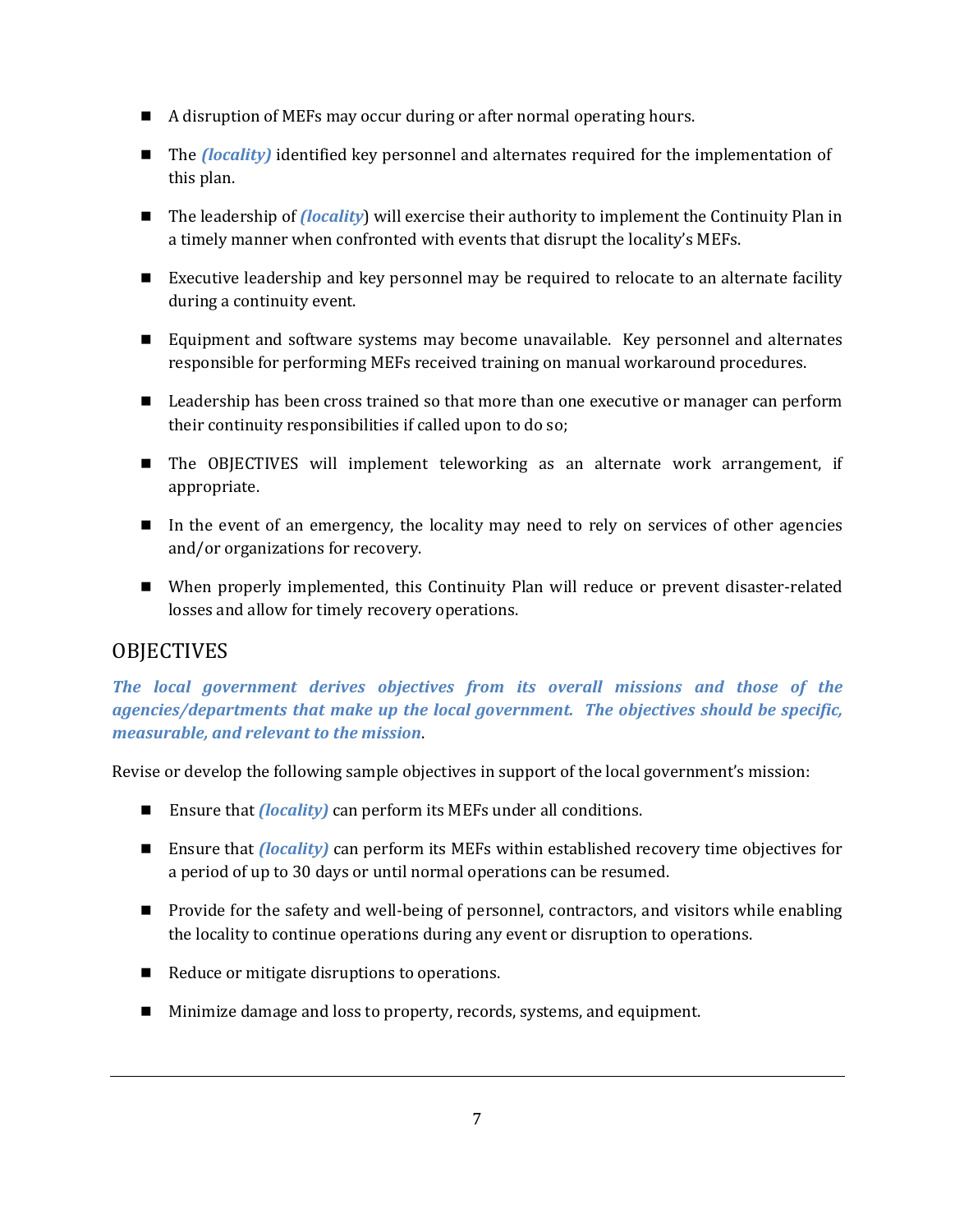- Achieve *(locality's)* timely and orderly recovery and reconstitution from an emergency.
- Ensure and validate continuity readiness through a dynamic and integrated continuity test, training, and exercise program.

## <span id="page-12-0"></span>ORGANIZATION AND ASSIGNMENT OF RESPONSIBILITIES

*This section identifies key personnel and others (by position) and their responsibilities during continuity plan implementation. Use staff titles, rather than names, to identify continuity positions to reduce the need to update this portion of the plan due to personnel changes. The following table shows examples of some common continuity of operation implementation responsibilities. Please revise these examples to reflect your locality and staff.* 

| <b>Position</b>                        | <b>Responsibility</b>                                                                                                   |  |  |  |
|----------------------------------------|-------------------------------------------------------------------------------------------------------------------------|--|--|--|
| Local Government<br>Administrator      | Provide strategic leadership and overarching policy direction for the Continuity<br>$\bullet$<br>Program.               |  |  |  |
|                                        | Implement the Continuity Plan when necessary, or when directed to by a higher<br>$\bullet$<br>authority.                |  |  |  |
|                                        | Consult with and advise appropriate officials during implementation of the<br>$\bullet$<br>Continuity Plan.             |  |  |  |
|                                        | Oversee and coordinate activities between the Continuity Coordinator and<br>$\bullet$<br><b>Reconstitution Manager.</b> |  |  |  |
| <b>Local Governing</b><br>Board        | Declare a local emergency<br>$\bullet$                                                                                  |  |  |  |
| Director of<br>Emergency<br>Management | Advise governing board of the status of the emergency<br>$\bullet$                                                      |  |  |  |
| Local Government<br>Attorney           | Review contracts and/or MOUs for alternate sites<br>$\bullet$                                                           |  |  |  |
| Human Resource                         | Develop guidance for human resources on issues that are specifically related to<br>$\bullet$<br>the Continuity Event    |  |  |  |
|                                        | Develop policies for hiring additional staff<br>$\bullet$                                                               |  |  |  |

# **Table 3 Continuity Implementation Responsibilities**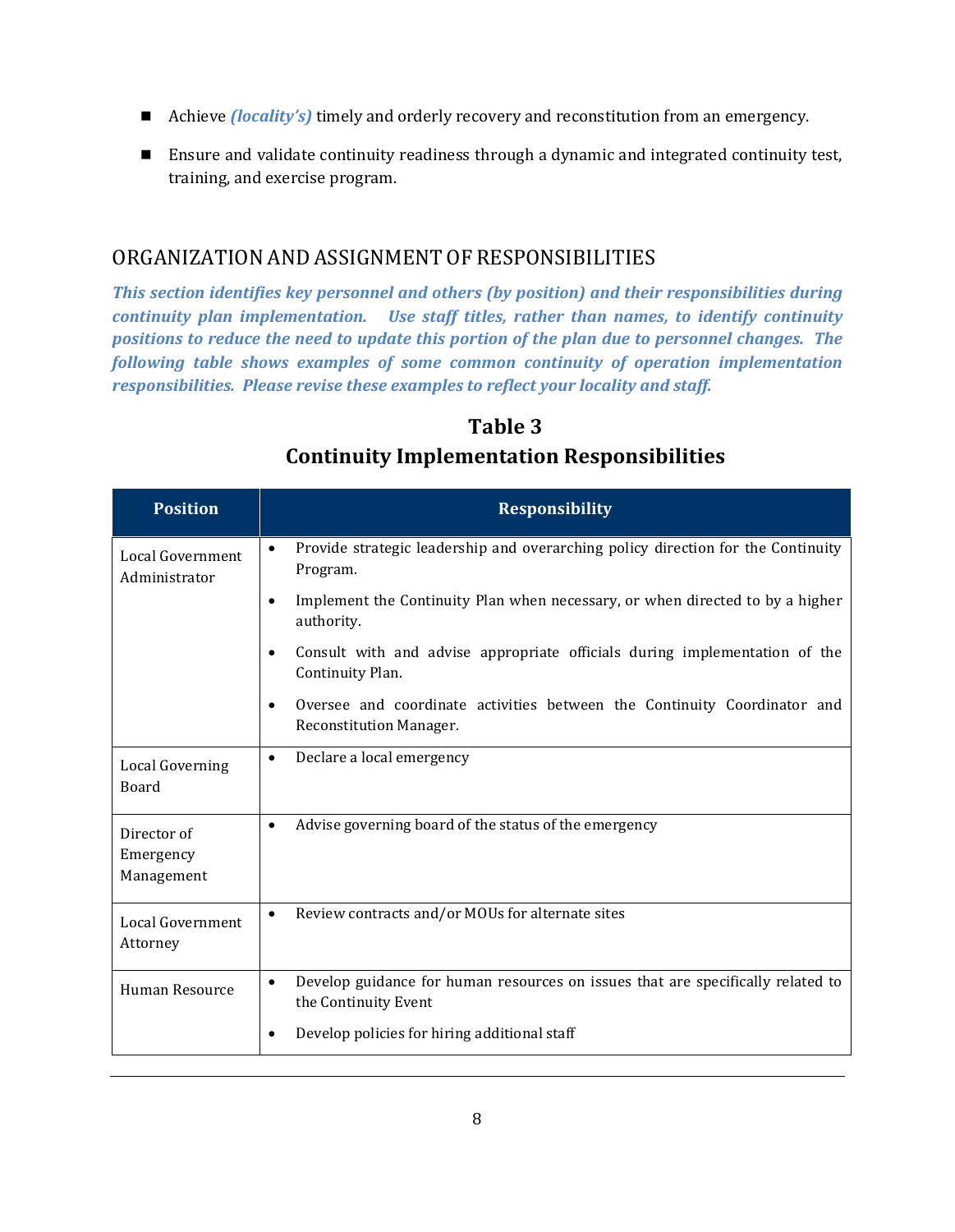<span id="page-13-0"></span>

| <b>Position</b>                 | <b>Responsibility</b>                                                                                                                                                                                                                                                                    |  |  |  |  |
|---------------------------------|------------------------------------------------------------------------------------------------------------------------------------------------------------------------------------------------------------------------------------------------------------------------------------------|--|--|--|--|
|                                 | Track work schedule/use of leave<br>$\bullet$                                                                                                                                                                                                                                            |  |  |  |  |
| Emergency                       | Create and update the locality's COOP plan<br>$\bullet$                                                                                                                                                                                                                                  |  |  |  |  |
| Management<br>Coordinator       | Conduct continuity awareness briefings (or other means of orientation) for all<br>$\bullet$<br>newly-hired personnel                                                                                                                                                                     |  |  |  |  |
|                                 | Coordinate the implementation of the Continuity Plan and initiate appropriate<br>$\bullet$<br>notifications to internal and external contacts. Work closely with the<br>Reconstitution Manager to ensure a smooth transition from continuity operations<br>to reconstitution operations. |  |  |  |  |
| <b>Key Personnel</b>            | May be deployed to alternate site or place on telework status to establish an<br>$\bullet$<br>operational capability within the designated recovery time objective(RTO)                                                                                                                  |  |  |  |  |
|                                 | Support the performance of locality EFs in the event of a Continuity Plan<br>٠<br>implementation until normal operations are resumed                                                                                                                                                     |  |  |  |  |
|                                 | Ensure that family members have emergency plans.<br>$\bullet$                                                                                                                                                                                                                            |  |  |  |  |
| Essential<br>Records<br>Manager | Review status of essential records, files, and databases.<br>$\bullet$<br>Provides for proper storage and protection of essential records.<br>$\bullet$                                                                                                                                  |  |  |  |  |
| Reconstitution                  | Coordinate and oversee the reconstitution process.<br>$\bullet$                                                                                                                                                                                                                          |  |  |  |  |
| Manager                         | Ensure that the primary facility can support the performance of MEFs<br>٠                                                                                                                                                                                                                |  |  |  |  |
|                                 | Use a time-phased plan to restore functions to minimize downtime.<br>$\bullet$                                                                                                                                                                                                           |  |  |  |  |
|                                 | Work closely with the Continuity Coordinator to ensure a smooth transition from<br>$\bullet$<br>continuity operations to reconstitution operations.                                                                                                                                      |  |  |  |  |
| Local Government                | Monitor communications for guidance or instructions during the event.<br>$\bullet$                                                                                                                                                                                                       |  |  |  |  |
| Employees                       | Know and understand their roles in a continuity environment.<br>$\bullet$                                                                                                                                                                                                                |  |  |  |  |
|                                 | Ensure that family members have planned for emergency events.<br>$\bullet$                                                                                                                                                                                                               |  |  |  |  |
| Contractor and/or               | Monitor locality communications for guidance or instructions during the event.<br>$\bullet$                                                                                                                                                                                              |  |  |  |  |
| Vendor Support<br>Staff)        | Know and understand their roles in a continuity environment.<br>$\bullet$                                                                                                                                                                                                                |  |  |  |  |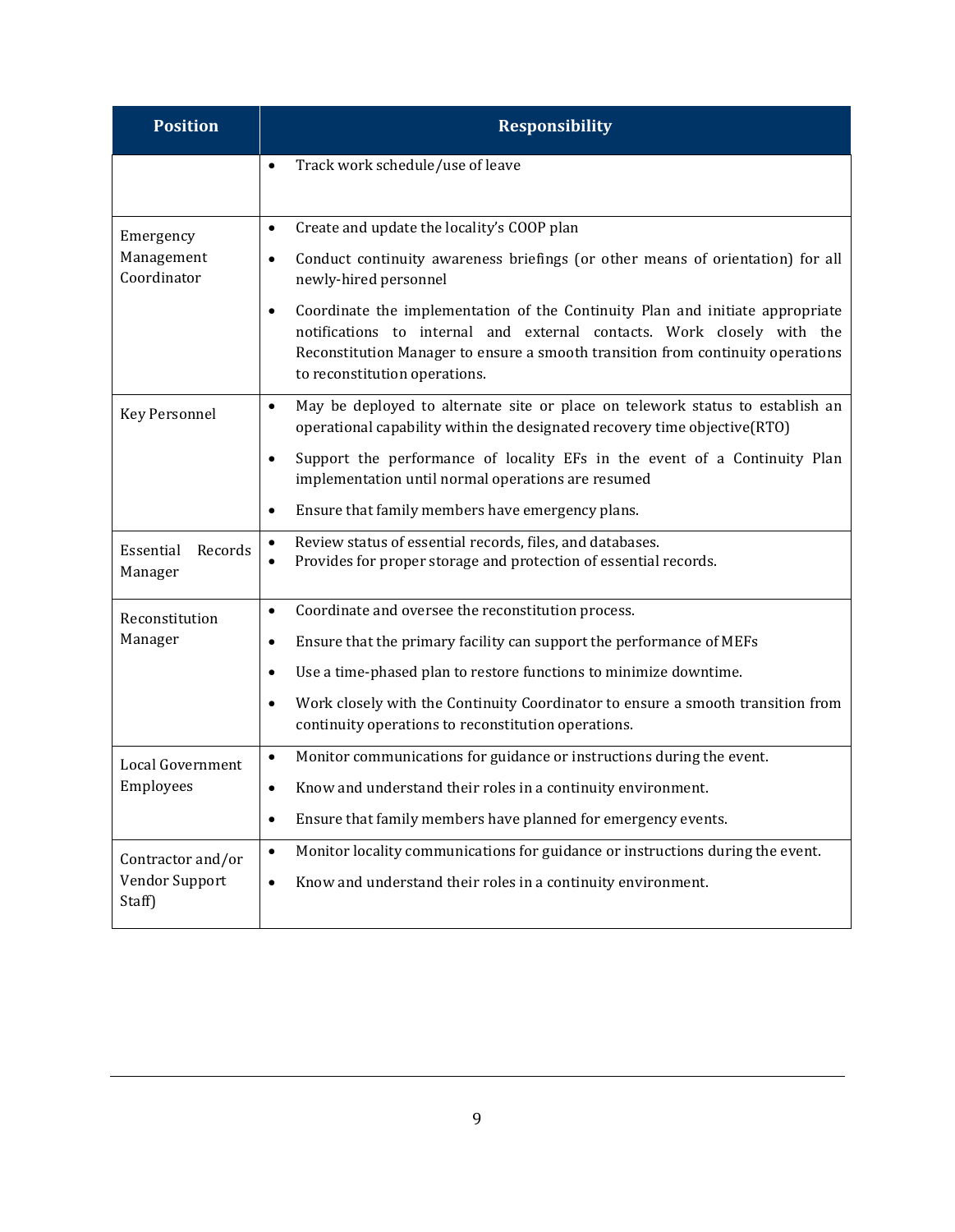#### ORDERS OF SUCCESSION

*Orders of Succession identify lines of succession for the organization head and key positions required to authorize and approve EFs and reconstitution, and to maintain financial and legal responsibilities.* 

*Orders of succession should:* 

- *Pesignate at least three individuals, if possible to manage EFs and other critical operations.*
- List successors in the order they would assume the role
- *Identify successors by title rather than names, to reduce the amount of plan revisions*

*Considerations for identifying positions for orders of succession:* 

- *Refer to by-laws, codes, ordinances, or internal policy to determine the orders of succession.*
- *Ensure input and coordination with the incumbent and the successors and match skillsets and credentials for successors as much as possible to the incumbent.*
- *Prepare a delegation of authority for each position that requires legal documentation to enable successors to assume responsibilities*
- *Departments must establish, communicate, and maintain their orders of succession for management and leadership positions. Distribute revisions as changes occur.*

*Complete Table 4 with the orders of succession using the following instructions:* 

- *1. List the position title of the administrator, director, or manager or other incumbent (column 1).*
- *2. List the method by which key personnel, staff, and interdependent agencies or organizations will be notified of change in leadership (column 2)*
- *3. Identify the successors by title (columns 3-5)*

Effective leadership during an emergency requires identification of orders of succession in advance of an event. The Table 4 identifies successors to prevent a lapse in executive leadership if an incumbent is incapable or unavailable to fulfill his or her essential duties. Authority shall return to the original executive leader when he or she is capable of resuming essential duties, unless *(locality)* selects a permanent replacement. If a situation occurs that necessitates implementation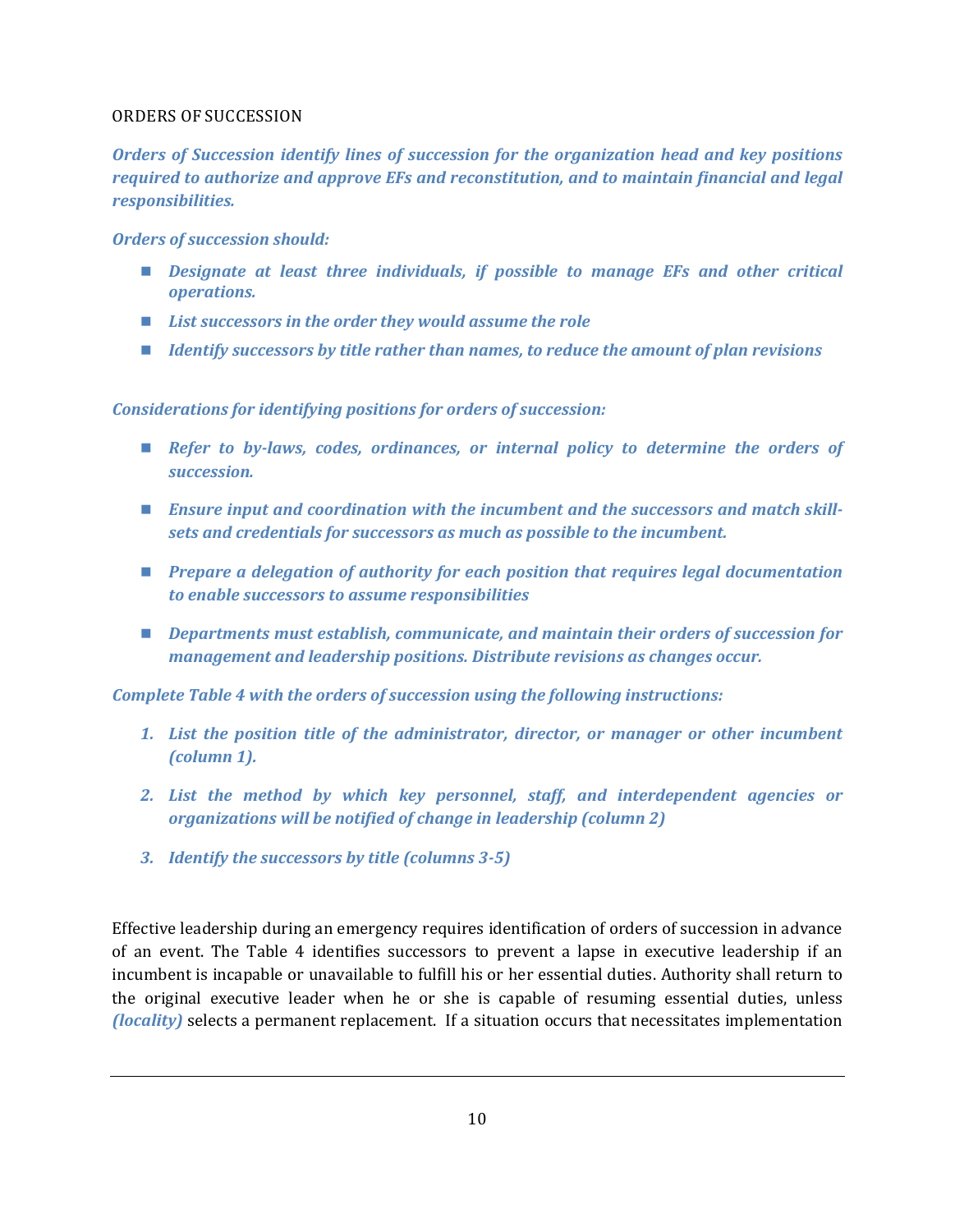of the Orders of Succession, the (*locality)* notifies all parties involved using the means of communications in this plan.

| <b>Table 4</b>              |  |
|-----------------------------|--|
| <b>Orders of Succession</b> |  |

| <b>Position</b>        | <b>Notification</b><br><b>Method</b> | Successor #1                  | Successor #2          | <b>Successor #3</b>   |
|------------------------|--------------------------------------|-------------------------------|-----------------------|-----------------------|
| Director of<br>Finance | Email / Cell Phone                   | Deputy Director<br>of Finance | <b>Budget Manager</b> | Payroll<br>Specialist |

## <span id="page-15-0"></span>DELEGATIONS OF AUTHORITY

*Delegations of authority identify by position, the formal or legal authority that allows individuals to make key policy decisions and/or perform specific functions. Types of Authority include statutory or signatory authorities.* 

*Complete Table 5 using the following instructions:* 

- *1. List the authority in column 1*
- *2. Identify the position currently holding the authority in column 2*
- *3. Identify the position that receives the authority in column 3*
- *4. Identify condition(s) that trigger that require the delegation*
- *5. Identify any limitations on the authority.*

Generally, pre-determined delegations of authority will take effect if an emergency disrupts normal operations are disrupted and terminate when normal operations resume. Table 5 includes an example of a delegation of authority are provided below.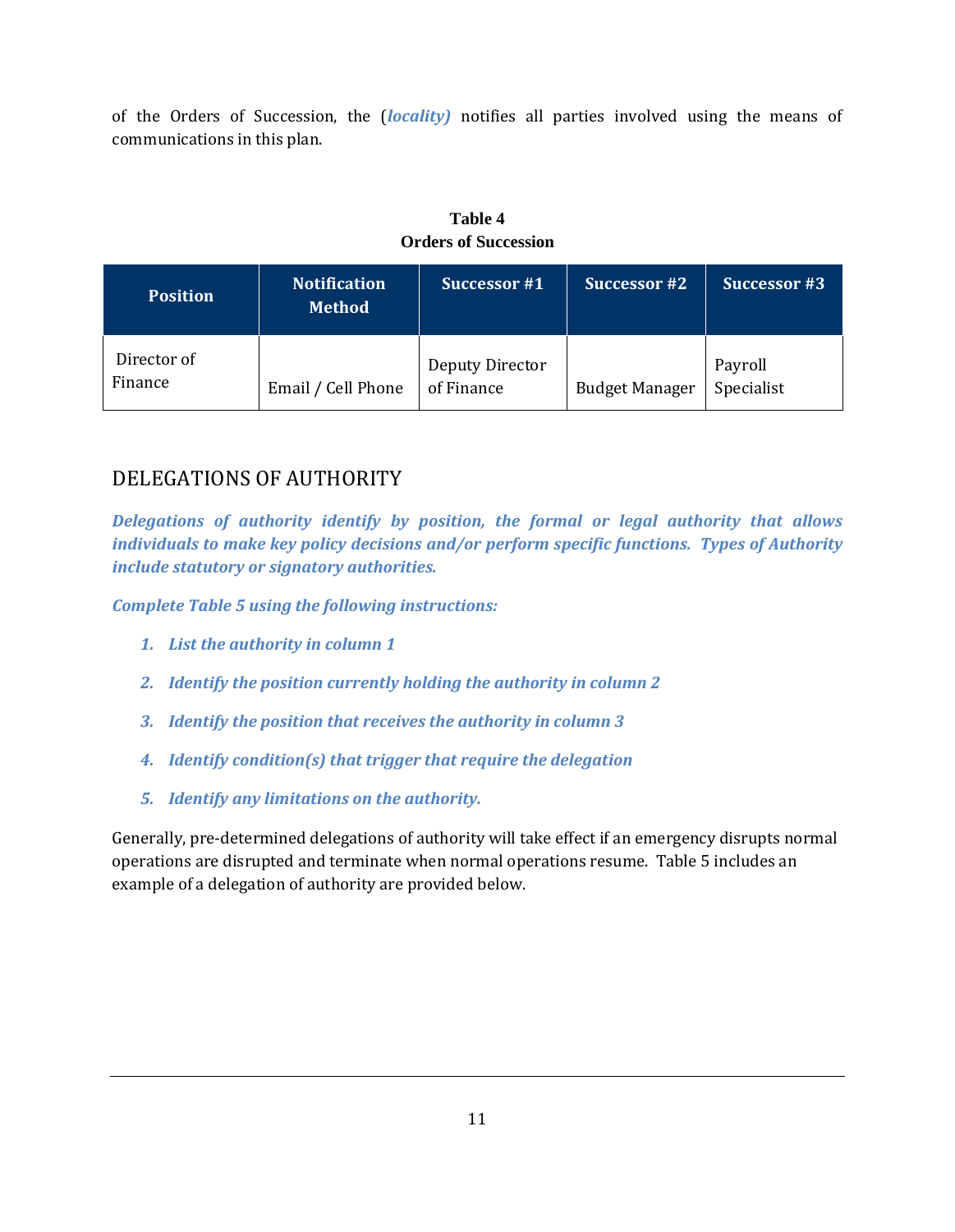| <b>Table 5</b>                  |  |  |  |  |
|---------------------------------|--|--|--|--|
| <b>Delegations of Authority</b> |  |  |  |  |

| <b>Authority</b><br>(Function) | <b>Type of</b><br><b>Authority</b> | <b>Position</b><br><b>Holding</b><br><b>Authority</b> | Delegation to<br><b>Position</b>    | <b>Triggering</b><br><b>Conditions</b> | <b>Limitations</b>          |
|--------------------------------|------------------------------------|-------------------------------------------------------|-------------------------------------|----------------------------------------|-----------------------------|
| Issue<br>Contracts             | Signature<br>Authority             | Procurement<br>Manager                                | Assistant<br>Procurement<br>Manager | Incapacitated<br>or unavailable        | Upon return of<br>incumbent |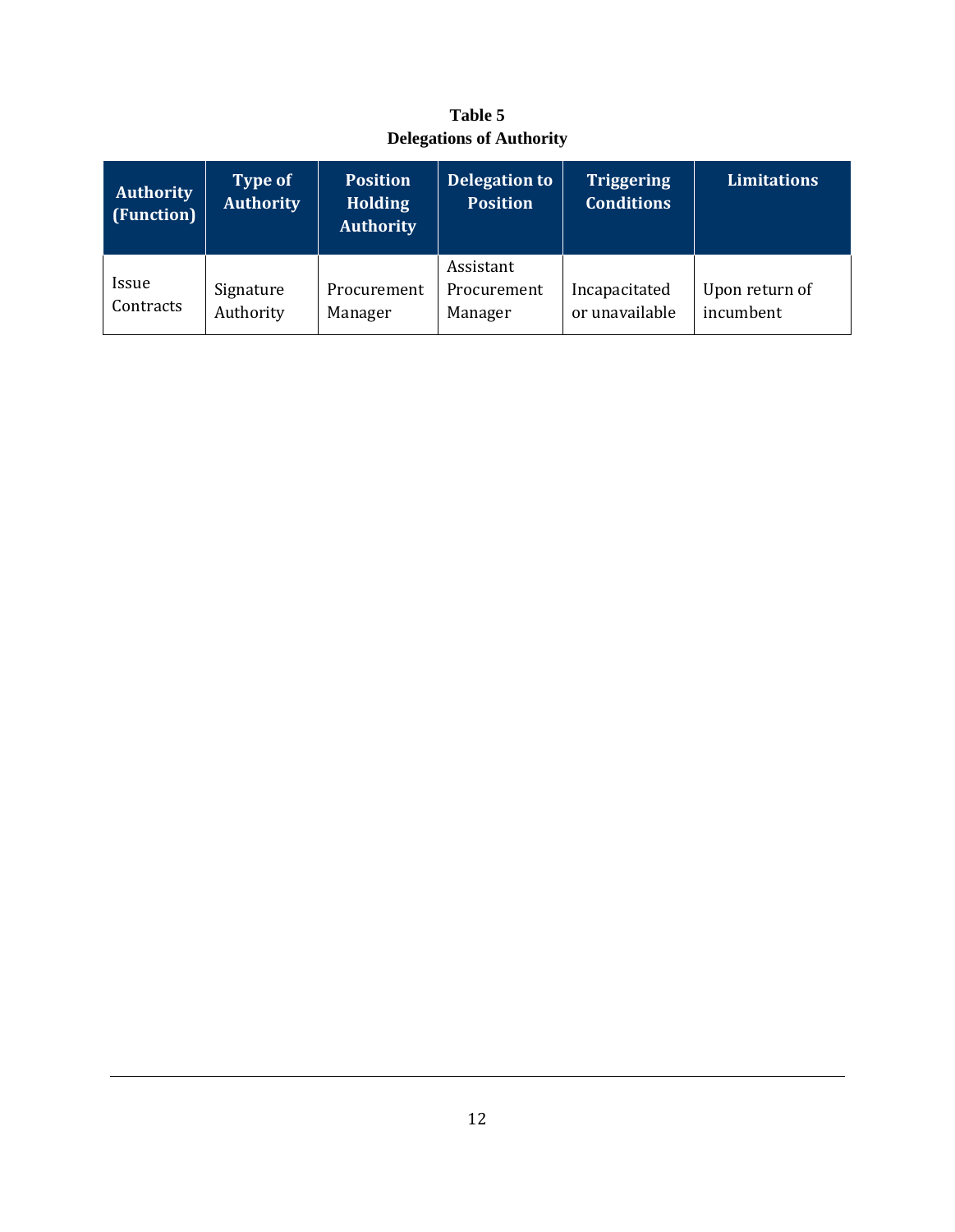# <span id="page-17-0"></span>CONCEPT OF OPERATIONS

*This section explains how the locality implements its Continuity Plan during an event that disrupts normal operations. This section includes four phases: preparedness, activation and notification, continuity operations, and reconstitution. This section should specifically state how the locality plans to address each continuity phase.* 

A continuity plan must be maintained at a high level of preparedness and be ready to be implemented without warning. As such, the *(locality)* has developed a concept of operations, which describes the implementation of the Continuity Plan.

Continuity Plan activation is a scenario-driven process that allows flexible, scalable response to all hazards/threats that might disrupt operations. Continuity Plan activation will not be required for all emergencies or disruptions.

This plan can be fully implemented within established recovery time objectives and capable of sustaining operations for up to 30 days or until normal operations can be resumed.

## <span id="page-17-1"></span>Phase 1- Preparedness

*This phase includes preparedness activities. Agencies should only include those preparedness activities and systems that are applicable to their plan. Optional questions to consider when completing this section may include the items listed below. These questions provided the basis for locality preparedness.* 

- *Has the locality identified events or potential events that can adversely affect the locality's ability to continue to perform MEFs?*
- Has the locality staff been properly cross-trained?
- *Have personnel received proper training regarding their role in plan implementation?*
- *Has the locality established orders of succession at least three people deep?*
- *Has the locality adopted teleworking or other alternate work arrangements?*
- *Has the locality safeguarded essential records and systems and ensured they are accessible to staff in a teleworking scenario?*
- *Has the locality identified other processes (i.e. manual workaround procedures) to use if equipment or systems are unavailable?*
- *Does the locality have Memoranda of Understanding (MOUs) or Mutual Aid Agreements for utilization of alternate systems, equipment, or facilities?*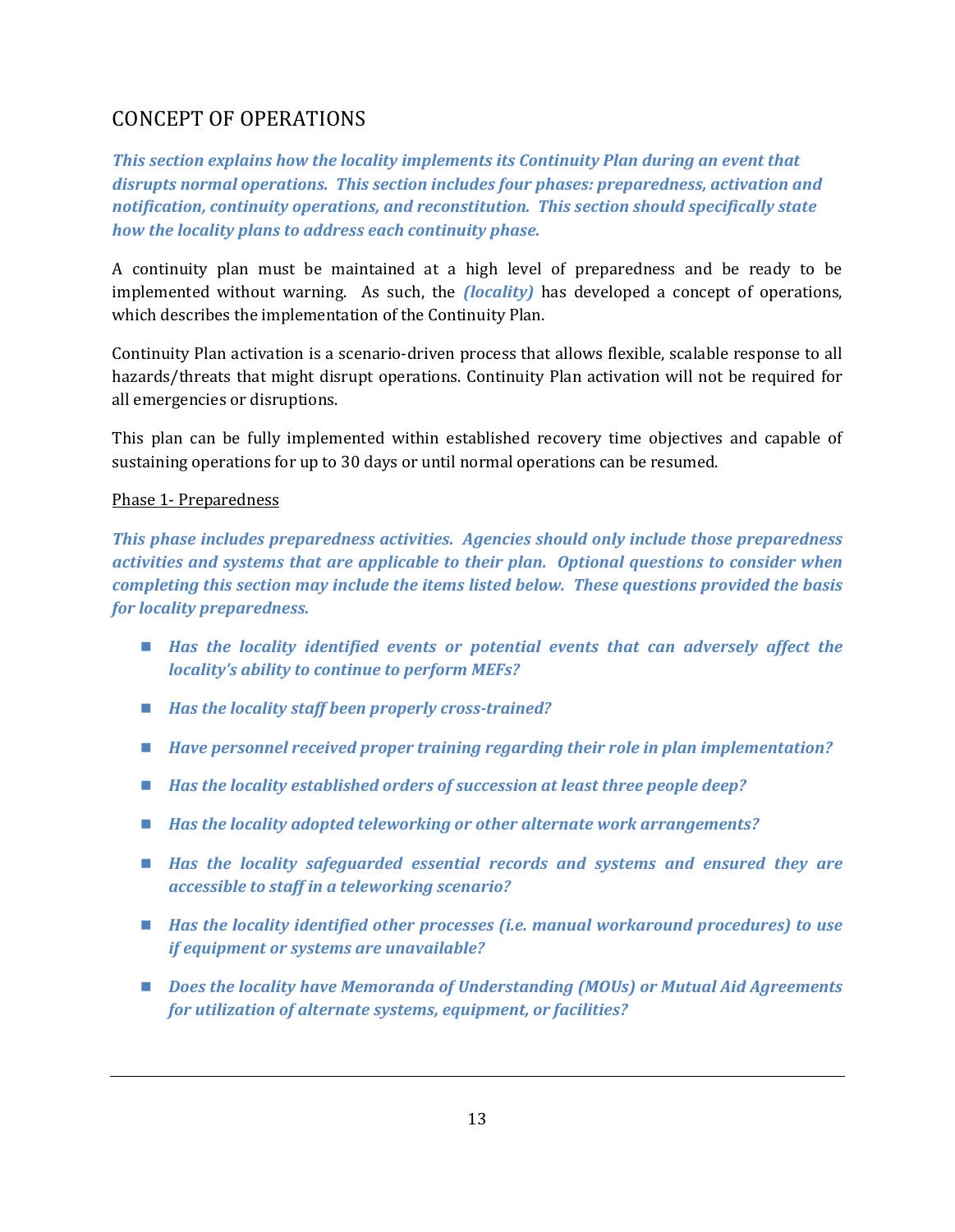*(Locality)* participates in the full spectrum of readiness and preparedness activities to ensure the locality can continue to perform MEFs in an all-hazard risk environment. This is accomplished through various means, including the use of professional go-kits by key personnel, regular training and exercises of the Continuity Plan (outlined in the Training and Exercise Section of this document), the development of human capital management policies that support locality staff, and monitoring of government intelligence reports or notices by executive leadership.

## Professional Go-kits

*(Locality's)* key personnel and executive leadership have the responsibility to create and maintain go-kits. Go-kits should include standard operating procedures, emergency plans, operating orders or regulations, and other relevant guidance. Other documents and materials that might be included in a go-kit include:

- Continuity Plan
- Current contact list of key personnel, external partners and vendors
- General office supplies
- Backup communication devices if available
- Manual work-around procedures for performing MEFs
- Compact discs or thumb drives
- Critical equipment inventory
- Directions to the alternate facility and a current floor plan
- Alternate facility contact information and/or keys or access cards
- *Identify other items that should be included in a go-kit*

## Human Capital Management

*(Locality's)* key personnel should cross-train back-up personnel capable of performing MEFs. Frequency of cross training shall be at the discretion of the locality/department or section Manager, but should occur as often as necessary to ensure proficiency of MEF performance. Document cross training.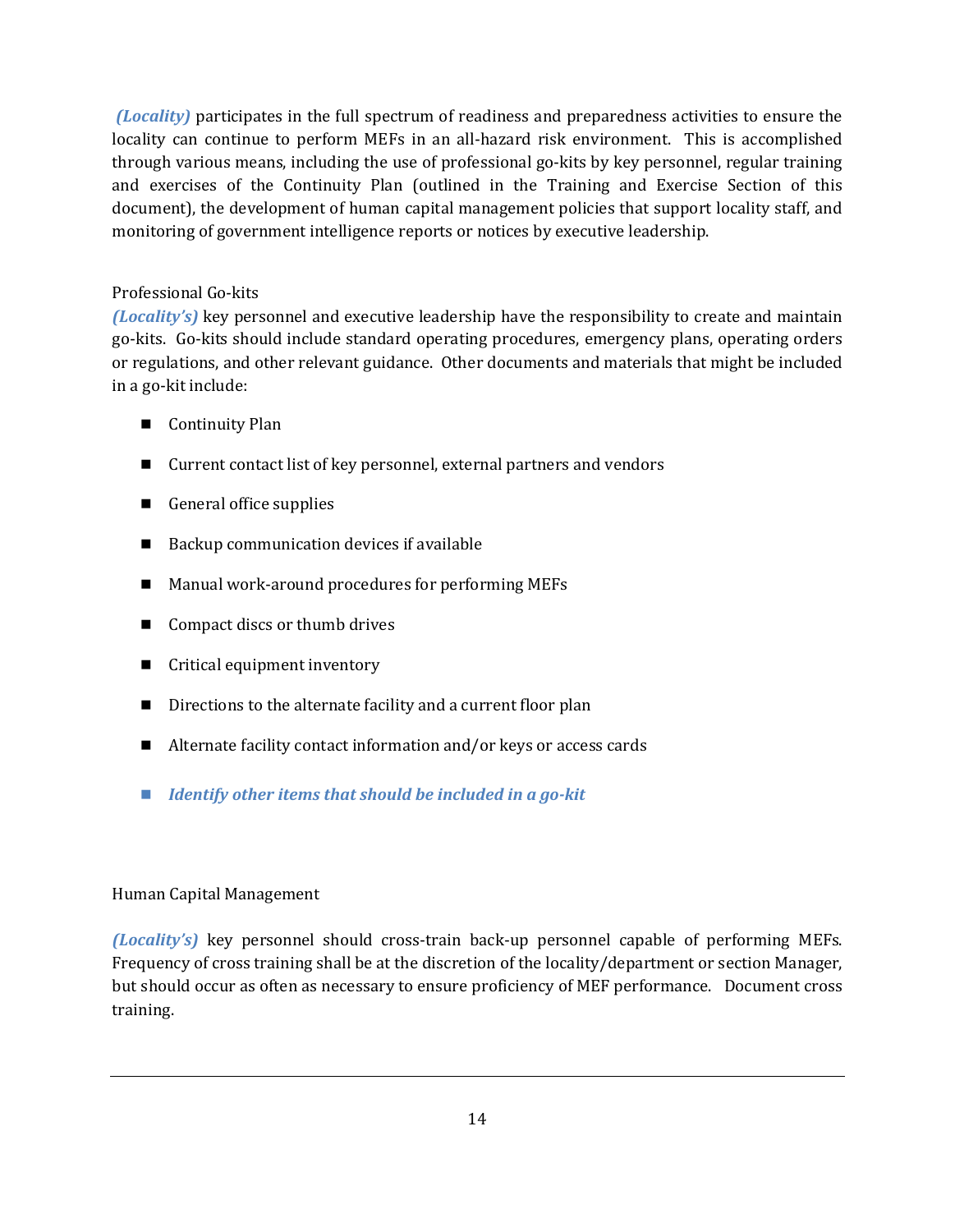Teleworking may be an approved alternative method to perform some locality MEFs during a continuity event. Therefore, key personnel may telework during activation of the Continuity Plan at the discretion of the agency/department or division manager. Employees should follow teleworking policy and any additional guidance provided for the situation.

During activation of the Continuity Plan, the *(locality)* will attempt to contact and account for all locality staff. Additionally, the locality will provide human capital management guidance to employees (pay, leave, staffing, work expectations and other human resources policies) and assist the Continuity Coordinator with other staffing related matters.

Locality personnel should develop a family support plan to increase personal and family preparedness. *(Locality)* posts information on its website at *[insert link if available].* VDEM posts planning resources and suggestions for supplies on its website: [https://www.vaemergency.gov/prepare/.](https://www.vaemergency.gov/prepare/)

## <span id="page-19-0"></span>Phase 2- Activation and Notification

*This section should explain continuity plan activation and notification procedures. The plan can include a checklist of procedures for notification of key personnel and others of the decision to implement the Continuity Plan, and provide guidance for key personnel and other staff. If notification procedures and processes are currently in place, insert them here. Some questions to consider when completing this section are:* 

- *Who is responsible for assessing the situation?*
- *Who is responsible for activating the plan?*
- *Who is responsible for notifying key personnel?*
- *What methods, protocols or procedures are available to contact key personnel both during and after normal work hours?*
- Does the locality currently use notification software or systems to notify staff? (e.g., *reverse 911, automated call tree, text message or others)*
- *Does locality regularly evaluate systems for sustainability and interdependencies?*
- **I** Identify how executive leadership and key personnel will acknowledge notification of *Continuity plan activation.*
- *Identify by position, who is responsible for notifying and providing guidance to contractors, vendors, or interdependent agencies of the Continuity Plan activation?*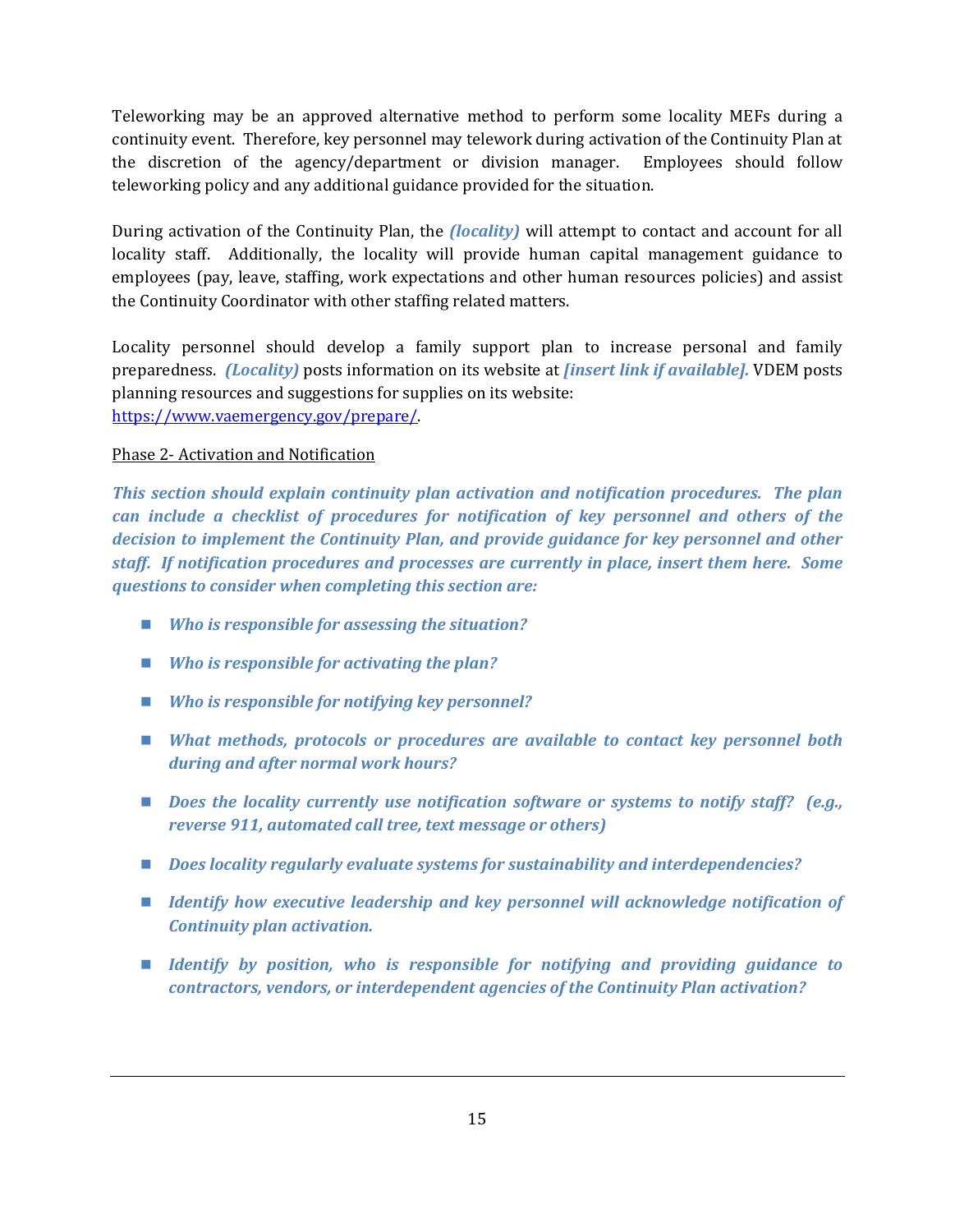The following matrices serve as an implementation guides. It is important to note that while an effort has been made to outline implementation levels and notification guidelines in these matrices, **they are a guide only** and do not limit the ability of executive leadership to make decisions and take necessary actions in the event of an emergency.

Executive leadership will stay informed of the threat environment using all available means, including government intelligence reports or notices, national/local reporting channels, and media outlets. Executive leadership will make activation decisions after evaluating information from the following sources:

- Direction and guidance from higher authorities
- National Terrorism Advisory System (NTAS) alerts, instructions, and guidance or similar communication from state or local authorities, including local emergency management agencies.
- National Weather Service Alerts
- The health and safety of personnel
- $\blacksquare$  The ability to execute EFs
- Intelligence reports
- The potential or actual effects on communication systems, information systems, office facilities, and other essential equipment
- $\blacksquare$  The expected duration of the emergency situation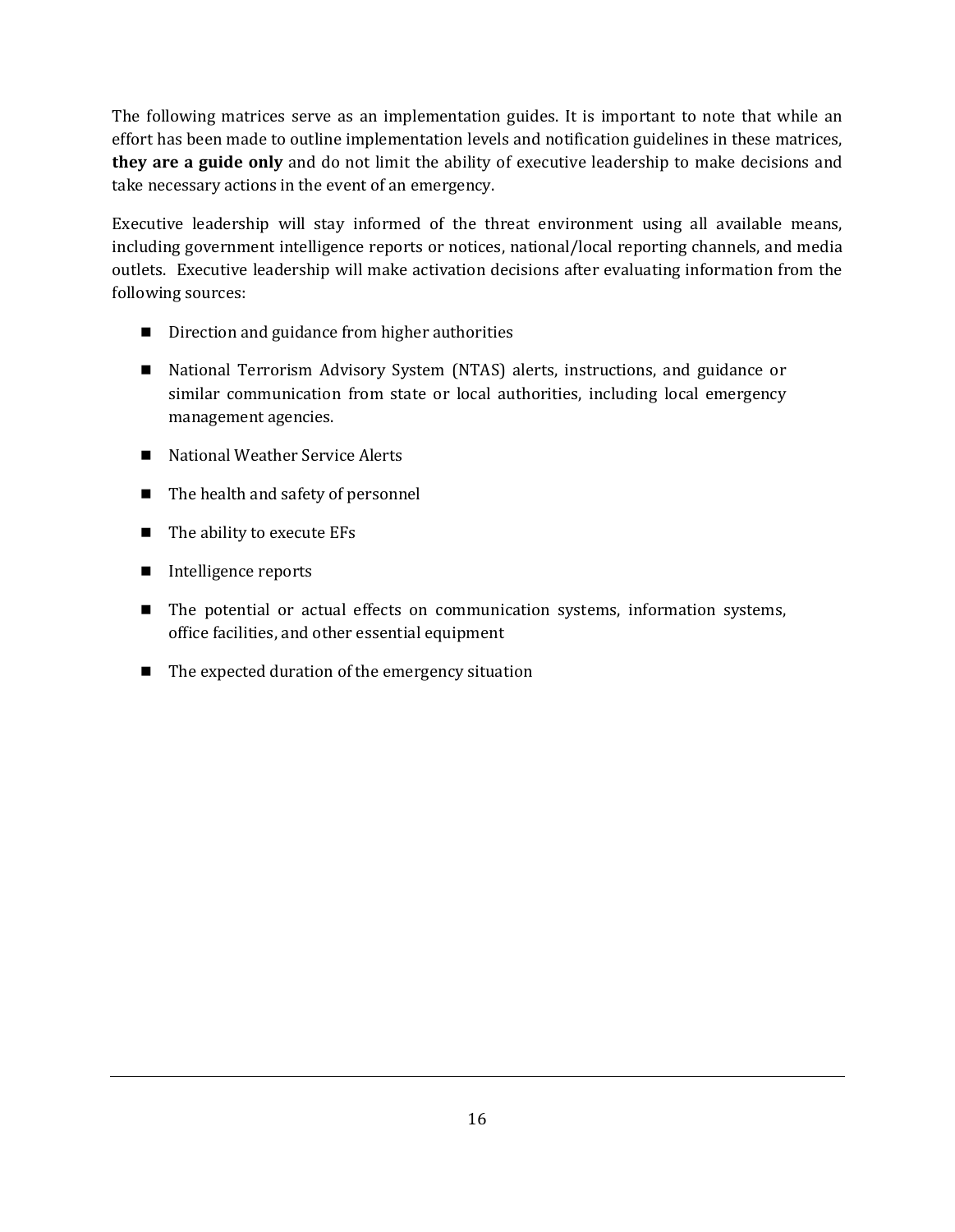# *Modify the tables below to fit the locality.*

| <b>Level of</b><br><b>Emergency</b> | <b>Category</b>                                                                                                                                                                                                                                                      | <b>Potential Event</b>                                                                                                                                                                     | <b>Impact on the Ability</b><br>to Perform EFs                                                                                                                                                                                                                                                          | <b>Decisions</b>                                                                                 |
|-------------------------------------|----------------------------------------------------------------------------------------------------------------------------------------------------------------------------------------------------------------------------------------------------------------------|--------------------------------------------------------------------------------------------------------------------------------------------------------------------------------------------|---------------------------------------------------------------------------------------------------------------------------------------------------------------------------------------------------------------------------------------------------------------------------------------------------------|--------------------------------------------------------------------------------------------------|
| I                                   | Alert                                                                                                                                                                                                                                                                | An event with notice, such<br>as a severe weather<br>forecast to impact area;<br>scheduled software<br>upgrades to essential<br>systems or essential<br>equipment<br>maintenance/upgrades. | An actual or anticipated<br>event that might have an<br>adverse impact on any<br>portion of the locality,<br>staff, or<br>equipment/systems for a<br>period of time that<br>exceeds recovery time<br>objectives, but does not<br>require any specific<br>response beyond what is<br>normally available. | No Continuity Plan<br>implementation required.                                                   |
| $\mathbf{I}$                        | Coastal storm<br>approaching the coastline<br>where locality facilities<br>are located. System or<br>Stand-by<br>equipment failure<br>expected to last less than<br>24 hours, possible public<br>health emergency<br>reported with minimal<br>impact to staff.       |                                                                                                                                                                                            | An actual or anticipated<br>event estimated to have<br>minimal impact on<br>operations that might<br>require minimal<br>assistance beyond what is<br>normally available.                                                                                                                                | Limited Continuity Plan<br>implementation depending<br>on individual department<br>requirements. |
| III                                 | Small fire localized to one<br>wing or floor of the<br>building; system or<br>Partial<br>equipment failure<br>Implementation<br>expected to last more than<br>one day; public health<br>emergency declared with<br>moderate impact to staff.                         |                                                                                                                                                                                            | An actual event estimated<br>to disrupt the operations<br>of EFs for more than the<br>established recovery time<br>objectives or 24 hours.                                                                                                                                                              | Partial Implementation of<br>the Continuity Plan.                                                |
| IV                                  | Gas line explosion has<br>caused extensive<br>structural damage to the<br>facility, system or<br>Full<br>equipment failure<br>Implementation<br>expected to last for an<br>extended period, public<br>health emergency<br>declared with significant<br>staff impact. |                                                                                                                                                                                            | An actual event that<br>significantly disrupts the<br>operations of multiple EFs<br>for a period exceeding the<br>EF recovery time<br>objectives.                                                                                                                                                       | Full implementation of the<br>Continuity Plan approved<br>by the executive leadership.           |

# **Table 6 Activation Decision Matrix**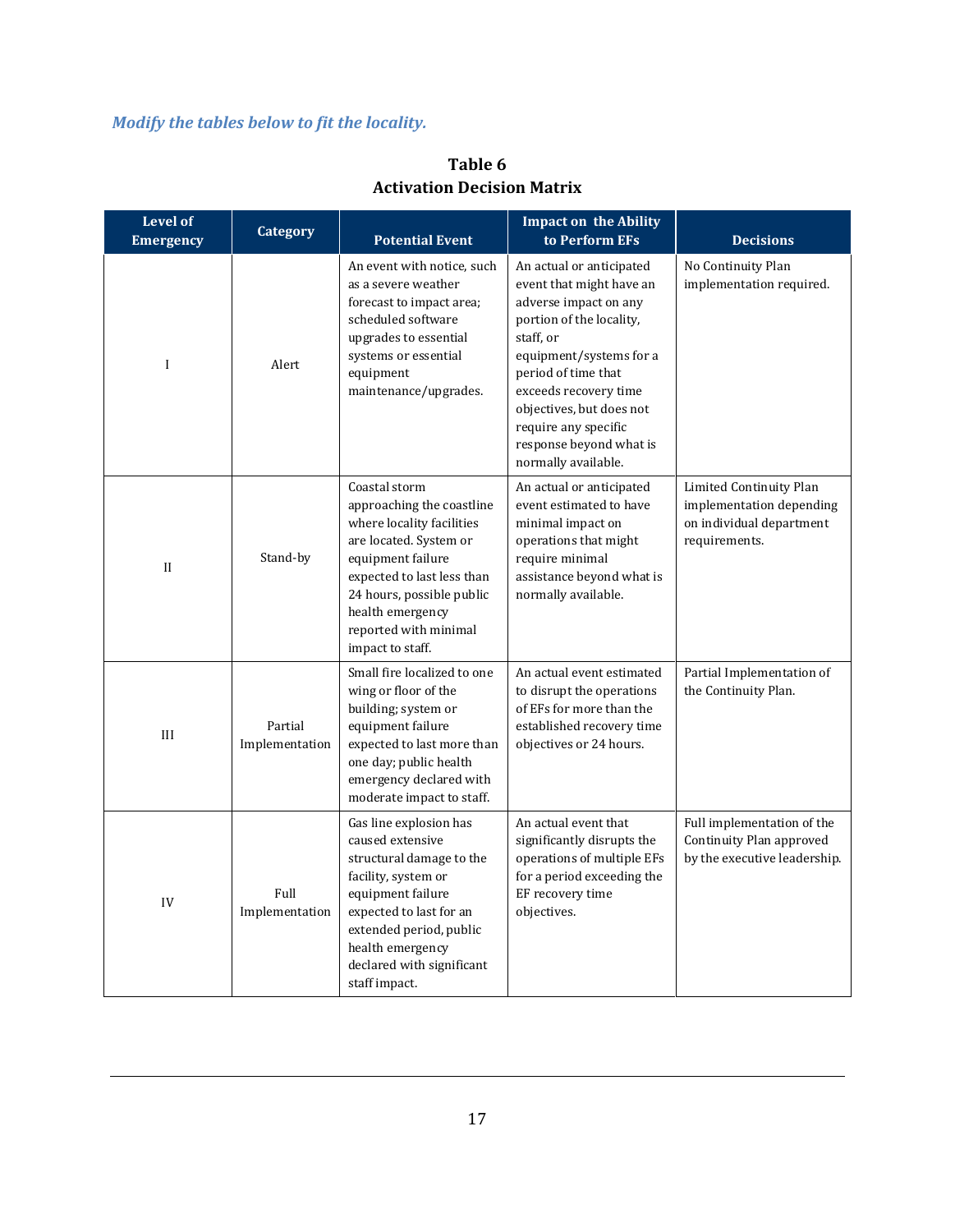| <b>Level of</b><br><b>Emergency</b> | <b>Category</b>           | <b>Executive Leadership</b><br><b>Notifications</b>                                                                                                                                                                                                                           | <b>Continuity Coordinator Notifications</b>                                                                                                                                                                                                                                         |
|-------------------------------------|---------------------------|-------------------------------------------------------------------------------------------------------------------------------------------------------------------------------------------------------------------------------------------------------------------------------|-------------------------------------------------------------------------------------------------------------------------------------------------------------------------------------------------------------------------------------------------------------------------------------|
| $\mathbf I$                         | Alert                     | Impacted department alerts<br>executive leadership of situation and<br>requests assistance as applicable.<br>Executive leadership notifies:<br>- Locality headquarters of the<br>alert, if a subordinate locality,<br>and<br>- Continuity Coordinator.                        | The Continuity Coordinator notifies:<br>- Key personnel of the alert and that they<br>are to ensure go-kits, emergency contact<br>information, and manual workaround<br>procedures are up to date, and/or ensure<br>the availability and functionality of<br>telework resources.    |
| $\mathbf{I}$                        | Stand-by                  | Impacted department alerts<br>executive leadership of situation and<br>requests assistance as applicable.<br>Executive leadership notifies:<br>- Locality headquarters of the<br>status, if a subordinate locality,<br>and<br>- Continuity Coordinator                        | The Continuity Coordinator notifies:<br>- Key personnel are on stand-by and that<br>they are to ensure go-kits, emergency<br>contact information, and manual<br>workaround procedures are up to date,<br>and/or ensure the availability and<br>functionality of telework resources. |
| III                                 | Partial<br>Implementation | Impacted department alerts<br>executive leadership of situation and<br>requests assistance as applicable.<br>Executive leadership notifies:<br>- Locality headquarters of the<br>partial implementation, if a<br>subordinate locality, and<br>- Continuity Coordinator.       | The Continuity Coordinator notifies:<br>- Key personnel and provides partial<br>implementation instructions.                                                                                                                                                                        |
| IV                                  | Full<br>Implementation    | Impacted department alerts<br>$\bullet$<br>executive leadership.<br>• Executive leadership notifies:<br>- Locality headquarters of the full<br>implementation, if a subordinate<br>locality, and<br>- Continuity Coordinator.<br>- Subordinate or interdependent<br>agencies. | $\bullet$<br>The Continuity Coordinator notifies:<br>- Key personnel and provides<br>instructions.<br>- Human Resources (to provide<br>guidance to locality personnel)<br>- Public Affairs<br>- Facility Management<br>- Security Manager<br>- Others as appropriate.               |

**Table 7 Activation Notification Matrix**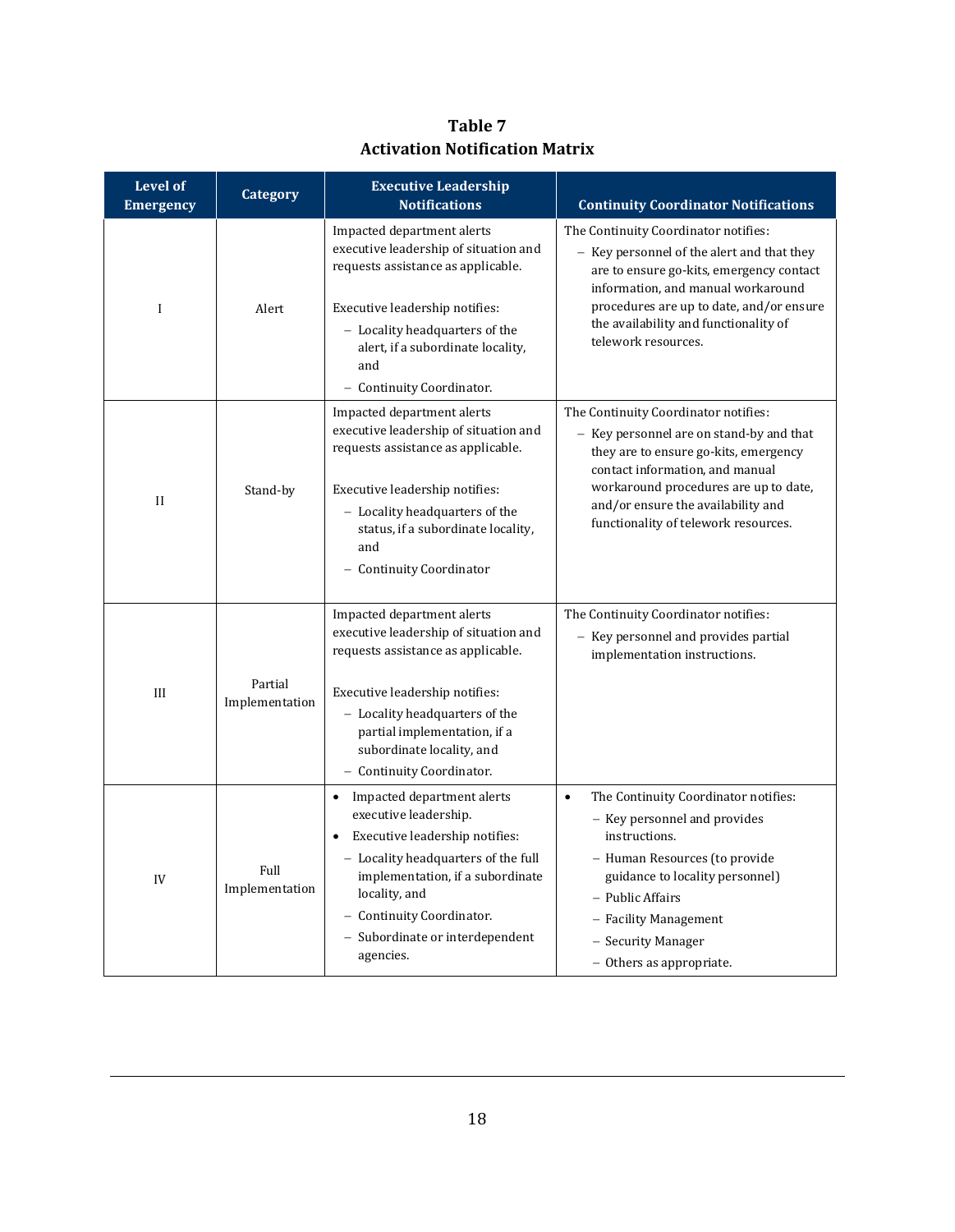In addition to the notifications outlined in the matrices, the continuity coordinator may make the following notifications within 12 hours of activation:

- Notify current active vendors, contractors, and suppliers of the plan activation and advise them of changes in activities that effect their business with *(locality).*
- Notify the primary point of contact for surrounding organizations, jurisdictions, and interdependent agencies of the plan activation and any potential consequences or planned alternate actions that might be required.
- Notify locality personnel, contractors, suppliers, vendors, and interdependent agencies of the expected duration of the event.

## <span id="page-23-0"></span>Phase 3- Continuity Operations

*This section should identify initial arrival/check-in procedures as well as operational procedures for the continuation of MEFs. Questions to consider when completing this section may include:* 

- *Do procedures exist for in-processing key personnel and executive leadership at the alternate facility?*
- $\blacksquare$  What methods are in place to account for executive leadership and key personnel *authorized to continue MEFs under the teleworking arrangement?*
- *What methods are in place to account for and track contractors who support the performance of MEFs?*
- *Are security protocols required and already in place at the alternate facility?*
- *Can the locality adjust or reduce operating hours, locations, or services if the event causes a reduction of staff?*
- *Are there processes or manual workarounds for MEFs or Primary Business Functions (PBFs)? PBFs are the specific supporting activities that an organization must conduct in order to perform its MEFs. Are the manual workaround documents for MEFs and PBFs readily available?*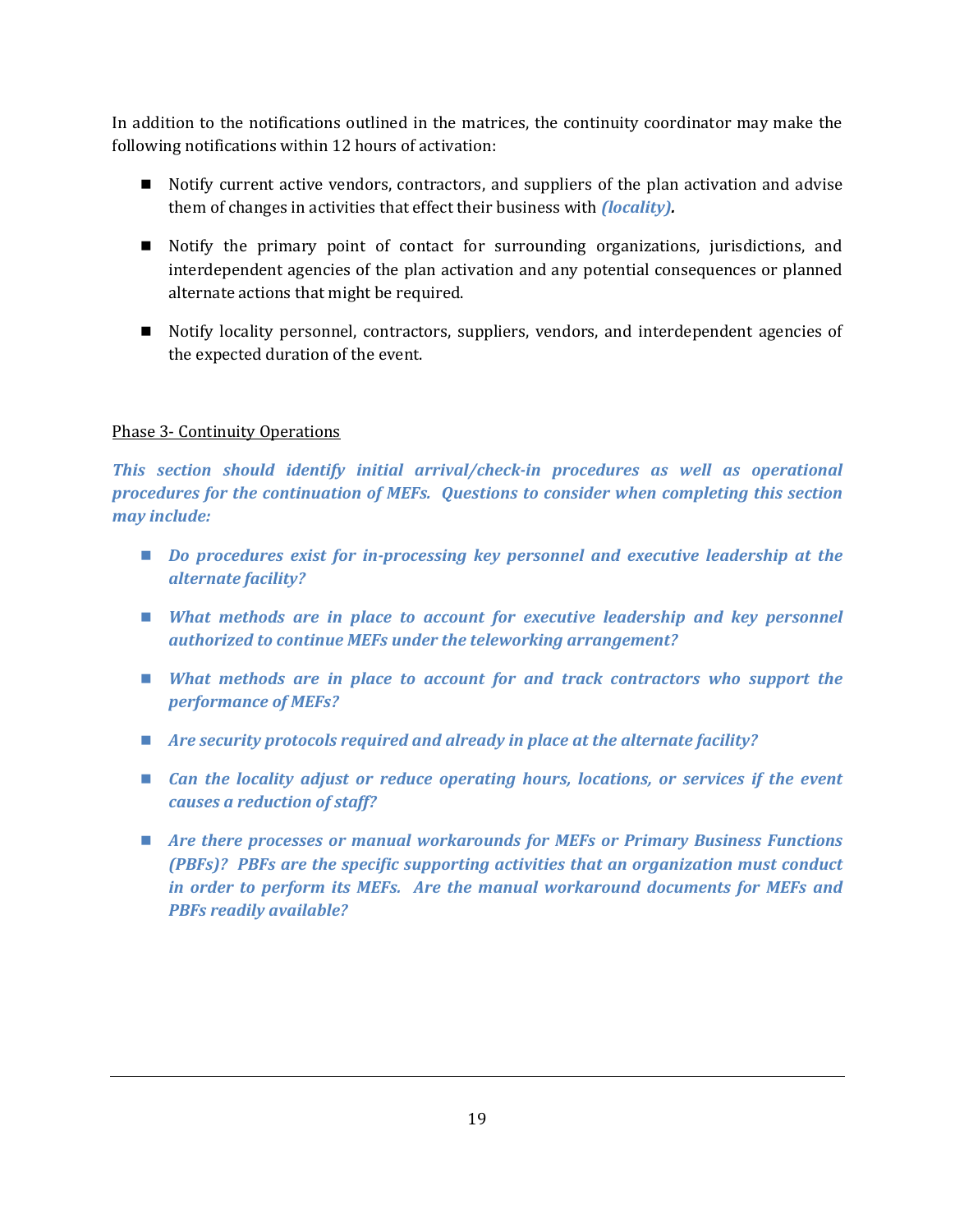## *Sample text for this section includes:*

Upon activation of the Continuity Plan during regular duty hours, key personnel will continue to perform MEFs if possible until ordered to cease operations by *(insert name of authority)*. At that time, EFs will transfer to the alternate the facility and/or performed in the manner prescribed by the *(insert name of authority)*.

If, during non-duty hours, leadership decides to transfer MEFs to the alternate facility, key personnel may be required to arrive at the alternate facility (ies) first to prepare the site. Upon arrival at the alternate facility, these key personnel will:

Ensure infrastructure systems, such as power and HVAC are functional

- $\blacksquare$  Implement pre-designated security protocols if required
- **Prepare check-in duty stations for key personnel and executive leadership arrival**
- $\blacksquare$  Field telephone inquiries from locality staff
- *(insert additional tasks here)*

If leadership decides to perform MEFs via telework or with a reduced workforce, key personnel will:

- $\blacksquare$  Heed all applicable instructions
- Retrieve pre-positioned information and activate applicable systems or equipment
- Begin performing locality MEFs
- Keep the EMC (Continuity Coordinator or designee) informed of MEF capability.
- *(insert additional tasks here)*

During continuity operations, *(locality)* may need to acquire additional personnel, equipment, and supplies on an emergency basis to sustain operations for up to 30 days or *(locality)* resumes normal operations. *(Locality)* maintains the authority for emergency acquisition. Instructions for these actions are found *(insert instructions below, add them as an appendix, or insert the location of instructions if found in another document)*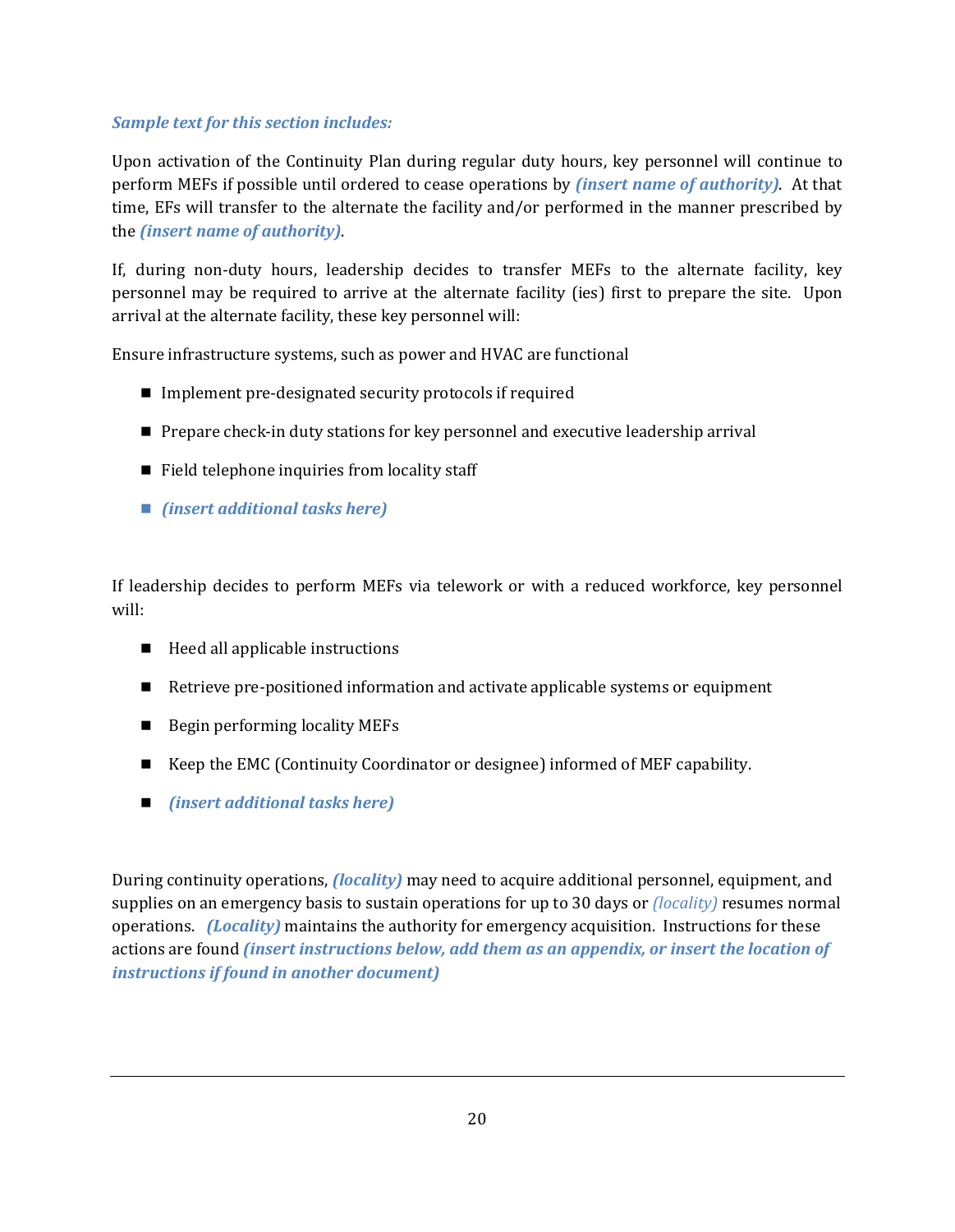#### Phase 4- Reconstitution

*Agencies must develop a checklist of procedures for key personnel and executive leadership to assist them in returning to normal operations and/or back to the primary facility. The plan includes a reconstitution manager in the roles and responsibilities or the locality heads appoints staff, or during implementation of the Continuity Plan based on the nature of the disruption. It is important to note that the Reconstitution Manager will need to work closely with the Continuity Coordinator and may be required to share limited resources. Some questions to consider when developing this section include:* 

- *How long will it take to transition essential records, systems, or equipment from the alternate facility to the primary or new facility?*
- *What method of notification will be used to inform employees, external partners, vendors, and customers be notified of the action plan for reconstitution?*

## *Sample text for this section includes:*

*(Insert department title or position name)* is responsible for initiating and coordinating operations to salvage, restore, and recover the *(locality's)* primary operating facility, overseeing the repair or restoration of systems or equipment, and/or supervising the return to work of personnel. Reconstitution to the primary operating facility may require approval from local, State, or Federal law enforcement or emergency service agencies.

During continuity operations, the Reconstitution Manager or designee must obtain the status of the facilities, systems, and/or workforce affected by the event. Upon obtaining the status of the facility, systems, or workforce, the Reconstitution Manager will determine the amount of time s needed to repair the affected facility or systems, acquire a new facility or systems, or achieve workforce recovery. Other agencies such as the Department of General Services, or Virginia Information Technology Locality, may support this process. *Identify any other agencies that may also be included*.

Reconstitution procedures will commence when the *(Local government administrator or other authorized person)* ascertains that the emergency or disruption has ended and is unlikely to reoccur. Once the appropriate authority has made this determination, in coordination with other applicable authorities, they may implement one or more of the following options:

- If the disruption affected the facility, the Reconstitution Manager may conduct security and safety assessments to determine building suitability.
- Executive leadership notifies locality personnel that the threat of, or actual emergency, no longer exists and provides instructions for resumption of normal operations.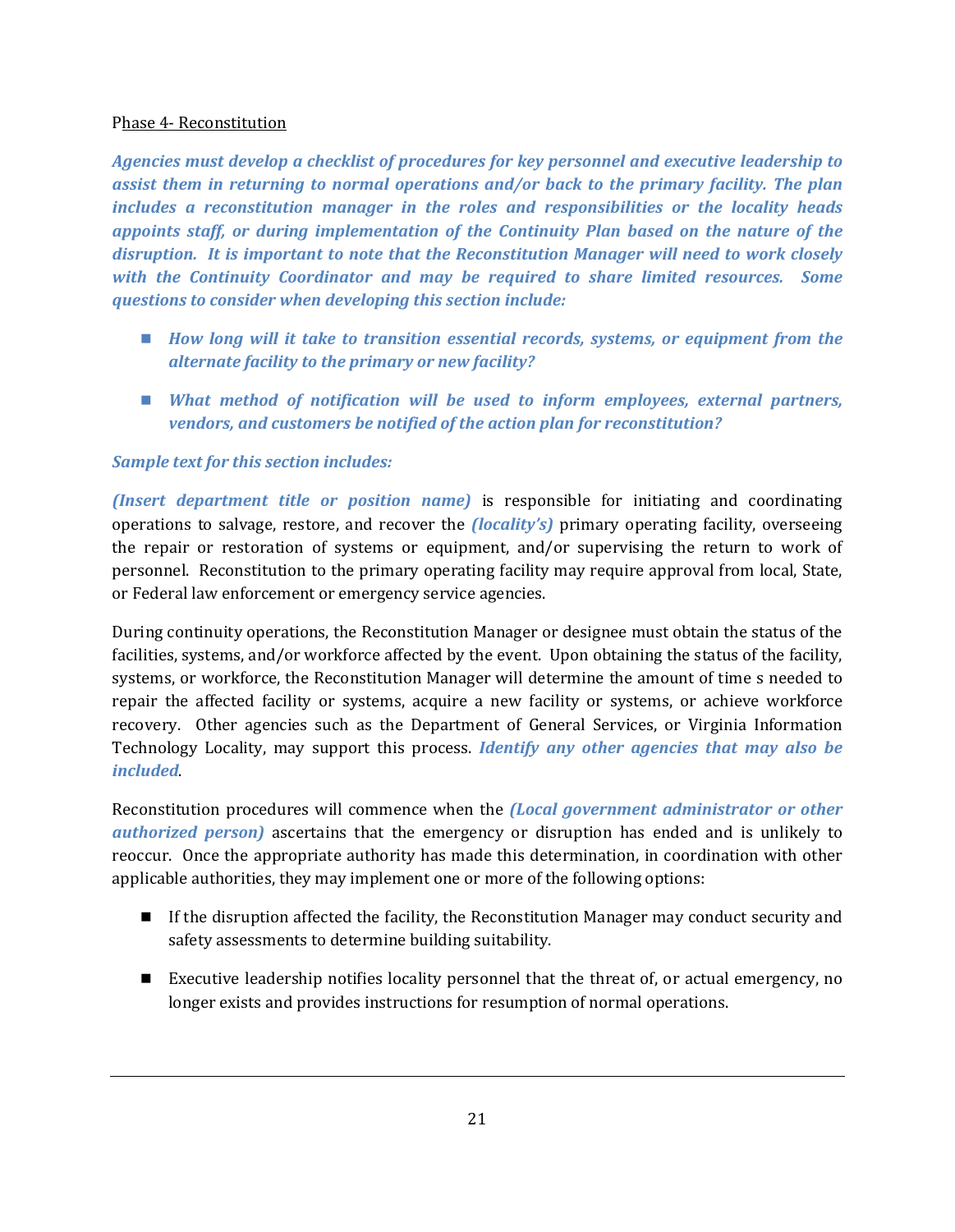- Each business unit or subcomponent will designate a reconstitution point-of-contact to work with the Reconstitution Manager and to update personnel on developments regarding reconstitution.
- Key personnel continue to perform MEFs until notification of reconstitution implementation.
- The Reconstitution Manager and/or the Continuity Coordinator communicates the reconstitution schedule to personnel, contractors, locality partners and other key contacts (local jurisdictions, vendors, etc.), as applicable.
- The Reconstitution Manager coordinates with the Information Technology Manager, or other appropriate staff to verify that systems, communication, and other required capabilities are available and operational and that the locality is fully capable of accomplishing all MEFs and operations at the new or restored facility, with the new or restored systems, or with a new or restored workforce.
- The reconstitution manager or designee implements the reconstitution plan. They will supervise the return of personnel, equipment, and documents to normal operations whether at the primary or a permanent alternate facility location. The phase-down and return of personnel, functions, and equipment will follow the priority-based plan and schedule outlined by the Reconstitution Manager. Transition and/or recovery of essential records, databases, or equipment, as well as other records not designated as essential will occur in a manner consistent with locality disaster recovery plans (including the Information Technology Disaster Recovery Plan).
- The Continuity Coordinator conducts a "hot wash" or review of its continuity operations and the effectiveness of its plans and procedures with executive leadership and key personnel and then completes an After Action Report (AAR). Information gathered during the AAR process provides the basis of an Improvement Plan (IP) to correct identified deficiencies. VDEM recommends these actions as best practices.
- *(insert additional activities associated with reconstitution here)*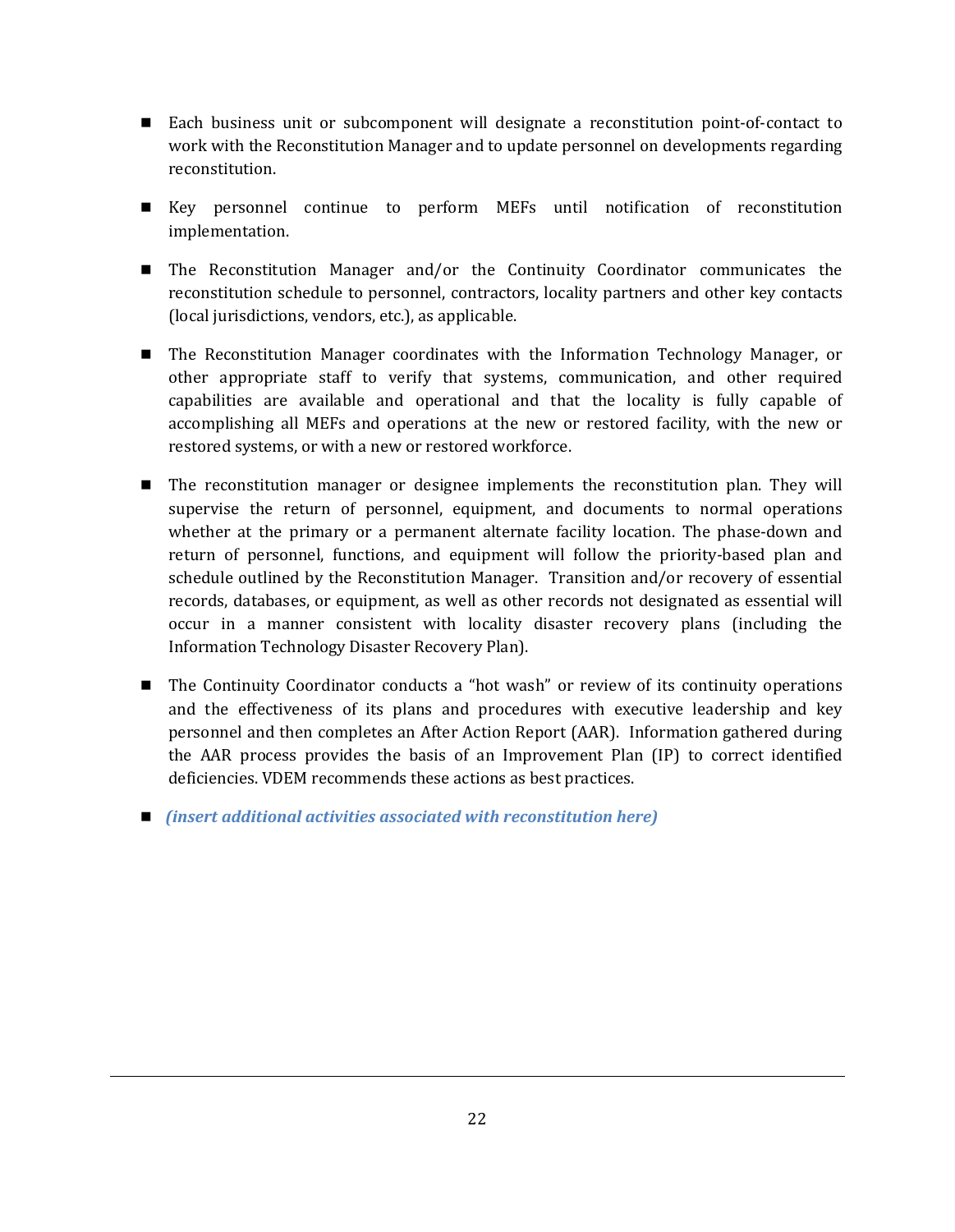# **ESSENTIAL FUNCTIONS (EFs)**

*This section identifies the local government's essential functions (EFs), including the mission essential functions (MEFs). (EFs) directly relate to accomplishing a local government's mission and if deferred for more than 30 days could without risk failure of mission or loss of trust, respect and funding. Exercising civil authority. MEFs are the essential functions directly related to accomplishing the organization's mission as determined by statute.* 

*While many local government functions are important, during a disruption agencies must be able to focus their efforts and limited resources on functions and therefore must prioritize functions, based on the following criteria* 

*Maintaining the safety and health of the public* 

<span id="page-27-0"></span>\_\_\_\_\_\_\_\_\_\_\_\_\_\_\_\_\_\_\_\_\_\_\_\_\_\_\_\_\_\_\_\_\_\_\_\_\_\_\_\_\_\_\_\_\_\_\_\_\_\_\_\_\_\_\_\_\_\_\_\_\_\_\_\_\_\_\_\_\_\_\_\_\_

- *Sustaining the industrial and economic base:*
- *Recovery time objectives, which is how quickly the function must be restored if there is a disruption*
- The impact on local government operations if the task is deferred
- *Leadership priorities*

*This process of identifying EFs requires input from the staff members of the local government agencies/departments.* 

*Appendix D includes detailed instructions on how to identify EFs and MEFs. It also includes worksheets that facilitate the process of summarizing each function. To access this information click [here.](#page-44-0)* 

*Table 8 includes the list of EFs and MEFs based on the information compiled in Appendix D. Incorporate Table 8 into (locality's) plan with actual functions.*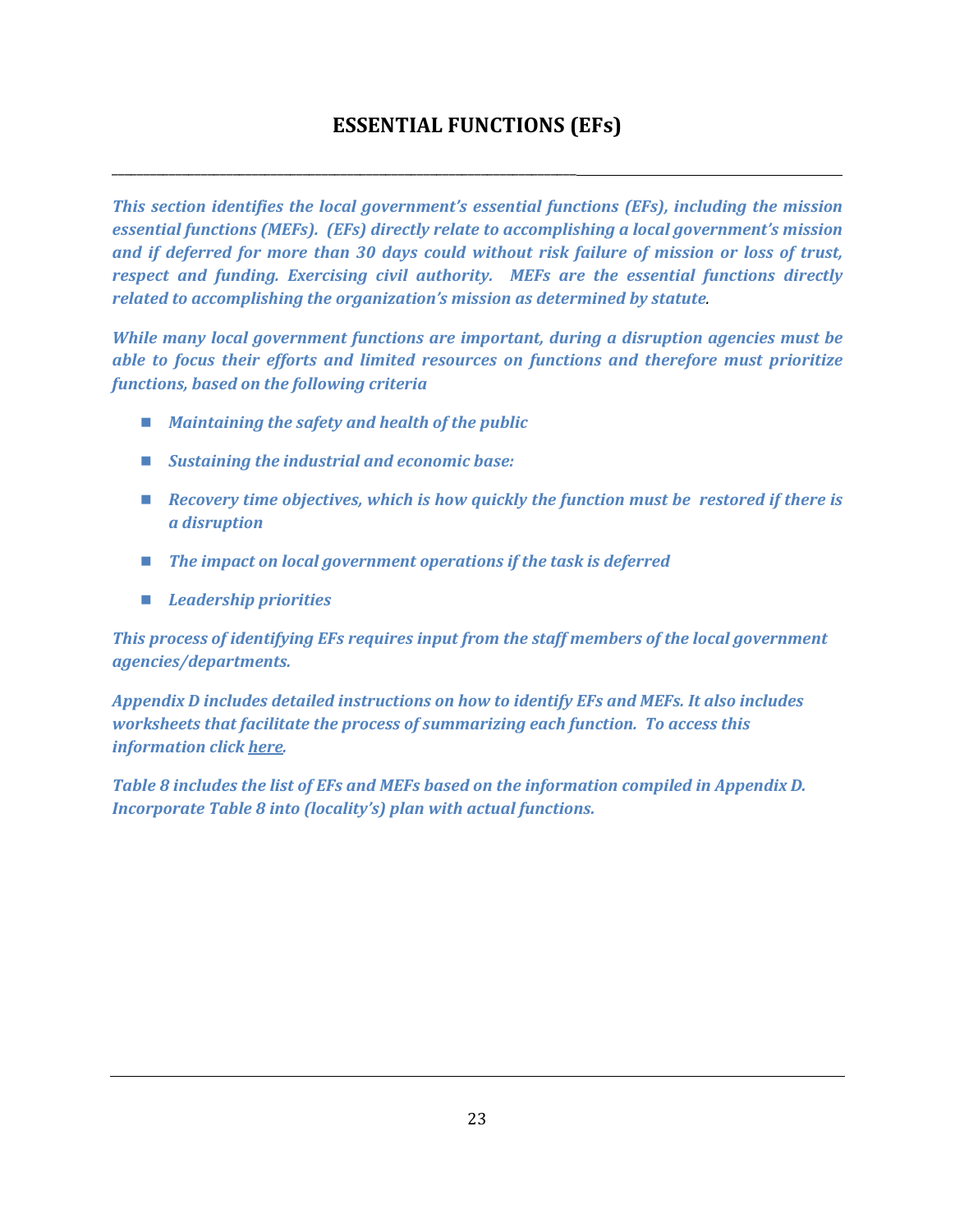Table 8 includes examples of MEFs and prioritizes them by RTO. This assists the locality and staff in knowing which functions to recover first.

| <b>Mission Essential</b><br><b>Function</b>                                                 | <b>Description</b>                                                                                                                                                                       | <b>RTO</b>  |
|---------------------------------------------------------------------------------------------|------------------------------------------------------------------------------------------------------------------------------------------------------------------------------------------|-------------|
| Coordinate and/or<br>administer emergency<br>response and disaster<br>preparedness programs | Protect the lives and property of citizen, visitors, business<br>from emergencies and disasters by coordinating and/or<br>administrating emergency response and preparedness<br>efforts. | $<$ 2 hours |
| Coordinate and support<br>continuity of<br>government.                                      | Provide continuity guidance and support to local<br>government leadership                                                                                                                | < 2 hours   |
| Protect the life and<br>safety of citizens,<br>employees, businesses<br>and visitors        | Provide a safe and secure environment in the locality by<br>maintaining law enforcement and security services.                                                                           | < 2hours    |

## **Table 8 Essential Functions (EFs)**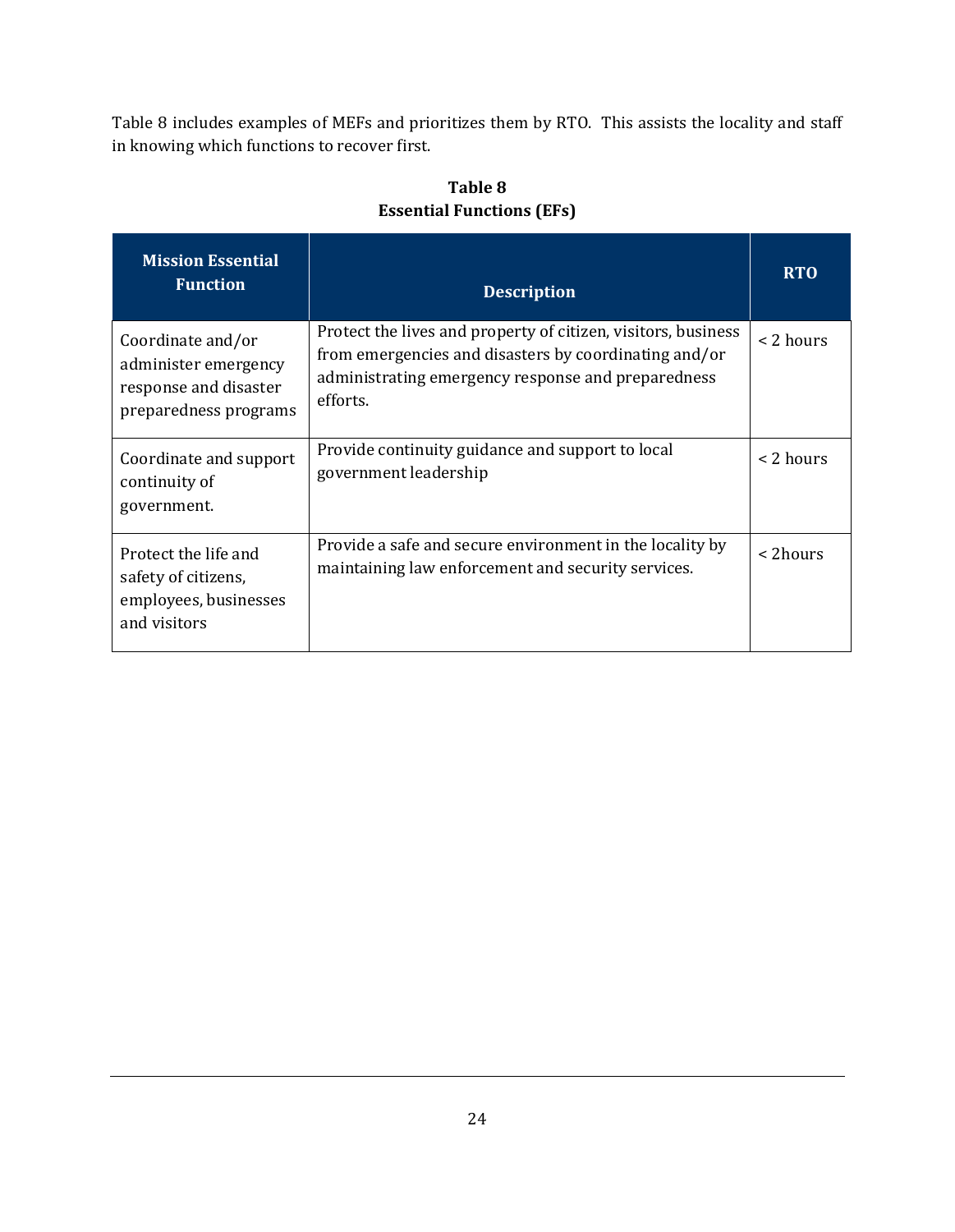## **PROGRAM MANAGEMENT AND MAINTENANCE**

<span id="page-29-0"></span>\_\_\_\_\_\_\_\_\_\_\_\_\_\_\_\_\_\_\_\_\_\_\_\_\_\_\_\_\_\_\_\_\_\_\_\_\_\_\_\_\_\_\_\_\_\_\_\_\_\_\_\_\_\_\_\_\_\_\_\_\_\_\_\_\_\_\_\_\_\_\_\_\_

*This section describes the overall management and maintenance of the Continuity Program and plan. Continuity plan maintenance ensures that the plan reflects the current locality environment and that staff is prepared to respond during plan implementation. The plan should be updated at least annually but more often as needed to reflect personnel, equipment, or system changes, or new processes for performing EFs. Document plan changes in the Record of Changes section.* 

*Review the sample text provided in the next section and apply to program management and maintenance responsibilities as applicable to the roles and responsibilities designated by the locality.* 

Locality leadership and the Continuity Coordinator are responsible for managing and maintaining the Continuity Plan. While the Continuity Plan serves as the guide during activation and recovery, the Continuity Program provides the framework and structure to guide continuity planning.

| <b>Position</b>                                                                                                                                                                                                             | <b>Responsibility</b>                                                                              |  |
|-----------------------------------------------------------------------------------------------------------------------------------------------------------------------------------------------------------------------------|----------------------------------------------------------------------------------------------------|--|
|                                                                                                                                                                                                                             | Designate and authorize a Continuity Coordinator to manage the<br>locality Continuity Program.     |  |
|                                                                                                                                                                                                                             | Designate a Reconstitution Manager to oversee and coordinate<br>reconstitution efforts.            |  |
| Local government<br>administrator                                                                                                                                                                                           | Coordinate the efforts and activities of the Continuity Coordinator<br>and Reconstitution Manager. |  |
|                                                                                                                                                                                                                             | Ensure that orders of succession and delegations of authority are<br>kept up to date               |  |
|                                                                                                                                                                                                                             | Promulgate the Continuity Plan                                                                     |  |
|                                                                                                                                                                                                                             | Ensure all appropriate locality components participate in<br>continuity exercises                  |  |
| Coordinate the development and documentation of all activities<br>٠<br>required for the locality to perform its EFs during an event or<br><b>Continuity Coordinator</b><br>other situation that disrupts normal operations. |                                                                                                    |  |
|                                                                                                                                                                                                                             | Create a planning schedule and milestones for developing or                                        |  |

**Table 9 Program Management and Maintenance Responsibilities**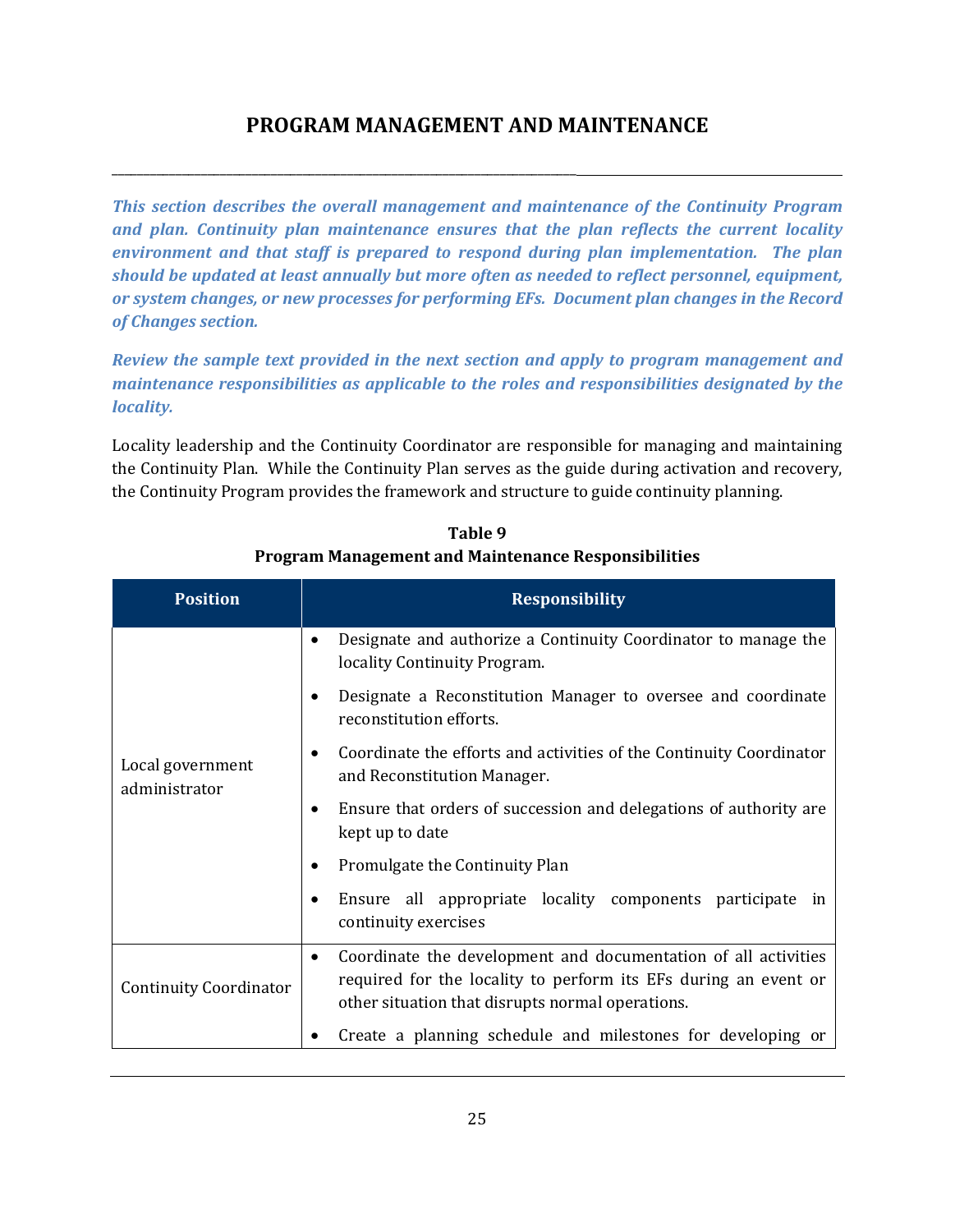| <b>Position</b>           | <b>Responsibility</b>                                                                                                                                                                                                                             |
|---------------------------|---------------------------------------------------------------------------------------------------------------------------------------------------------------------------------------------------------------------------------------------------|
|                           | updating continuity capabilities and obtaining plan approval.                                                                                                                                                                                     |
|                           | Coordinate and/or administer continuity awareness training for<br>all locality employees and applicable contractors responsible for<br>supporting activation of the Continuity Plan.                                                              |
|                           | Maintain and update the Continuity Plan as outlined in Table 9 -<br>Continuity Plan Maintenance Schedule.                                                                                                                                         |
|                           | Coordinate an annual continuity exercise and complete an After<br>Action Report (AAR).                                                                                                                                                            |
|                           | Develop an Improvement Plan (IP) to correct deficiencies noted in<br>the AAR and modify the Continuity Plan, if appropriate.                                                                                                                      |
| Reconstitution<br>Manager | Initiate, coordinate, and oversee operations to salvage, restore,<br>$\bullet$<br>and recover the locality's primary operating facility, systems or<br>equipment, and/or workforce, or locate and prepare a new facility<br>for the organization. |
|                           | Establish an action plan for reconstitution and notify the<br>$\bullet$<br>Continuity Coordinator of the plan.                                                                                                                                    |
|                           | Have an approved telework agreement, if applicable<br>$\bullet$                                                                                                                                                                                   |
|                           | Participate in continuity training and exercises as directed                                                                                                                                                                                      |
| <b>Key Personnel</b>      | Be aware of their role and capable of performing their<br>$\bullet$<br>responsibilities in the event of plan activation.                                                                                                                          |
|                           | Provide current contact information to the Continuity Coordinator<br>for inclusion in the Continuity Plan as appropriate.                                                                                                                         |
| <b>Locality Employees</b> | Know and understand their roles in a continuity environment.<br>$\bullet$                                                                                                                                                                         |
| and Contractors           | Understand the communication protocols for continuity events.                                                                                                                                                                                     |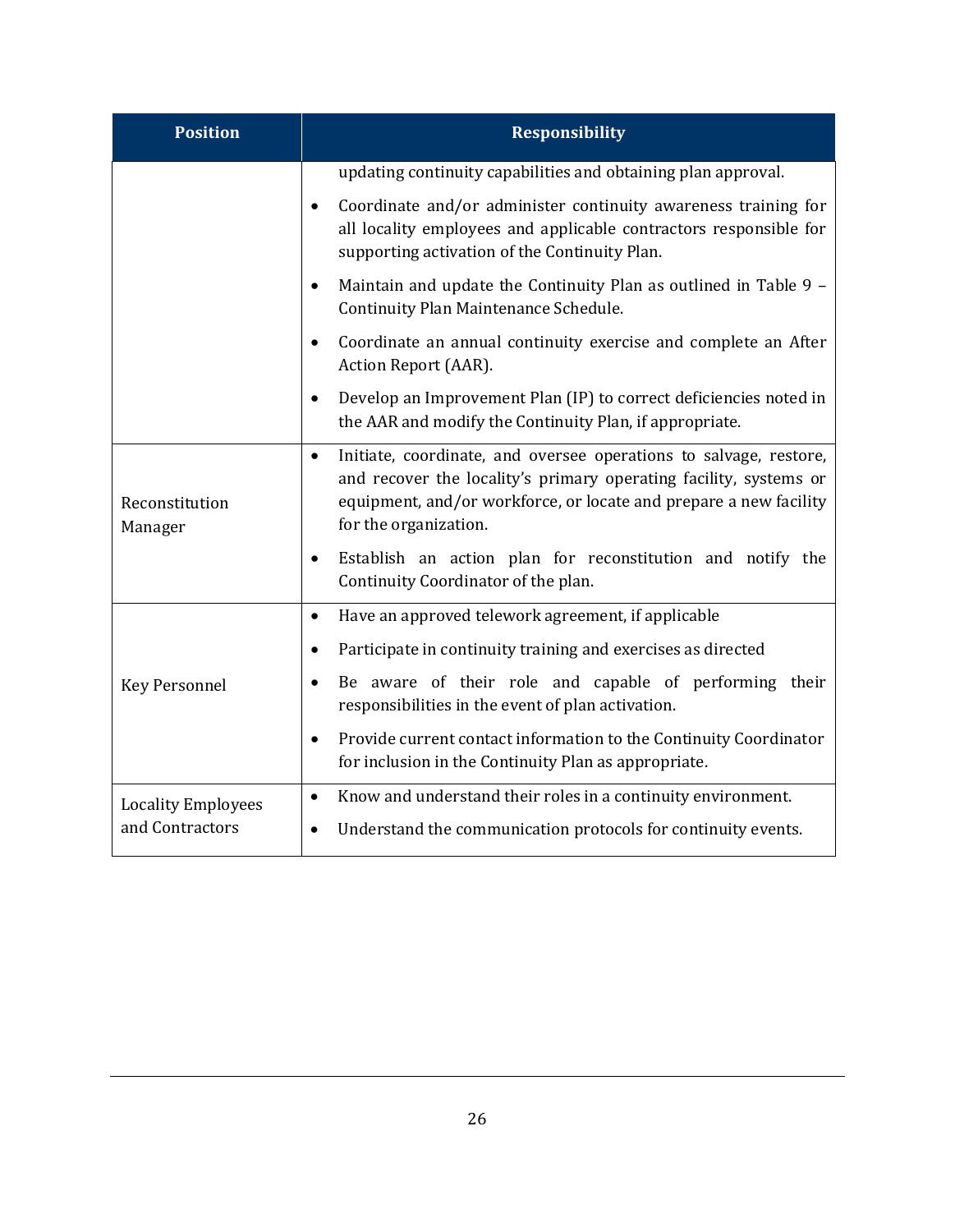*The following is a sample list of standard activities needed to maintain continuity plans and the frequency of their occurrence. Modify this information to reflect the plan maintenance schedule established by your locality.*

The Continuity Coordinator or their designee is responsible for continuity plan maintenance.

| <b>Activity</b>                                                                   | <b>Tasks</b>                                                                                                                                                                                                                                                                                                                                                                                                                                           | <b>Frequency</b>                                    |
|-----------------------------------------------------------------------------------|--------------------------------------------------------------------------------------------------------------------------------------------------------------------------------------------------------------------------------------------------------------------------------------------------------------------------------------------------------------------------------------------------------------------------------------------------------|-----------------------------------------------------|
| Revise contact<br>information for<br>executive<br>leadership and key<br>personnel | Confirm and update executive leadership<br>and key personnel information                                                                                                                                                                                                                                                                                                                                                                               | Semiannually                                        |
| Plan update                                                                       | Review entire plan for accuracy and<br>$\bullet$<br>compliance with the most recent VDEM<br>template as required by Executive Order<br>#41, 2019.<br>Update plan to reflect organizational<br>$\bullet$<br>changes within the locality or changes to the<br>MEFs or supporting activities performed by<br>the locality, interdependent agencies, or<br>contractors<br>Incorporate lessons learned and changes in<br>$\bullet$<br>policy and philosophy | Annually or when<br>organizational<br>changes occur |
| Maintain orders of<br>succession and<br>delegations of<br>authority               | Identify current incumbents<br>$\bullet$<br>Update rosters and contact information<br>$\bullet$                                                                                                                                                                                                                                                                                                                                                        | Semiannually                                        |
| Maintain alternate<br>facility readiness                                          | Check all systems<br>$\bullet$<br>Verify accessibility<br>$\bullet$<br>Cycle supplies and equipment, as necessary<br>$\bullet$                                                                                                                                                                                                                                                                                                                         | Annually or at the<br>locality's discretion         |
| Verify the existence<br>of an locality<br>essential records<br>program and        | Verify that essential records program<br>$\bullet$<br>includes provisions for monitoring the<br>volume of materials, updating and/or<br>removing materials, and materials                                                                                                                                                                                                                                                                              | Annually or at the<br>locality's discretion         |

**Table 10 Continuity Plan Maintenance Schedule**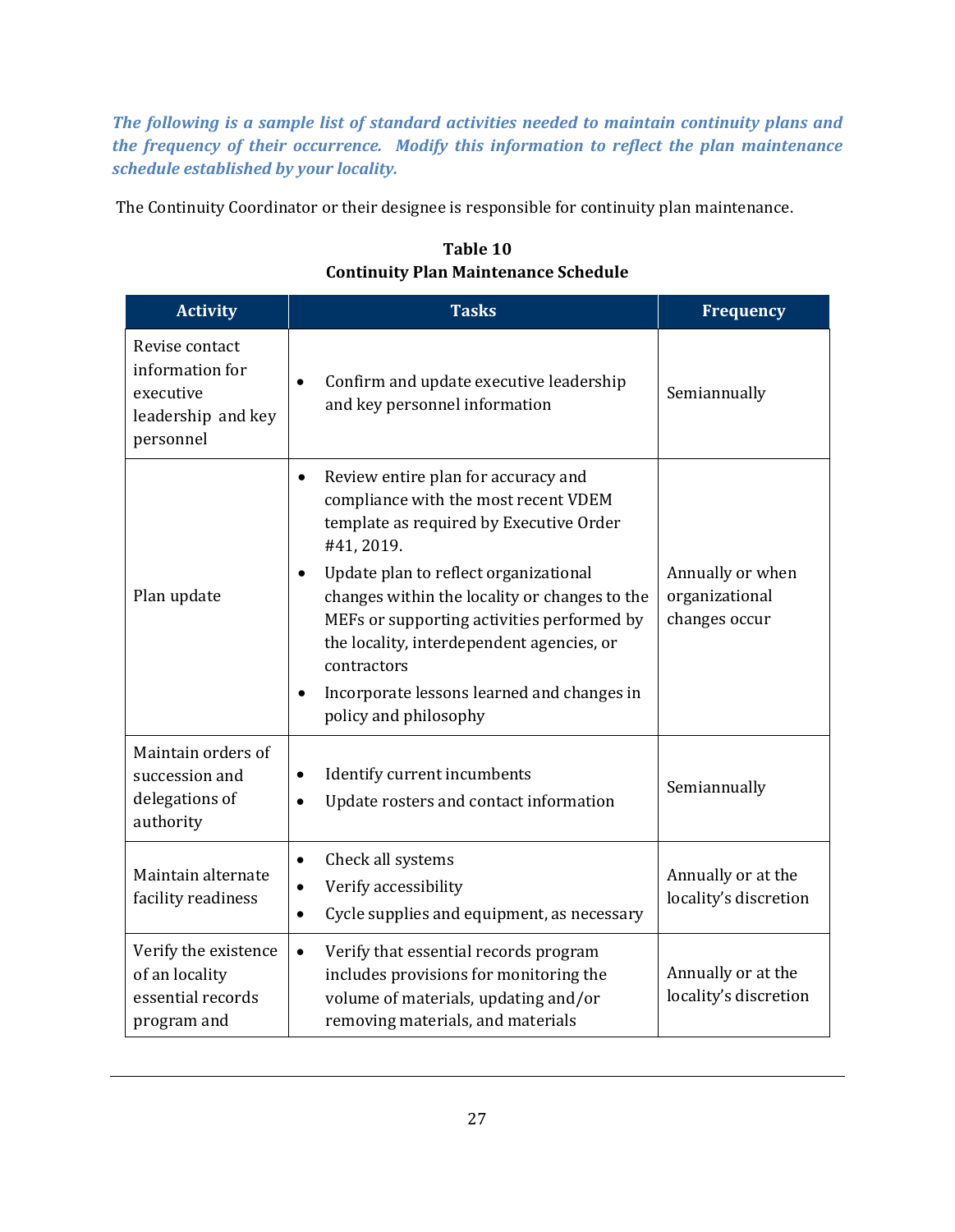| <b>Activity</b>                 | <b>Tasks</b>  | <b>Frequency</b> |
|---------------------------------|---------------|------------------|
| identify the<br>Program Manager | distribution. |                  |

# **TRAINING AND EXERCISES**

<span id="page-32-0"></span>\_\_\_\_\_\_\_\_\_\_\_\_\_\_\_\_\_\_\_\_\_\_\_\_\_\_\_\_\_\_\_\_\_\_\_\_\_\_\_\_\_\_\_\_\_\_\_\_\_\_\_\_\_\_\_\_\_\_\_\_\_\_\_\_\_\_\_\_\_\_\_\_\_ \_

*This section discusses the training and exercise activities of the Continuity Program. Training for new staff, and the frequency of refresher training for current staff, faculty, executive leadership, and applicable contractors should be included. Group training is ideal because it allows for open discussion. Current staff may need refresher training periodically various methods, including newsletters and interactive online tools. Conduct MEF cross training oneon-one between the primary and alternate key personnel.* 

*Include an exercise schedule for the Continuity Plan. The locality may revise the sample text in the following section so that it reflect (locality's) practices.* 

The locality's continuity training and exercise program underscores its continuity capability. Major components of this program include training all staff in their continuity responsibilities and conducting exercises to test and validate continuity plans and procedures, systems, and equipment.

## <span id="page-32-1"></span>TRAINING

The *(locality)* recognizes the importance of continuity training to maintaining a continuity capability. The *(locality)* has developed the following training schedule:

| Individual or<br><b>Group to Receive</b><br><b>Training</b> | <b>Type of Training</b>                                          | Individual to<br><b>Provide Training</b>            | <b>Training</b><br><b>Frequency</b> |
|-------------------------------------------------------------|------------------------------------------------------------------|-----------------------------------------------------|-------------------------------------|
| New Personnel                                               | Continuity Awareness Briefing (or other<br>means of orientation) | Human Resources<br>and/or Continuity<br>Coordinator | Within 60 days of<br>hire           |
| Executive Leadership                                        | Continuity Plan Training (must minimally                         | Continuity                                          | Annual awareness                    |

**Table 11 Continuity Plan Training Schedule**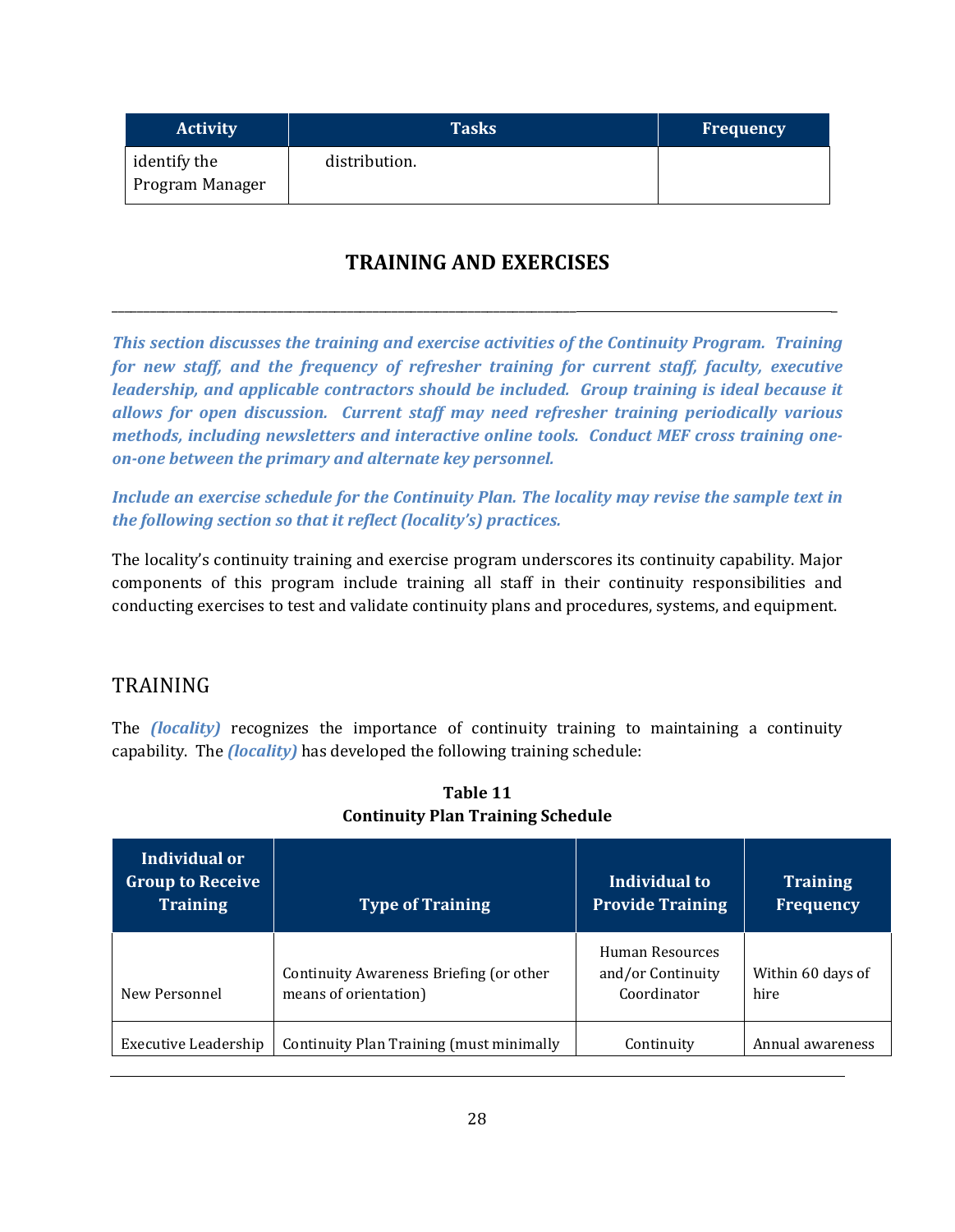| <b>Individual or</b><br><b>Group to Receive</b><br><b>Training</b> | <b>Type of Training</b>                                                                                                                             | Individual to<br><b>Provide Training</b> | <b>Training</b><br><b>Frequency</b>                                       |
|--------------------------------------------------------------------|-----------------------------------------------------------------------------------------------------------------------------------------------------|------------------------------------------|---------------------------------------------------------------------------|
| and Key Personnel<br>(Primary)                                     | include individual Continuity Plan duties,<br>mission essential functions, and orders of<br>succession)                                             | Coordinator                              | reminder or when<br>plan changes occur                                    |
|                                                                    | Continuity Plan Training (must minimally<br>include individual Continuity Plan duties,<br>mission essential functions, and orders of<br>succession) | Continuity<br>Coordinator                | Annual awareness<br>reminder or when<br>plan changes occur                |
| <b>Key Personnel</b><br>(Alternates)                               | <b>MEF Cross-training</b>                                                                                                                           | Primary Key<br>Personnel                 | At the locality's<br>discretion                                           |
|                                                                    | Orders of Succession and Delegation of<br><b>Authority Awareness</b>                                                                                | Continuity<br>Coordinator                | When delegations<br>or successors<br>change                               |
| Pre-delegated<br>Authorities and<br>Successors                     | Continuity Plan Training (must minimally<br>include individual Continuity Plan duties,<br>mission essential functions, and orders of<br>succession) | Continuity<br>Coordinator                | Annual awareness<br>reminder or when<br>significant plan<br>changes occur |
| Applicable<br>Contractors                                          | Continuity Plan Training (must minimally<br>include individual Continuity Plan duties,<br>mission essential functions, and orders of<br>succession) | Continuity<br>Coordinator                | Annual awareness<br>reminder or when<br>significant plan<br>changes occur |
| All Locality<br>Personnel                                          | Continuity Plan Training (must minimally<br>include individual Continuity Plan duties,<br>mission essential functions, and orders of<br>succession) | Continuity<br>Coordinator                | Annual awareness<br>reminder or when<br>significant plan<br>changes occur |

## <span id="page-33-0"></span>EXERCISES

*This section describes types of exercises and their intended goals and objectives. Exercises should promote preparedness, improve the response capability of individuals in the locality, validate plans, policies, procedures and systems, and verify the effectiveness of command, control and communication functions. Exercises may vary in size and complexity to achieve different operational objectives.*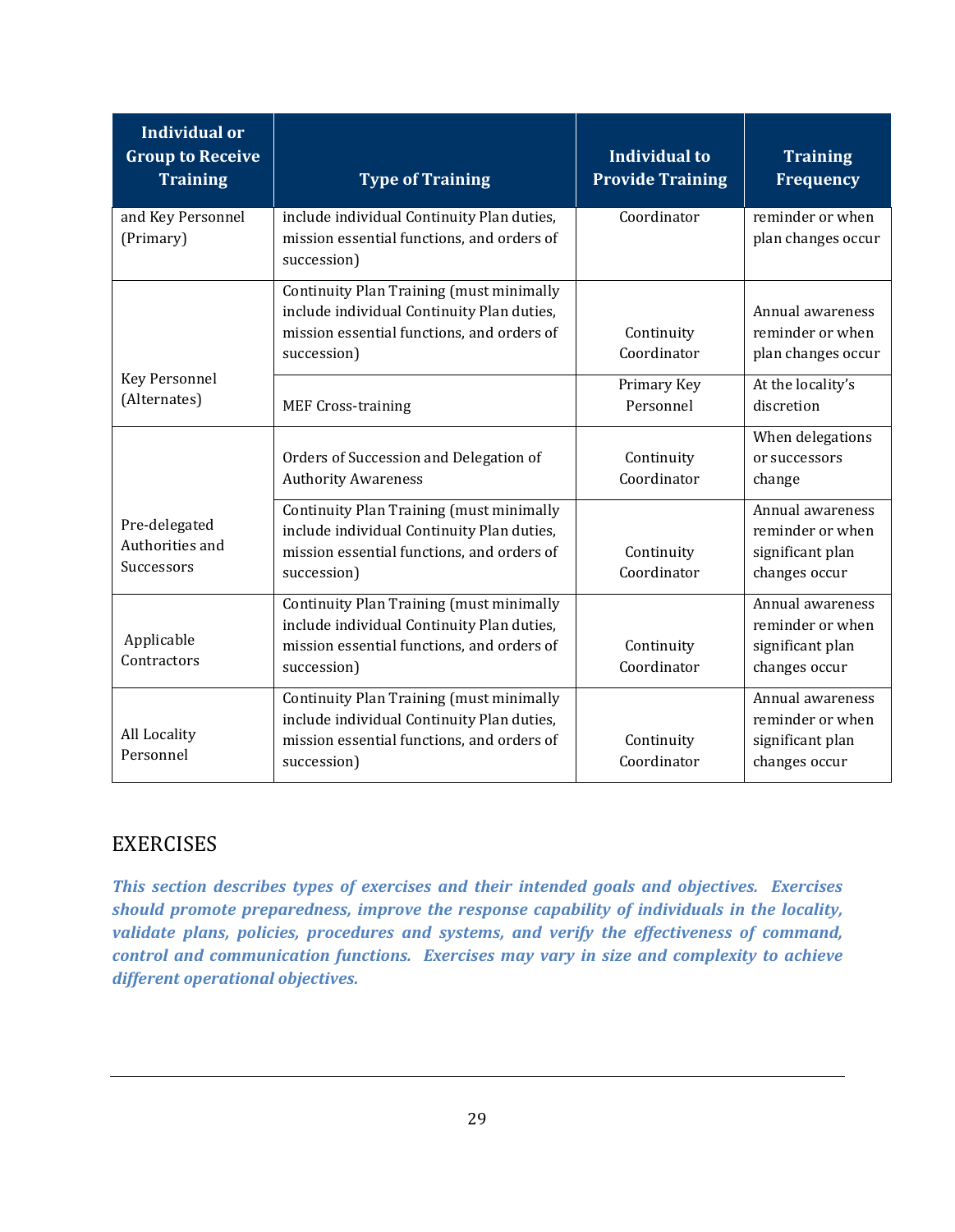- *Tabletop Exercises simulate an activation of the Continuity Plan in an informal, stressfree environment. Tabletop exercises promote constructive discuss includes an on as participants examine and resolve problems based on existing plans. There is no equipment utilization, resource deployment, or time pressure. The exercise success depends on the group identifying problem areas, and offering constructive resolution alternatives. This format exposes personnel to new or unfamiliar concepts, plans, policies, and procedures.*
- *Functional Exercises are interactive exercises performed in real time that test the capability of the locality to respond to simulated continuity activation. This exercise tests one or more functions with emphasis on procedures, roles and responsibilities before, during or after an event.*
- *Full-Scale Exercises simulate continuity activation through field exercises designed to evaluate the execution of the plan in a highly stressful environment. This exercise provides realism through mobilization of locality personnel, equipment and resources.*

*Agencies may choose to coordinate their annual Continuity Plan exercise to coincide with an Emergency Operation Plan exercise or other emergency response exercises.* 

## *Refer to the sample text below and replace or revise this text to fit locality needs:*

Exercises are conducted regularly (insert frequency) to validate elements of the Continuity Plan. The Continuity Coordinator and the Reconstitution Manager or designee are committed to ensuring that realistic exercises are conducted, during which individuals and business units perform the tasks that are expected of them in a real event.

#### Exercise or Activation Evaluation

*This section suggests following the best practices of The Homeland Security Exercise and Evaluation Program (HSEEP). The HSEEP guidelines are available on the FEMA website at [https://www.fema.gov/hseep.](https://www.fema.gov/hseep) The guidelines include developing After Action Reports (AARs) and Improvement Plans (IPs) and identifying by position, the individual responsible for incorporating lessons learned back into the Continuity Plan.* 

#### *Sample text is below. Revise or replace this text to fit locality needs:*

Recommended best practices, based on the HSEEP guidelines, include an evaluation of exercises and actual events. HSEEP guidelines recommend developing an AAR and IP. The evaluation identifies systemic weaknesses and suggest corrective actions that will enhance *(locality's)* preparedness. The Continuity Coordinator collects and reviews this information, and presents to the local director of emergency management or other designated official for approval. Once approved, the Continuity Coordinator will incorporate applicable lessons learned into the plan.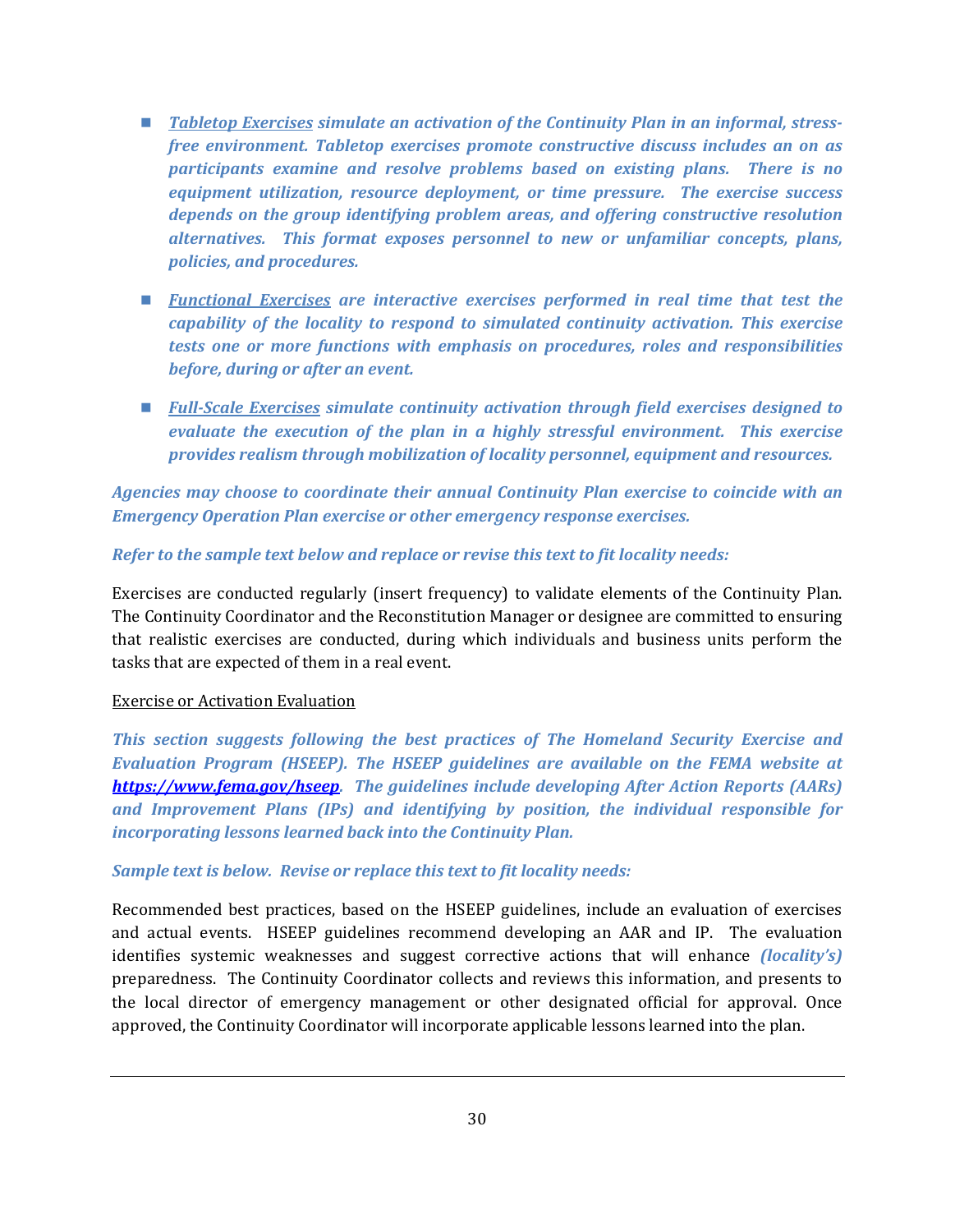# **AUTHORITIES**

<span id="page-35-0"></span>\_\_\_\_\_\_\_\_\_\_\_\_\_\_\_\_\_\_\_\_\_\_\_\_\_\_\_\_\_\_\_\_\_\_\_\_\_\_\_\_\_\_\_\_\_\_\_\_\_\_\_\_\_\_\_\_\_\_\_\_\_\_\_\_\_\_\_\_\_\_\_\_\_ \_

*This section includes authorities used during the continuity planning process and should include local codes and or local directives.*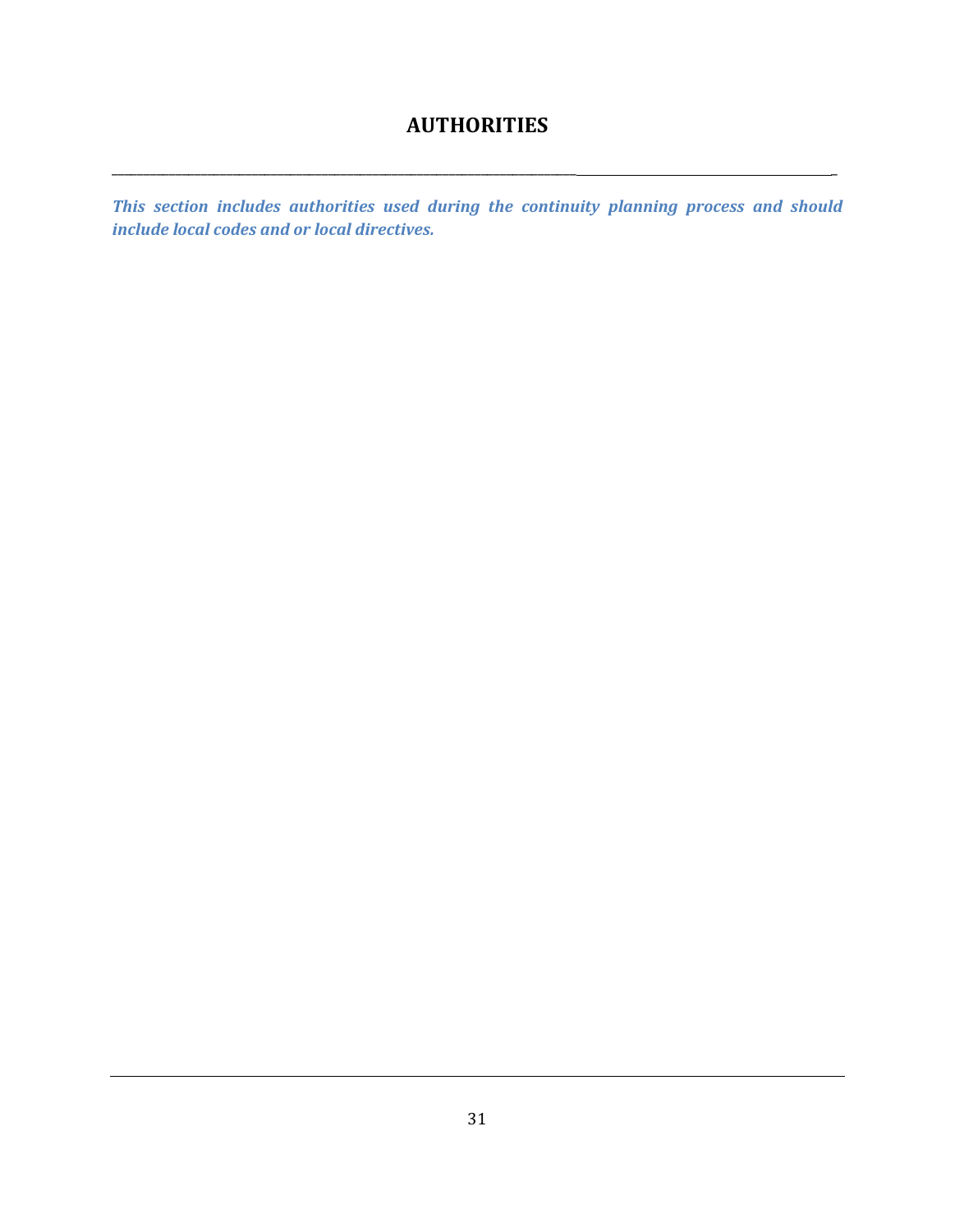## **REFERENCES**

<span id="page-36-0"></span>\_\_\_\_\_\_\_\_\_\_\_\_\_\_\_\_\_\_\_\_\_\_\_\_\_\_\_\_\_\_\_\_\_\_\_\_\_\_\_\_\_\_\_\_\_\_\_\_\_\_\_\_\_\_\_\_\_\_\_\_\_\_\_\_\_\_\_\_\_\_\_\_\_ \_

*This section includes the references used continuity planning process.* 

- Virginia Department of Emergency Management Continuity Plan Template, March, 2020
- Continuity Guidance Circular (February 2019), FEMA National Continuity Programs
- Continuity Plan Template and Instructions for Non-Federal Entities and Community Based Organizations, August 2018
- Homeland Security Exercise Evaluation Program (HSEEP) guidelines at *https://www.llis.dhs.gov/hseep.*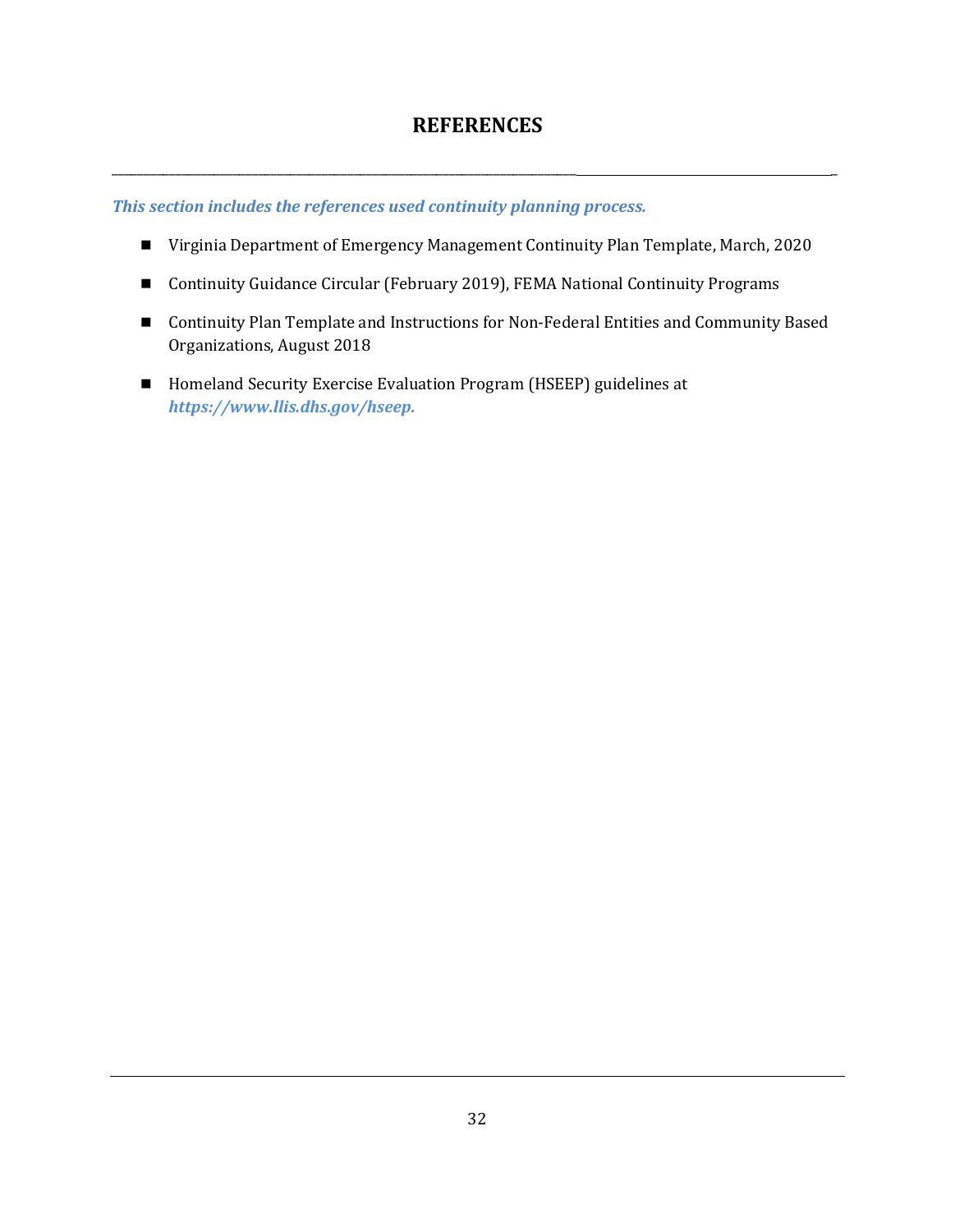## **APPENDIX A – KEY PERSONNEL RAPID RECALL LIST**

*This rapid recall list provides the Continuity Coordinator or designee with contact information for key personnel Table A-1 identifies key personnel and their responsibilities during a continuity event. This includes both primary and alternate key personnel. Agencies are encouraged to include more information as they deem appropriate.* 

\_\_\_\_\_\_\_\_\_\_\_\_\_\_\_\_\_\_\_\_\_\_\_\_\_\_\_\_\_\_\_\_\_\_\_\_\_\_\_\_\_\_\_\_\_\_\_\_\_\_\_\_\_\_\_\_\_\_\_\_\_\_\_\_\_\_\_\_\_\_\_\_\_ \_

This rapid recall list includes contact and telework information for key personnel tasked with responsibilities during a disruption to agency operations or services. Agency staff not included on this list should follow instructions provided by *(designated staff)* during an activation of the Continuity Plan.

<span id="page-37-0"></span>

| <b>Employee</b><br><b>Name</b> | Title /<br><b>Division</b>                   | <b>Email Address</b> | <b>Work</b><br>Telephone # | <b>Cellular</b><br>or Pager<br># | Home<br><b>Telephone #</b> | <b>Approved</b><br><b>Telework</b><br>Agreement | <b>Mission</b><br><b>Essential</b><br><b>Function</b><br>(MEF)                                 |
|--------------------------------|----------------------------------------------|----------------------|----------------------------|----------------------------------|----------------------------|-------------------------------------------------|------------------------------------------------------------------------------------------------|
| Tom Smith                      | Emergency<br>Manager /<br>Admin.<br>Services | Tom.Smith@xyz.com    | 898-3333                   | 876-4444                         | 376-8900                   | Yes                                             | Protect the life<br>and safety of<br>citizens,<br>visitors, and<br>businesses of<br>(locality) |

**Table A-1 Key Personnel Rapid Recall List**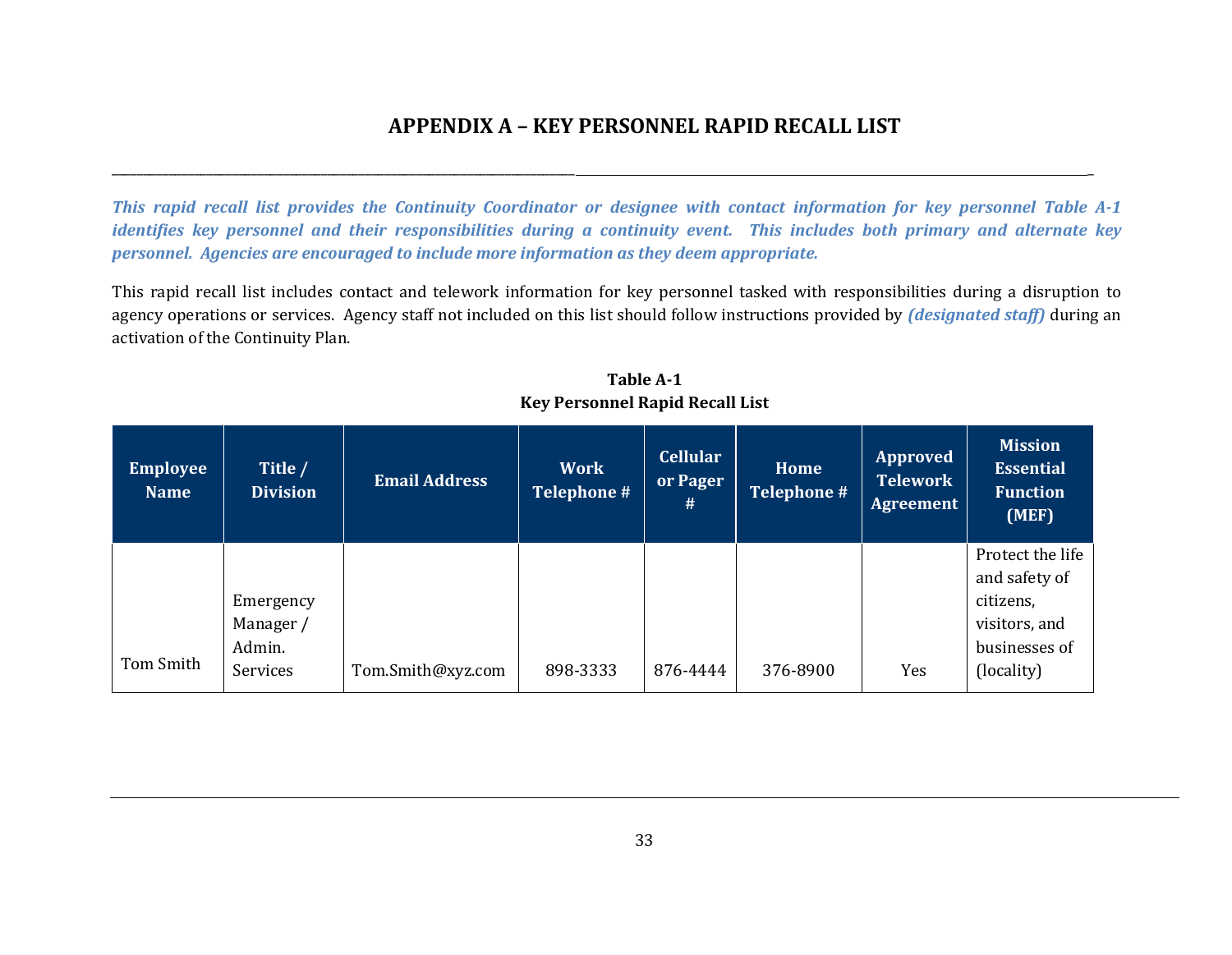# **APPENDIX B - ALTERNATE FACILITIES**

*Localities may identify two to three alternate facilities to continue operations in the event of loss of the facility. Alternate facilities may include facilities owned by local jurisdiction, privately owned sites or virtual office options. One location can be close to the current operations. The second alternate facility should be farther away – at least five miles from the primary facility and the third alternate facility could be 20-30 miles away.* 

\_\_\_\_\_\_\_\_\_\_\_\_\_\_\_\_\_\_\_\_\_\_\_\_\_\_\_\_\_\_\_\_\_\_\_\_\_\_\_\_\_\_\_\_\_\_\_\_\_\_\_\_\_\_\_\_\_\_\_\_\_\_\_\_\_\_\_\_\_\_\_\_\_ \_

*Considerations for alternate facilities may include:* 

- *Space requirements,*
- <span id="page-38-0"></span>*Accessibility (by staff and customers),*
- *Communications / data requirements,*
- *Security requirements*
- *Availability of life necessities (food, water, sanitation, and lodging).*

*The sample information below represents the minimum template requirement. Agencies are encouraged to include more information as they deem appropriate. Sample text for this section includes:* 

*(Locality)* has designated alternate facilities as part of its continuity planning and has prepared key personnel for the possibility of unannounced relocation to the site(s) to continue the performance of MEFs.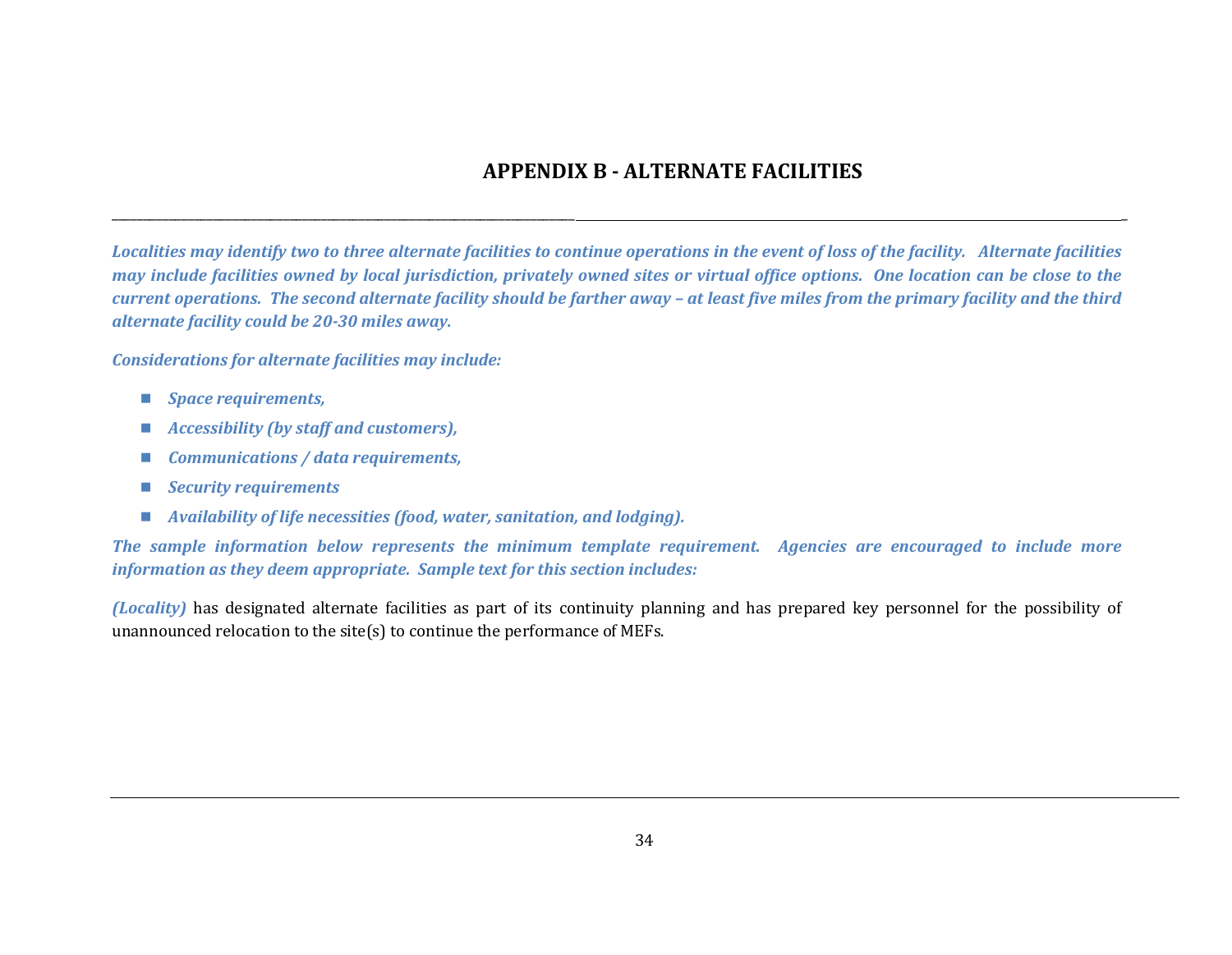## **Table B-1 Alternate Facility Locations**

| <b>Alternate</b><br><b>Facility</b><br><b>Number</b> | <b>Alternate Facility</b><br><b>Name</b>                                                                                                       | <b>Address</b>                        | Date MOU /<br><b>MOA</b> was<br>executed | <b>Capacity</b>     | <b>Equipment / Systems</b><br><b>Already on-site</b> |
|------------------------------------------------------|------------------------------------------------------------------------------------------------------------------------------------------------|---------------------------------------|------------------------------------------|---------------------|------------------------------------------------------|
|                                                      | <b>Chapman</b><br><b>Building</b>                                                                                                              | 123 Fourth St, Richmond,<br><b>VA</b> | <b>July 8, 2011</b>                      | <b>55 Personnel</b> | <b>Twelve (12) telephone</b><br><i>lines</i>         |
|                                                      | Business Units, MEFs, and PBFs: Indicate the MEFs and PBFs performed at this facility as well as the business<br>units that will perform them. |                                       |                                          |                     |                                                      |
|                                                      |                                                                                                                                                |                                       |                                          |                     |                                                      |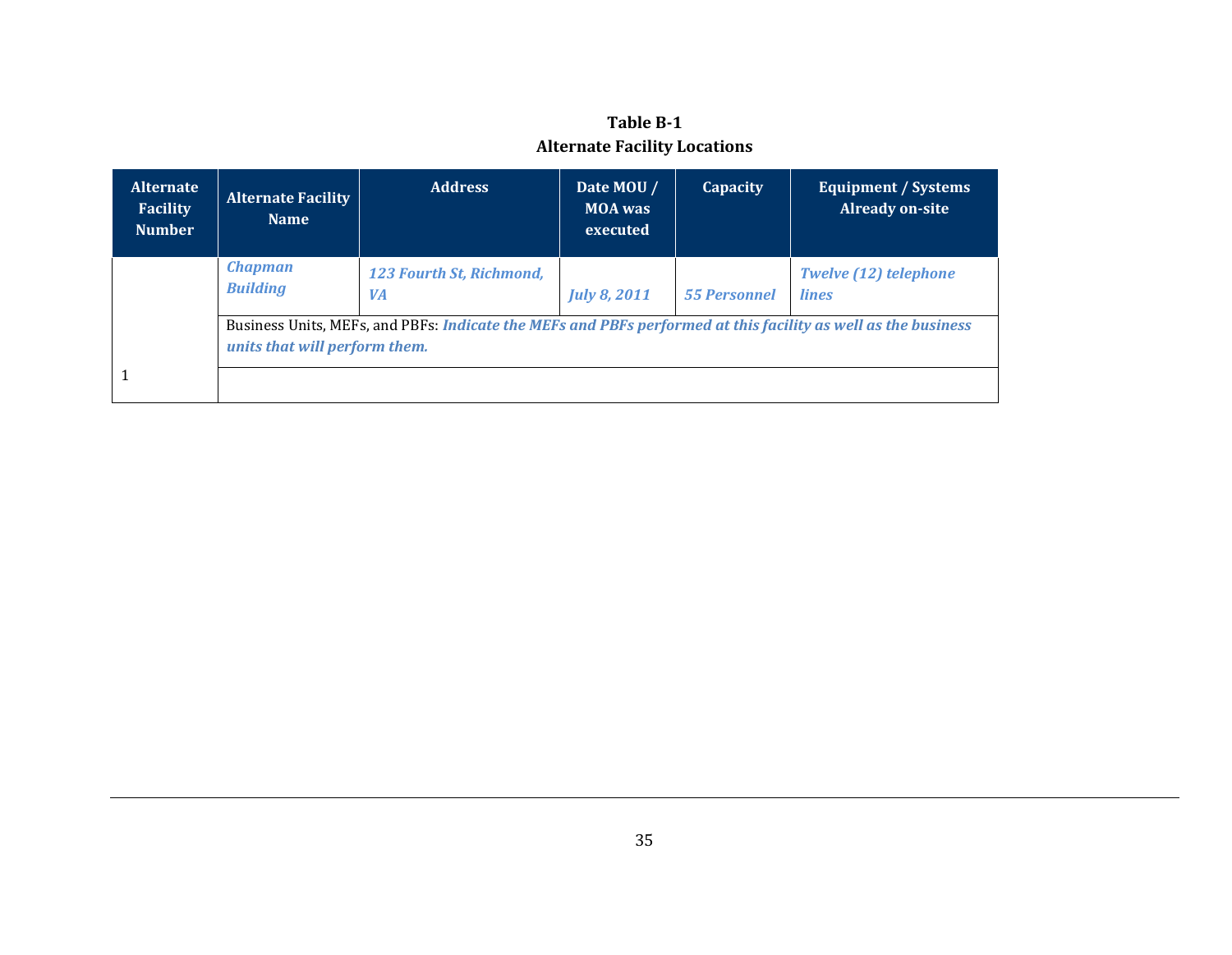# <span id="page-40-0"></span>ALTERNATE FACILITY MOUs

*Determine through consultation with the local attorney if a local agency/department can enter into an agreement with another local agency/department for temporary use of space (30 days or less).* 

*If a memorandum of understanding is required, review MOUs annually, and renew and update as needed, but at least once every 4 years. Both entities should have an easily accessible written copy with the appropriate signatures.* 

*Consider the following criteria in the site selection process:* 

- *Length of time space is being requested*
- *Specific space identified (may want to identify more space than needed if there is a possibility that certain space could not be available).*
- *Identify who is responsible for preparing the alternate site (who is providing and/or paying for furnishings, data and telephone systems, office equipment, etc.)*
- *Identify who is responsible for security, maintenance, and housekeeping*
- *Is there adequate parking available to accommodate*
- *Is there a cost for maintaining this agreement and/or is there a rental cost for activating this agreement?*

*Refer to the sample text for included below and modify the language to meet agency needs:* 

*(Locality)* has established the following MOUs for alternate facility locations:

A Memorandum Understanding (MOU) is in effect with the alternate site owners. Reviews MOU(s) annually and updated periodically or as needed. Identify the location of office/division/department) where MOUs are maintained.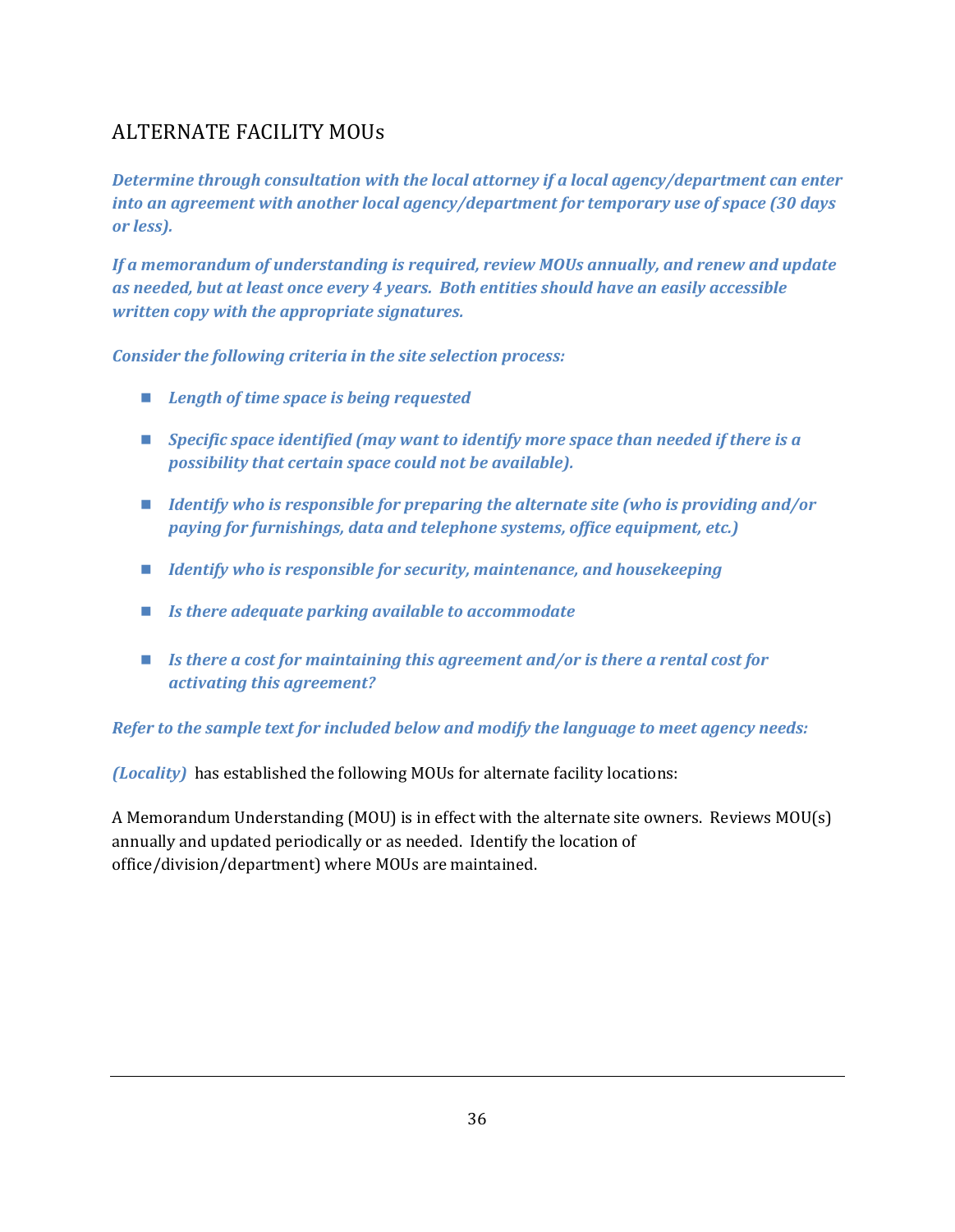# <span id="page-41-0"></span>**APPENDIX C - ESSENTIAL RECORDS, SYSTEMS, APPLICATIONS, AND EQUIPMENT**

\_\_\_\_\_\_\_\_\_\_\_\_\_\_\_\_\_\_\_\_\_\_\_\_\_\_\_\_\_\_\_\_\_\_\_\_\_\_\_\_\_\_\_\_\_\_\_\_\_\_\_\_\_\_\_\_\_\_\_\_\_\_\_\_\_\_\_\_\_\_\_\_\_ \_

*Local jurisdictions depend on essential records, systems, and equipment to perform MEFs. .. Essential records exist in various formats, including paper, electronic, or microfilm, and may include records such as contracts, operational procedures, insurance policies, personnel records, system documentation, and administrative policies.* 

*It is important to identify the systems and equipment that are necessary for the (locality) to perform its essential missions.* 

*Recommendations for identifying essential records, systems, applications, and equipment:* 

- *Include continuity coordinator, information technology and facilities staff to identify essential records, systems. applications, and equipment that support MEFs*
- *Identify best practices for maintaining and protecting essential records, systems, applications, and equipment.*
- *Identify IT for the recovery of information systems and facility plans that may need to be implemented in the event of a continuity incident*
- *Consider if a system or piece of equipment is dependent upon another particular system or piece of equipment to be operable*
- *Develop policies for regularly testing of equipment, such as generators*
- *Develop policies to prioritize the restoration of restoration of essential records based on recovery time objectives (RTOs) and recovery point objectives (RPOs).*

*RTO is the amount of time the organization can function without the record. An RPO is the amount of time between back-ups of elections. Policies should regular testing of systems and equipment.* 

#### *Review the sample text below and revise it to reflect the needs of the local government.*

*(Locality)* realizes that essential records, systems, and equipment are critical to the agency's ability to perform MEFs. Therefore, the agency has taken safeguards to protect these essential records, systems, and equipment and to ensure their availability in a continuity environment.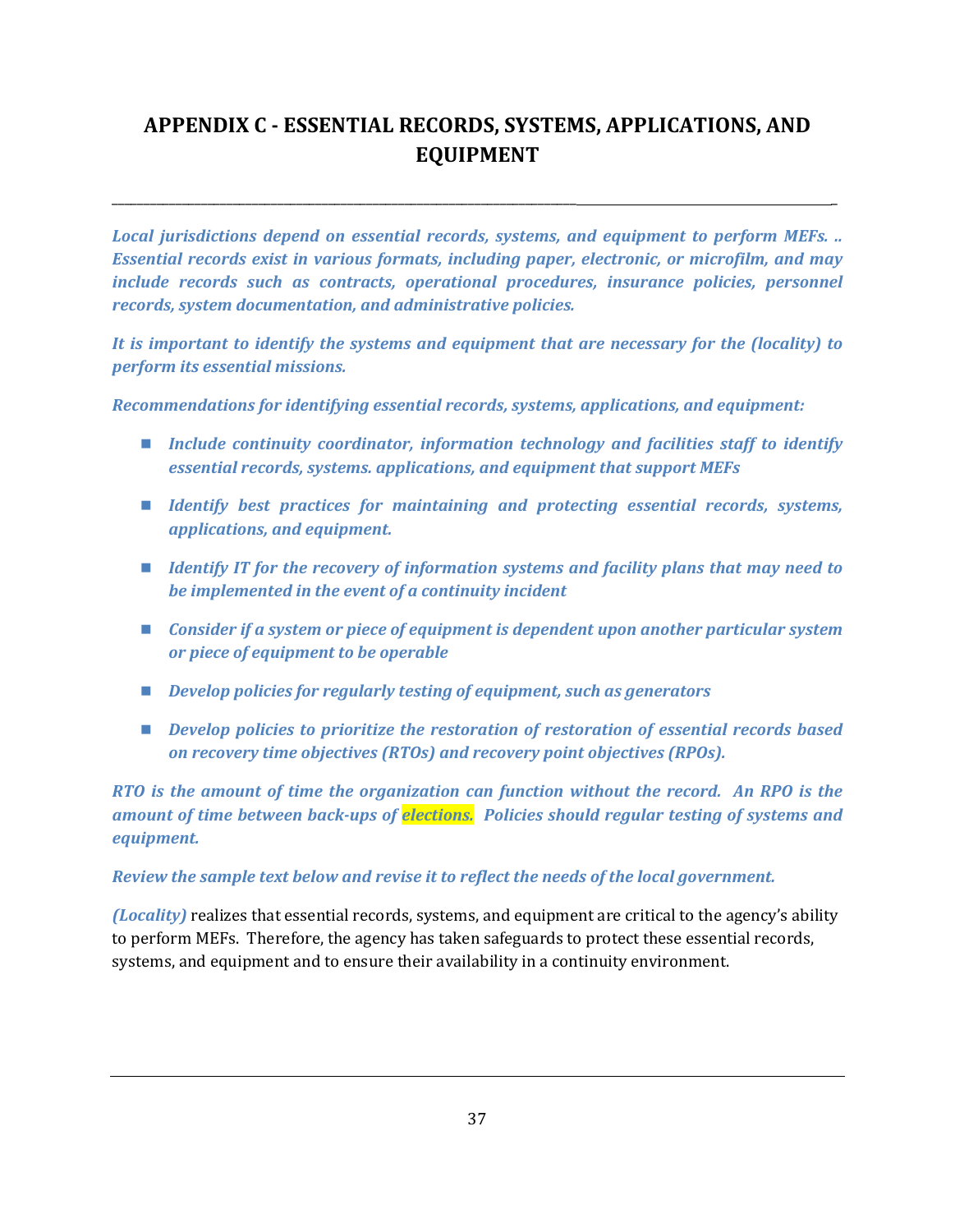This Continuity Plan includes measures to safeguard electronic essential records in collaboration with the **i**nformation technology and facilities. The following essential records, systems, and equipment support the performance of *(locality's)* MEFs.

| <b>Essential Function (EF)</b>                                     | <b>Essential Records, Systems,</b><br><b>Applications</b> , and<br><b>Equipment</b> | <b>Recovery Time</b><br><b>Objective (RTO)</b> | <b>Networks or Servers</b><br>that must be<br><b>Operational to Support</b><br>the System(s) or<br><b>Equipment</b> |
|--------------------------------------------------------------------|-------------------------------------------------------------------------------------|------------------------------------------------|---------------------------------------------------------------------------------------------------------------------|
| Coordinate and/or<br>administer emergency<br>response and disaster | <b>Paper Contract Files</b>                                                         | <b>72 hours</b>                                | N/A                                                                                                                 |
| preparedness programs                                              |                                                                                     |                                                |                                                                                                                     |
|                                                                    | <b>Financial Management</b><br><b>System (FMS</b>                                   | <b>72 hours</b>                                | <b>Power supply, System</b><br>managed by contractor                                                                |
| <b>Communicate with federal,</b><br>state, local, and private      | <b>Voice Over Internet Protocol</b><br>(VoIP) phones)                               | 2 hours                                        | <b>Power, bandwidth</b>                                                                                             |
| sector partners as well as<br>the public during<br>emergencies     | <b>WebEOC</b>                                                                       | <b>Immediate</b>                               | <b>Power, WebEOC</b><br><b>Servers, bandwidth</b>                                                                   |

**Table C-1 Essential Records, Systems, Applications, and Equipment**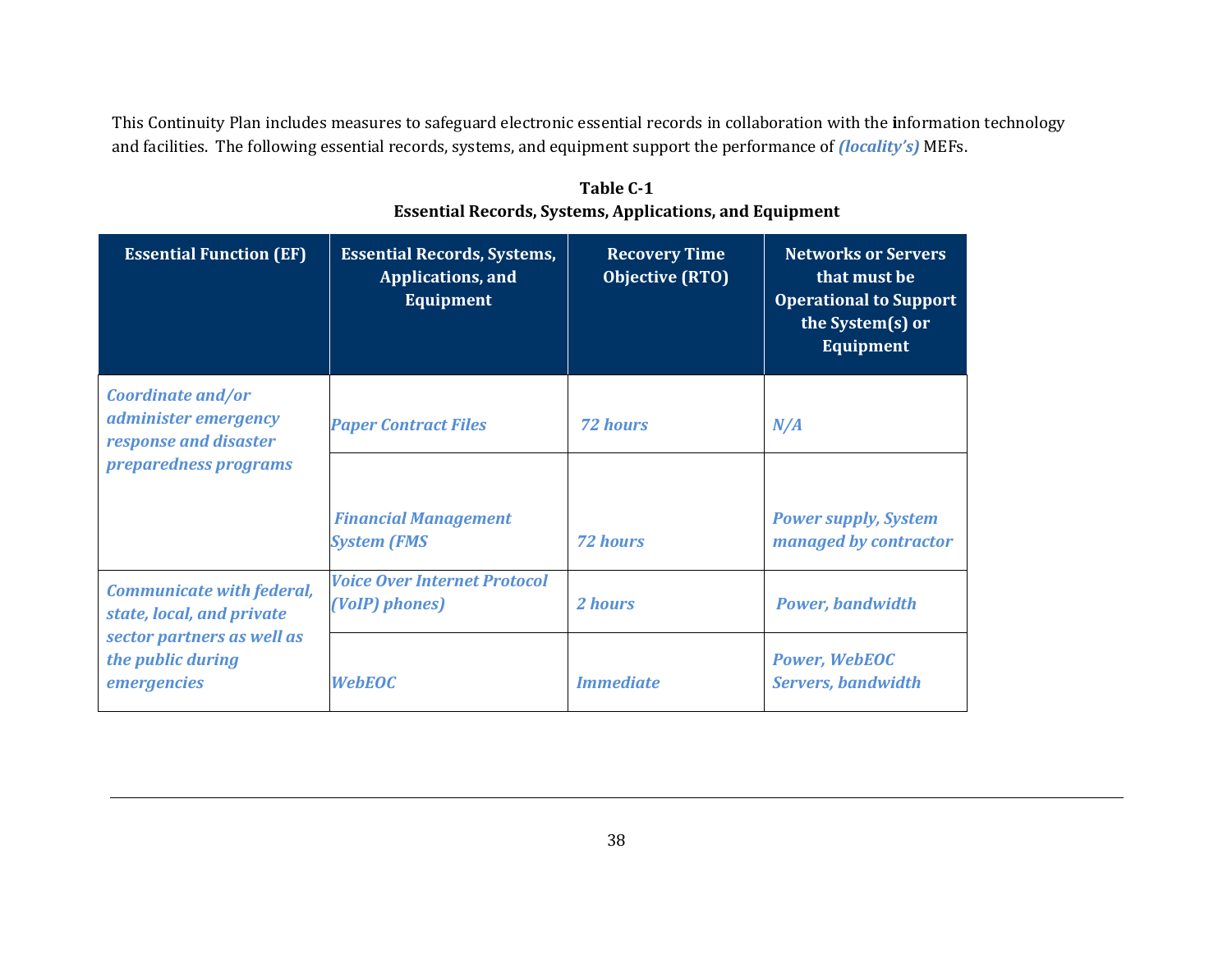| Table C-2                                                                 |
|---------------------------------------------------------------------------|
| <b>Essential Records, Systems, Applications, and Equipment Protection</b> |

| <b>Essential Record,</b><br>System,<br><b>Application</b> or<br><b>Equipment</b> | <b>Storage Location</b>                                                              | <b>Recovery Point</b><br>Objective<br>(Maintenance<br><b>Frequency of</b><br><b>Electronic</b><br><b>Records</b> ) | <b>Current Protection</b><br><b>Methods</b>                                               | <b>Vendors</b> | <b>Vendor</b><br><b>Contact</b><br><b>Information</b> |
|----------------------------------------------------------------------------------|--------------------------------------------------------------------------------------|--------------------------------------------------------------------------------------------------------------------|-------------------------------------------------------------------------------------------|----------------|-------------------------------------------------------|
| <b>Paper Contract</b><br><b>Files</b>                                            | <b>Procurement Office</b>                                                            | N/A                                                                                                                | <b>Locked Cabinet</b>                                                                     | N/A            | N/A                                                   |
| <b>Financial</b><br><b>Management</b><br><b>System (FMS)</b>                     | <b>VITA Commonwealth</b><br><b>Enterprise Solution Center</b><br>(CESC), Chester, VA | <b>Backed up 1 X</b><br>every 24 hours                                                                             | <b>Firewall</b>                                                                           |                | <b>Mary Jones -</b><br>$(804) 484 -$<br>0000          |
| <b>Voice Over Internet</b><br><b>Protocol (VoIP)</b><br><i>phones</i>            | <b>Telecommunications Room</b>                                                       | N/A                                                                                                                | <b>Room secured by</b><br>electronic access<br>control system with<br>master key override |                | Joe Smith -<br>$(804) 000 -$<br>0000                  |
| <b>WebEOC</b>                                                                    | <b>Server Rooms</b>                                                                  | <b>Backed up 1 X</b><br>every 24 hours                                                                             | <b>Firewall</b>                                                                           |                | <b>Mary Jones -</b><br>$(804) 484 -$<br>0000          |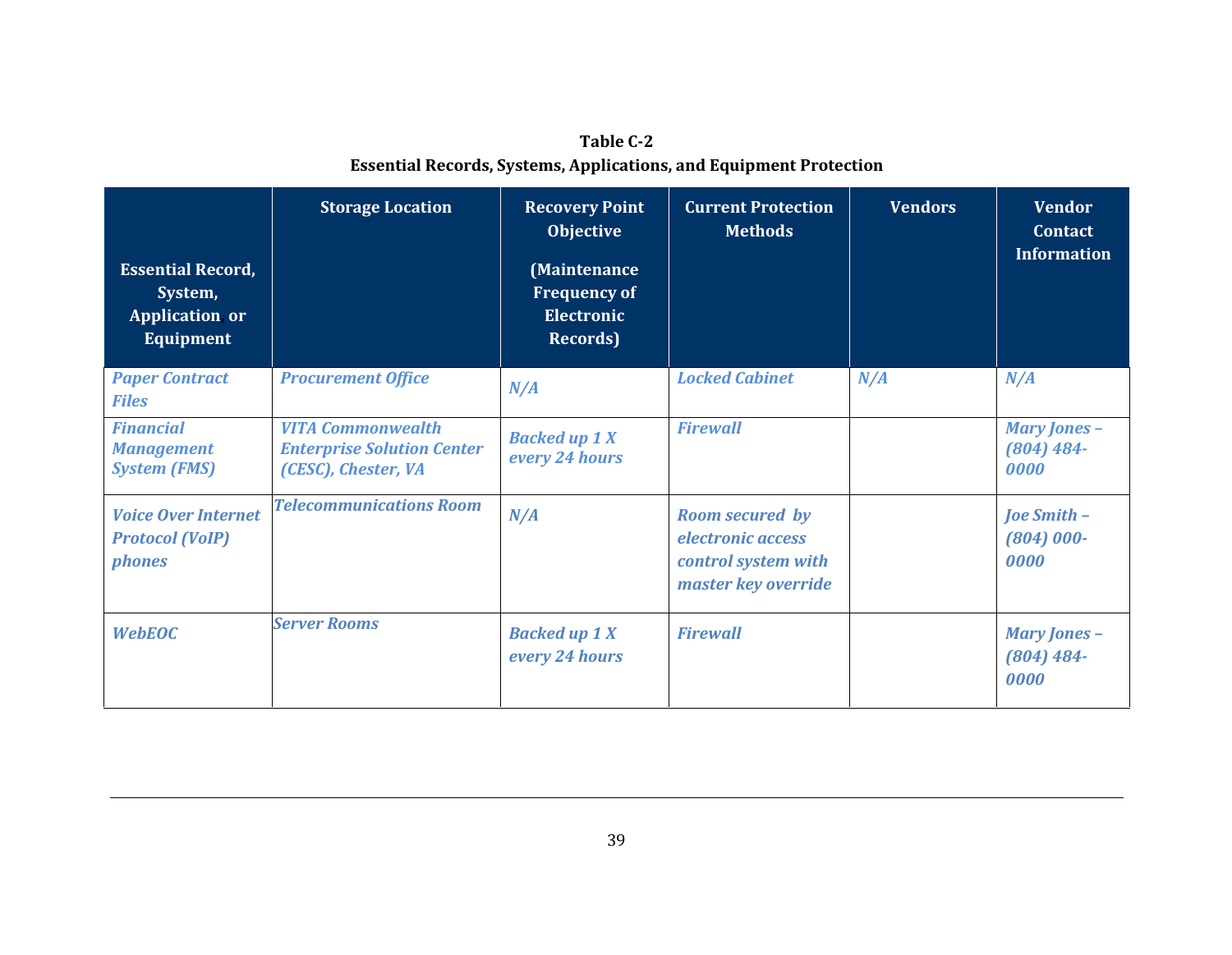# <span id="page-44-0"></span>**APPENDIX D -- Essential Functions (EFs) and Business Process Analysis (BPA)**

## *Essential Functions*

*This section provides guidance on how to prioritize the essential functions identified in Essential Function Section of the Basic Plan (pages 23-24). This process enables a locality to distinguish between essential functions that must be continued (or quickly resumed) and other functions the locality can defer during a disruption.* 

*The process of identifying EFs includes the following steps:* 

\_\_\_\_\_\_\_\_\_\_\_\_\_\_\_\_\_\_\_\_\_\_\_\_\_\_\_\_\_\_\_\_\_\_\_\_\_\_\_\_\_\_\_\_\_\_\_\_\_\_\_\_\_\_\_\_\_\_\_\_\_\_\_\_\_\_\_\_\_\_\_

- *1. Identify all functions of the local government include overarching functions, functions of each department/agency and functions that support performance of other functions.*
- *2. Analyze and prioritize the functions using the following criteria:* 
	- *Recovery time objectives (RTOs), how quickly must this function be resumed*
	- *Impact on the local government and its citizens, if the service is not provided*
	- *Management priority of continuing or deferring the function*
- *3. Identify the EFs and submit to leadership for approval.*

## *Business Process Analysis*

*Once the EFs have been determined and approved, the next step is to conduct a business process analysis (BPA) for each EF and PBF. A BPA captures and maps the functional processes, workflows, activities, personnel expertise, systems, resources, controls, data, and facilities inherent in the execution of a function or requirement. An effectively conducted BPA supports the development of detailed procedures that outlines how an organization accomplishes its mission*. *The forms in Tables D1 and D2 are a guide to collecting the information in the Business Process Analysis.* 

The Business Process Analysis (BPA) is a systematic method of identifying and documenting all of the elements necessary to accomplish each MEF. The planning team with input from the agencies/departments conducted BPAs of the primary business functions that directly support EF performance. The following BPAs represent the *(locality)* processes for performing each MEF and supporting primary business functions. The essential records, systems, applications, and equipment identified in Appendix C directly support the ability to perform processes and functions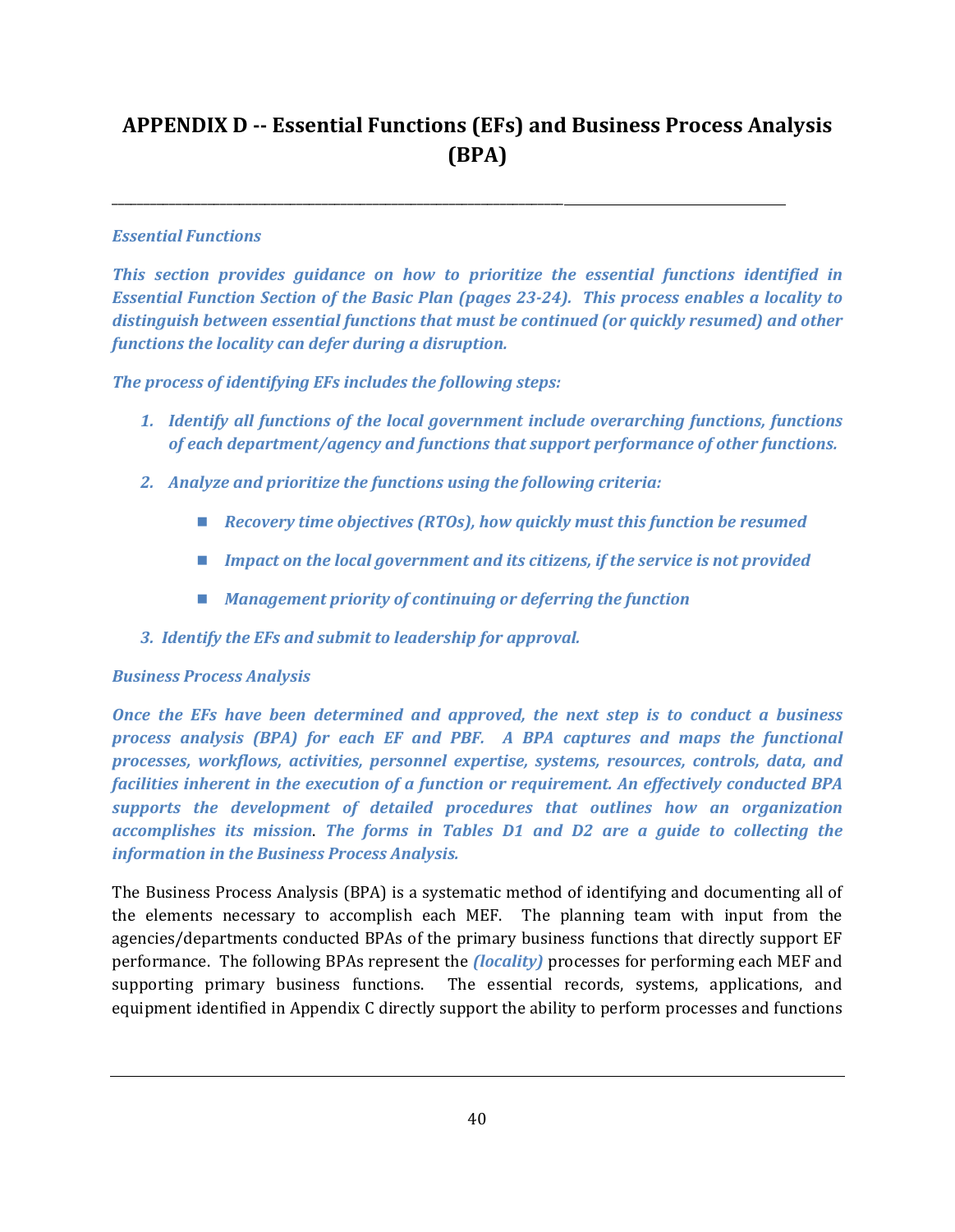identified in this section. Therefore, protection methods identified in Appendix C also apply to the process and functions described herein.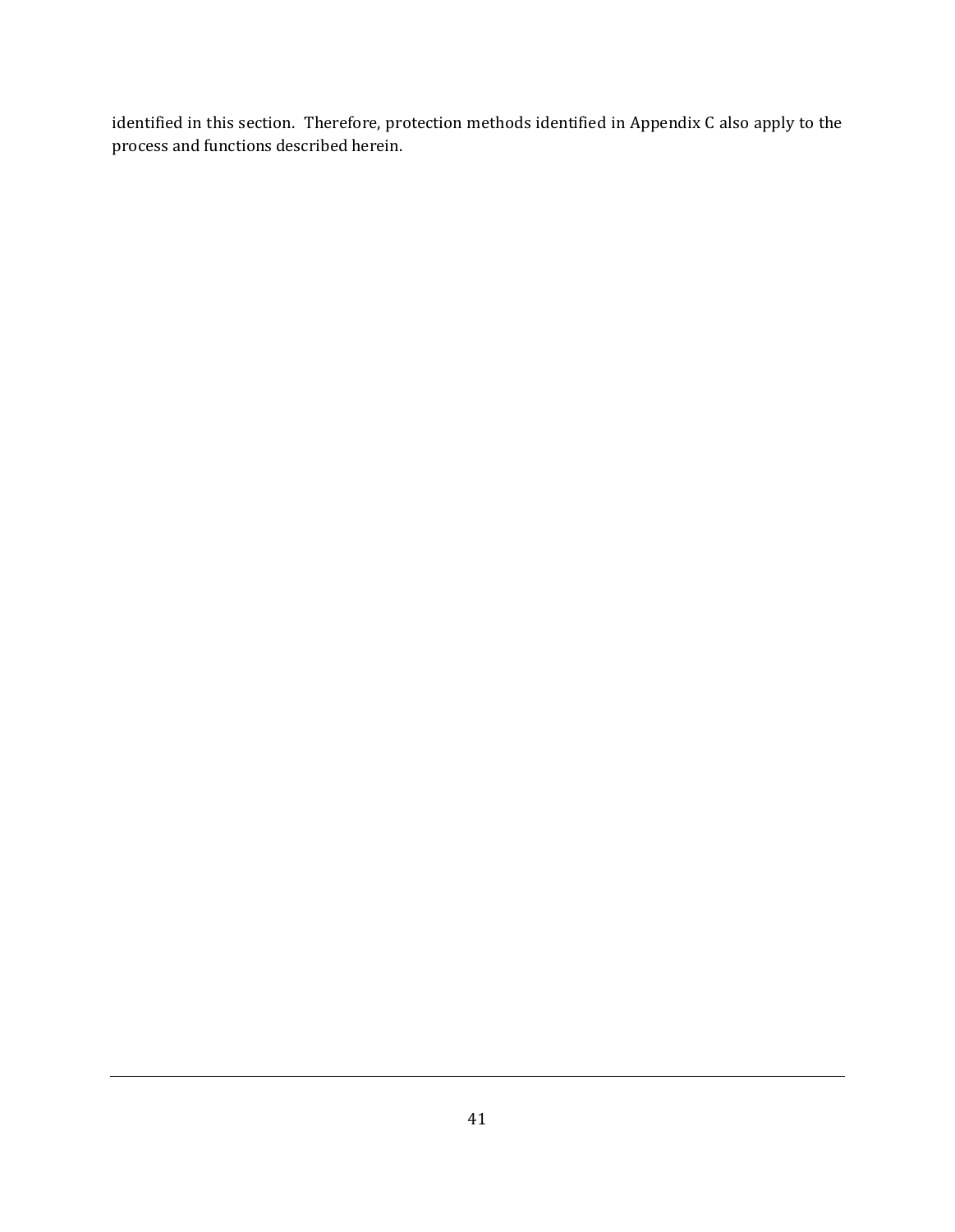## **Table D-1 Essential Function - Business Process Analysis**

 *(Insert EF Title)***- Business Process Analysis** 

**EF Description:** *Provide a brief description of the function* 

*IS this function an MEF, i.e. is the locality legally mandated to perform this function?*

**Recovery Time Objective (RTO):** 

**EF Input:** *(Describe information, authorizations, supplies, and services required to perform the MEF. Each input should briefly describe how the input supports the overall process.)*

**MEF Output:** *(Describe the MEF output, i.e., the products, or services delivered. If possible, provide metrics for time and other performance measures.)* 

**Leadership:** *(A list identifying the key senior leaders, by position, who are required to participate directly in performance of the EF.)*

**Staff:** (*Identify staff requirements to accomplish the EF. Include shifts if required. Identify backup personnel.* 

*Indicate if 24x7 operations are expected.* 

 *Identify authorities, qualification, and certification.* 

*Identify positions titles, but do not include names of staff members.*

**Communications and IT Requirements:** *(Identify general and unique communications and IT requirements.)*

**Facilities:** *(Describe the facility requirements to ensure mission performance, including office space, industrial capacity and equipment, and critical supporting infrastructure.)*

**Resources and Budgeting:** *(Identify supplies, services capabilities, and other essential resources required to perform the mission and supporting activities not already accounted for in the BPA process.)*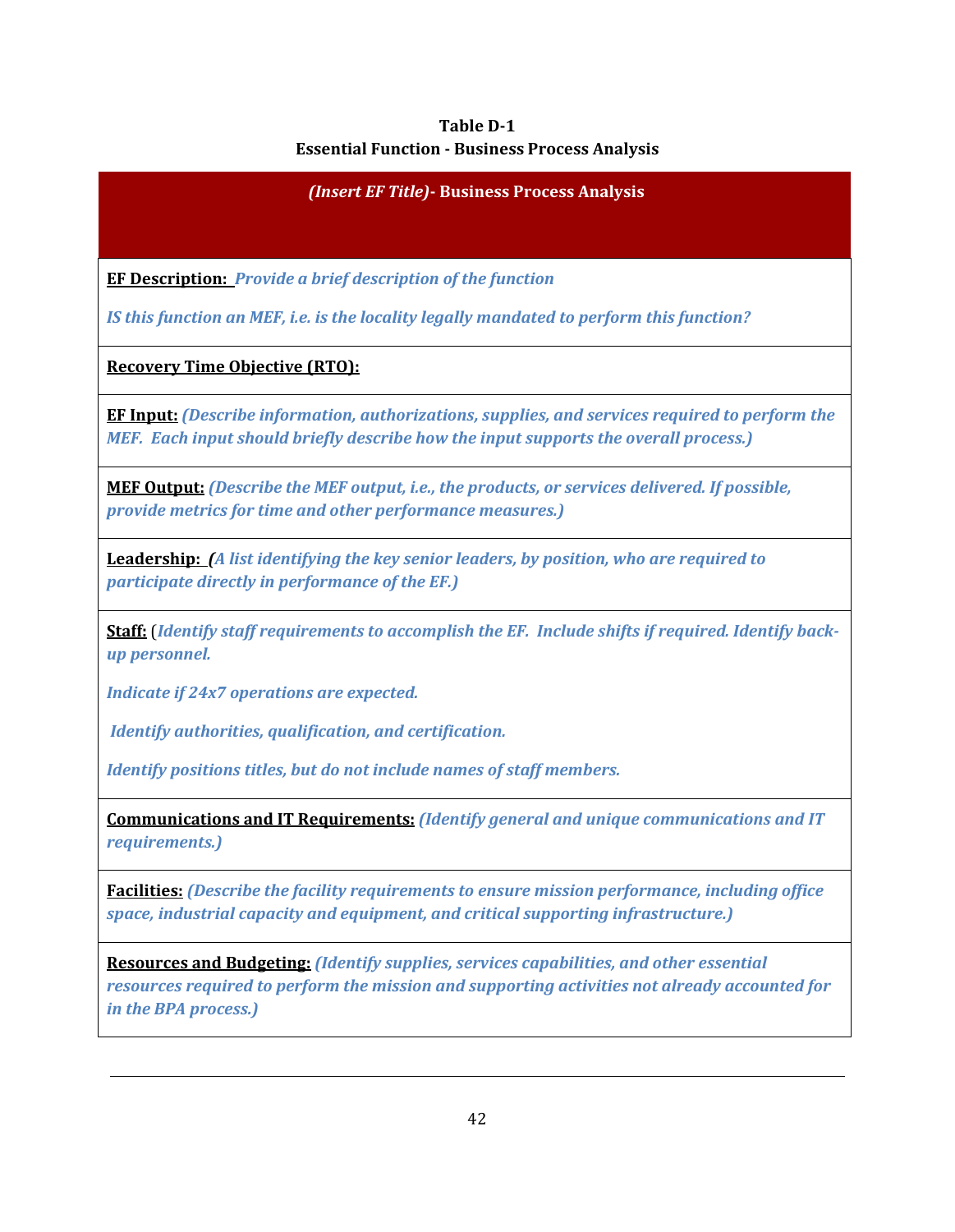## *(Insert EF Title)***- Business Process Analysis**

**Partners and Interdependencies***: (A list of partners and interdependent organizations that support and/or ensure performance of the MEF. It should highlight the products or services delivered by the partners, the information shared or exchanged, and any other critical elements that facilitate accomplishing the MEF.)*

**Is there a manual workaround for this function?** *If so, identify the location of the instructions or description. There is an optional manual worksheet available on pages 46-47 of the template.* 

*Do employees and alternates receive training on the manual work around procedures?* 

**Process Details:** *Provide a narrative or diagram that ties together all of the elements involved in the process of performing the mission.*

#### **Summary:**

*Can this function be performed via teleworking or at an alternate facility?* 

*Has additional staff been cross-trained to perform this function?*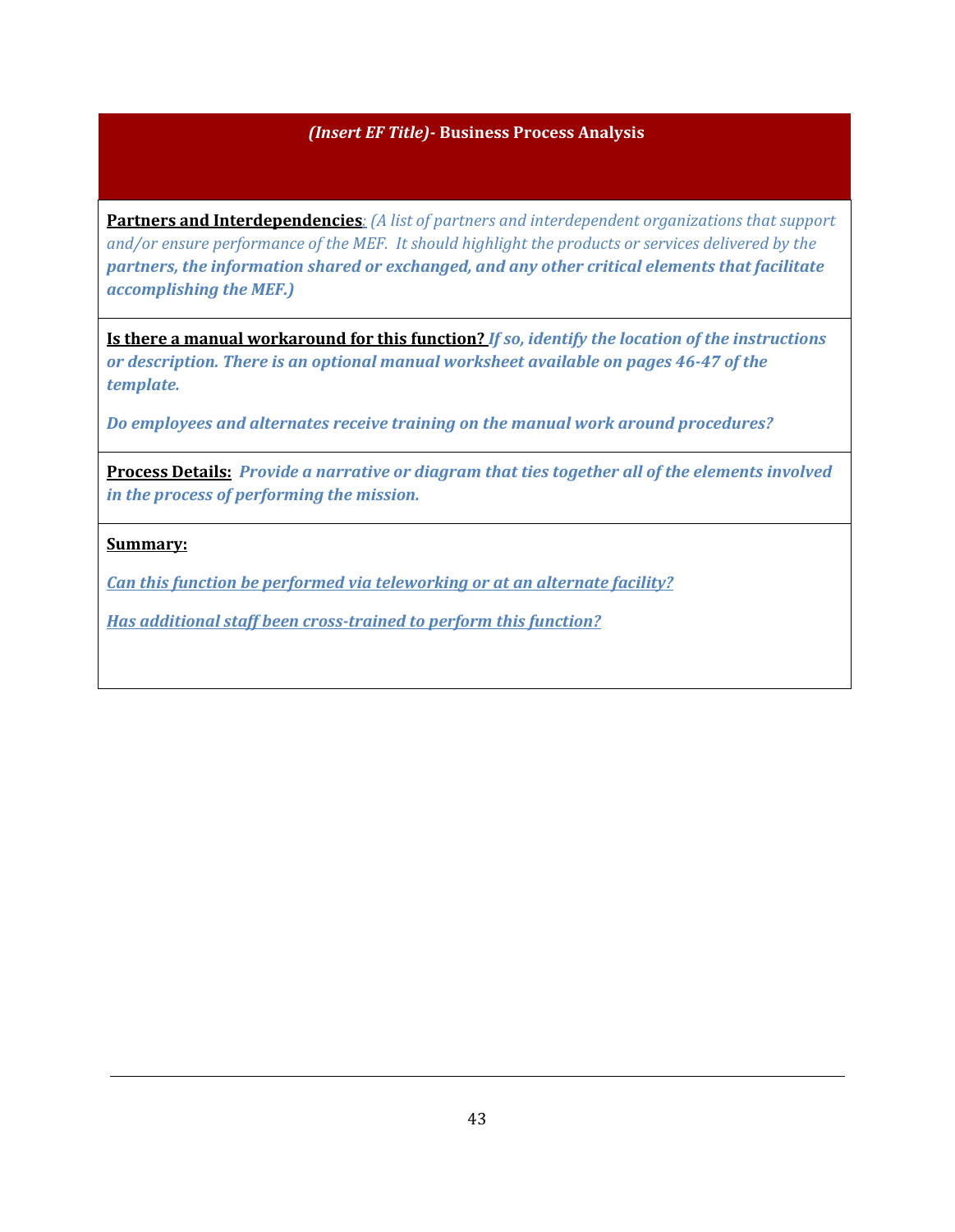## **Table D-2 Primary Business Function - Business Process Analysis**

*(Insert name of agency)* 

*(Insert Primary Business Function Title)***- Business Process Analysis** 

 *(Insert Date)* 

**Primary Business Function Statement:** *Provide a brief description of the function*

**Recovery Time Objective (RTO):**

**Primary Business Function Input:** *Provide a list describing the PBF output, i.e., the products and what products and services produced by this function. If possible, metrics that provide time and other performance measures should be included.*

**Primary Business Function Output**: *Describe the PBF output, i.e., the products, or services delivered. If possible, provide metrics for time and other performance measures.*

**Leadership:** *A list identifying the key senior leaders, by position, who have direct responsibilities in the performance of the PBF., i.e. approval of travel or purchase requests)*

**Staff: Staff:** *Identify staff requirements to accomplish the MEF. Include shifts if required. Identify back-up personnel. Indicate* 

*Indicate if 24x7 operations are expected.* 

 *Identify authorities, qualification, and certification.* 

*Identify positions titles, but do not include names of staff members.*

**Communications and IT Requirements***: Identifying general and unique communications and IT requirements.*

**Resources and Budgeting:** *Supplies, services capabilities, and other essential resources required to perform the PBF.*

**Partners and Interdependencies:** *A list of partners and interdependent organizations that support and/or ensure performance of the PBF. It should highlight the products or services delivered by the partners, the information shared or exchanged, and any other critical elements*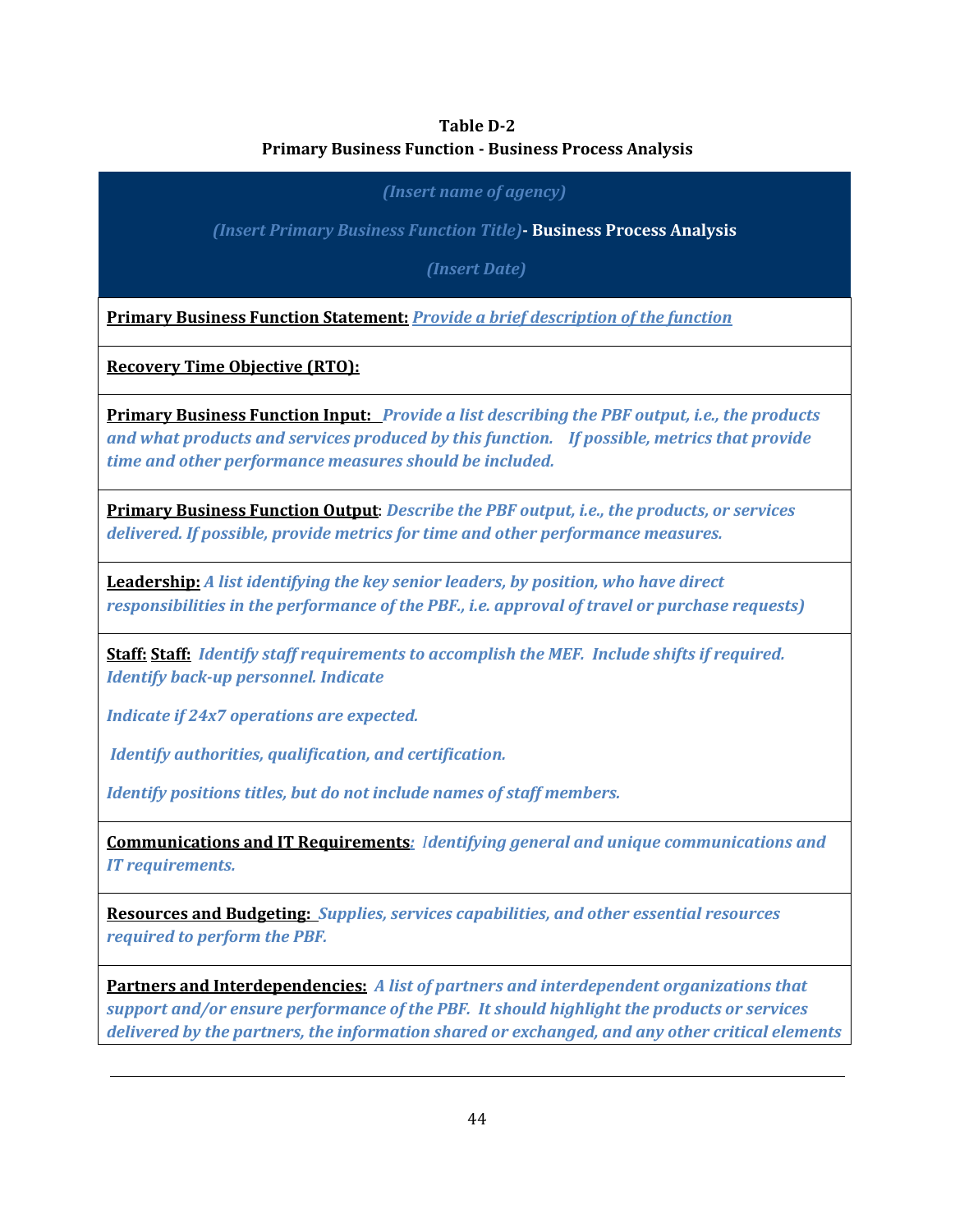## *(Insert name of agency)*

*(Insert Primary Business Function Title)***- Business Process Analysis** 

 *(Insert Date)* 

*that facilitate accomplishing the PBF.*

 **Is there a manual workaround for this function?** *If so, identify the location of the instructions or description. There is an optional manual worksheet available on pages 46-47 of the template.* 

*Do employees and alternates receive training on the manual work around procedures?*

**Process Details:** *A detailed narrative or diagram that ties together all of the elements involved in the process of performing the PBF.*

## **Summary:**

*Can this function be performed via teleworking or at an alternate facility?* 

*Has additional staff been cross-trained to perform this function?*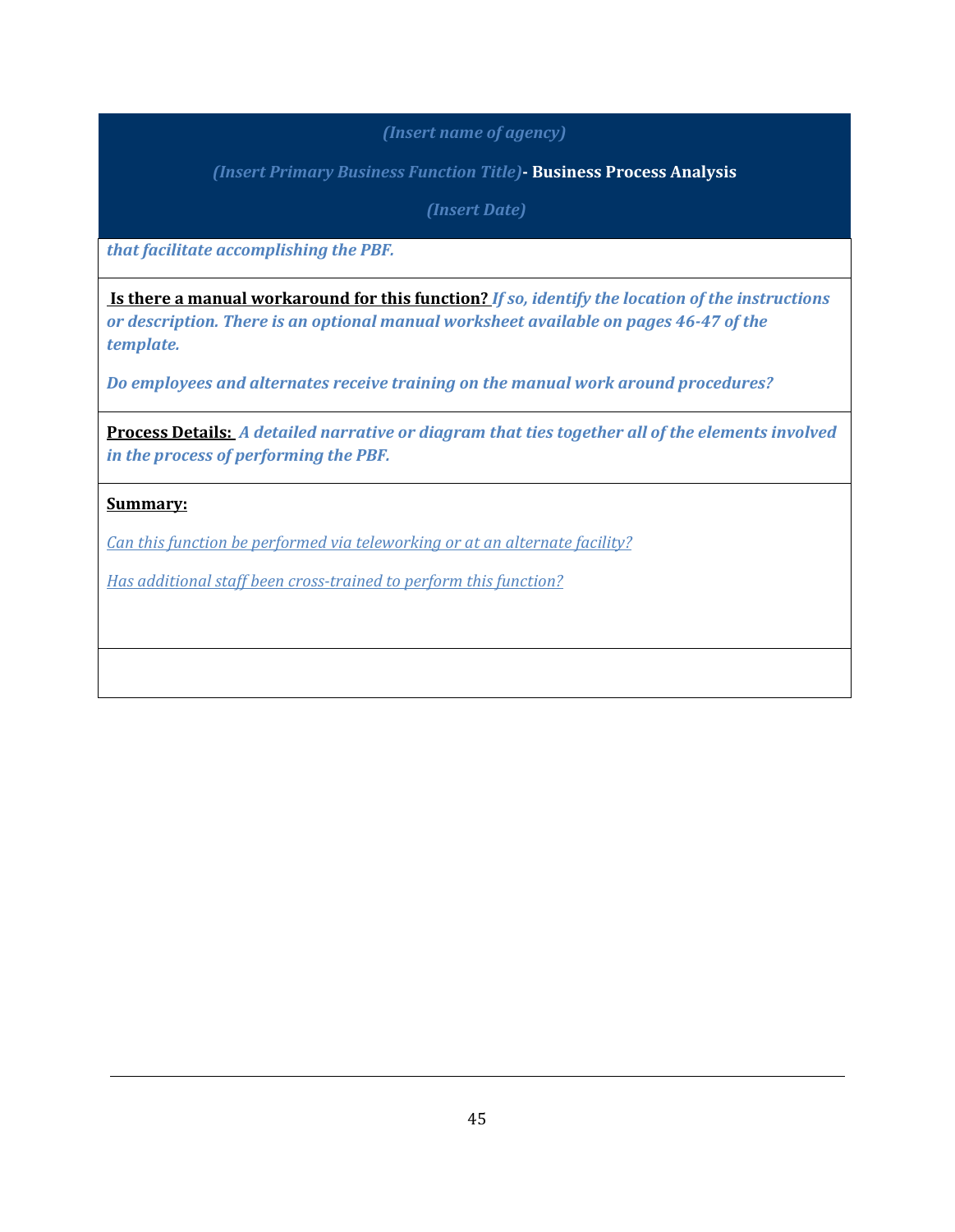# **MANUAL WORKAROUND WORKSHEET (OPTIONAL)**

<span id="page-50-0"></span>\_\_\_\_\_\_\_\_\_\_\_\_\_\_\_\_\_\_\_\_\_\_\_\_\_\_\_\_\_\_\_\_\_\_\_\_\_\_\_\_\_\_\_\_\_\_\_\_\_\_\_\_\_\_\_\_\_\_\_\_\_\_\_\_\_\_\_\_\_\_\_\_\_ \_

## **Manual Workaround for Mission Essential Functions (MEFs) or**

## **Primary Business Functions (PBFs)**

| <b>Manual Workaround Procedure</b>                             |                                                                                             |  |
|----------------------------------------------------------------|---------------------------------------------------------------------------------------------|--|
| (Insert MEF or PBF Title)                                      |                                                                                             |  |
|                                                                | (Insert Date)                                                                               |  |
| <b>MEF/PBF Title:</b>                                          |                                                                                             |  |
| <b>MEF/PBF Narrative:</b>                                      |                                                                                             |  |
| <b>Staff / Leadership Responsible:</b>                         |                                                                                             |  |
| <b>Application(s) or System(s) Required:</b>                   |                                                                                             |  |
| <b>Essential Records, Databases, Documents:</b>                |                                                                                             |  |
|                                                                | Non-Department / Agency Contacts: Other Departments / Agencies, Contractors, Other Partners |  |
| Department/Agency/Company Name:                                |                                                                                             |  |
| <b>Function /Service Provided:</b>                             |                                                                                             |  |
| <b>Contact Name:</b>                                           | Contact #:                                                                                  |  |
| <b>Alternate Contact Name:</b>                                 | <b>Alternate Contact #:</b>                                                                 |  |
| Contract # (if applicable):                                    | <b>Contract Officer Name:</b>                                                               |  |
| <b>Contract Officer #:</b><br><b>Contract Expiration Date:</b> |                                                                                             |  |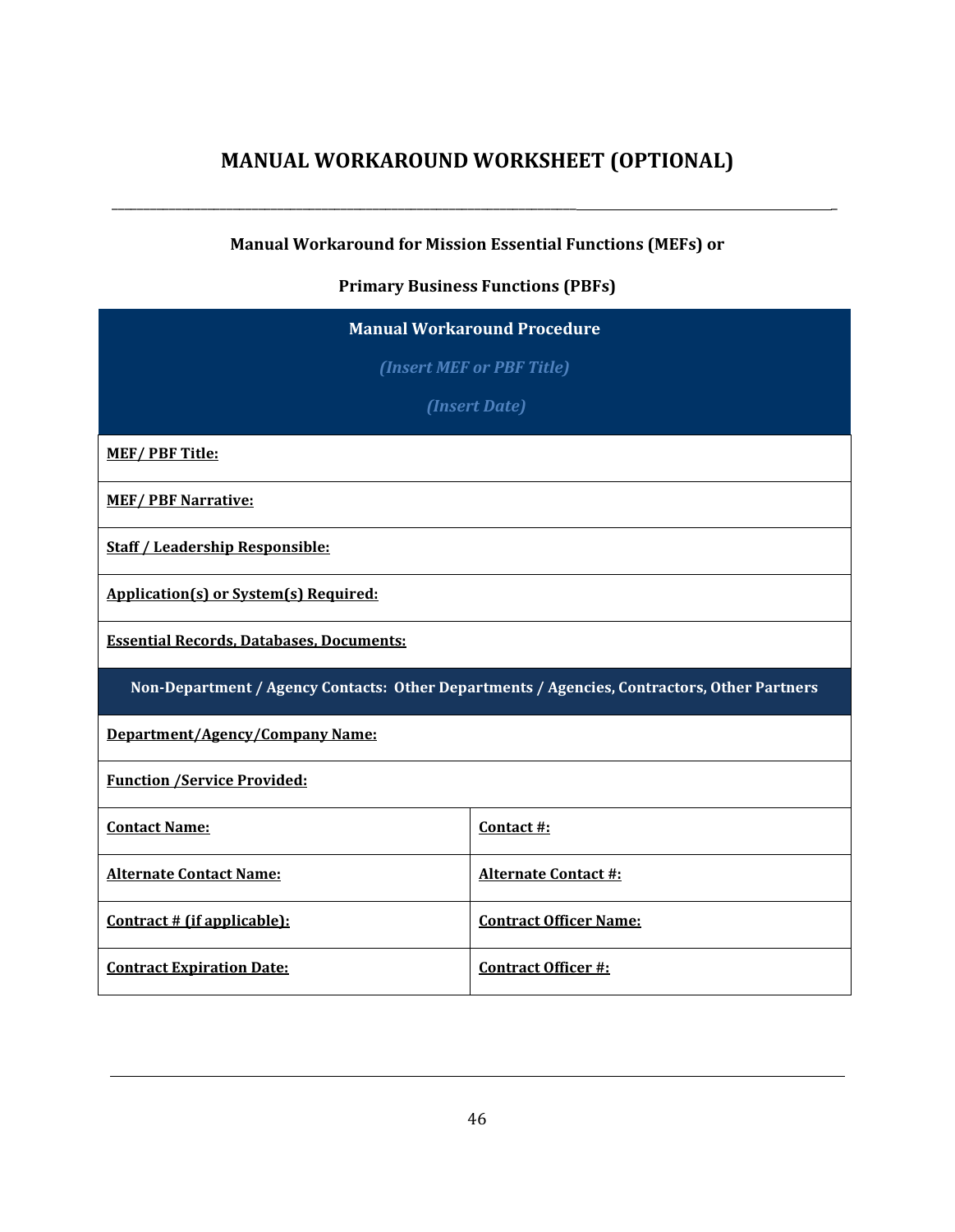|  |  |  | Non-Department / Agency Contacts:  Other Departments / Agencies, Contractors, Other Partners |
|--|--|--|----------------------------------------------------------------------------------------------|
|  |  |  |                                                                                              |

## **Department/Agency/Company Name:**

## **Function /Service Provided:**

| <b>Contact Name:</b>             | Contact #:                    |
|----------------------------------|-------------------------------|
| <b>Alternate Contact Name:</b>   | <b>Alternate Contact #:</b>   |
| Contract # (if applicable):      | <b>Contract Officer Name:</b> |
| <b>Contract Expiration Date:</b> | Contract Officer #:           |

**Procedures / Instructions**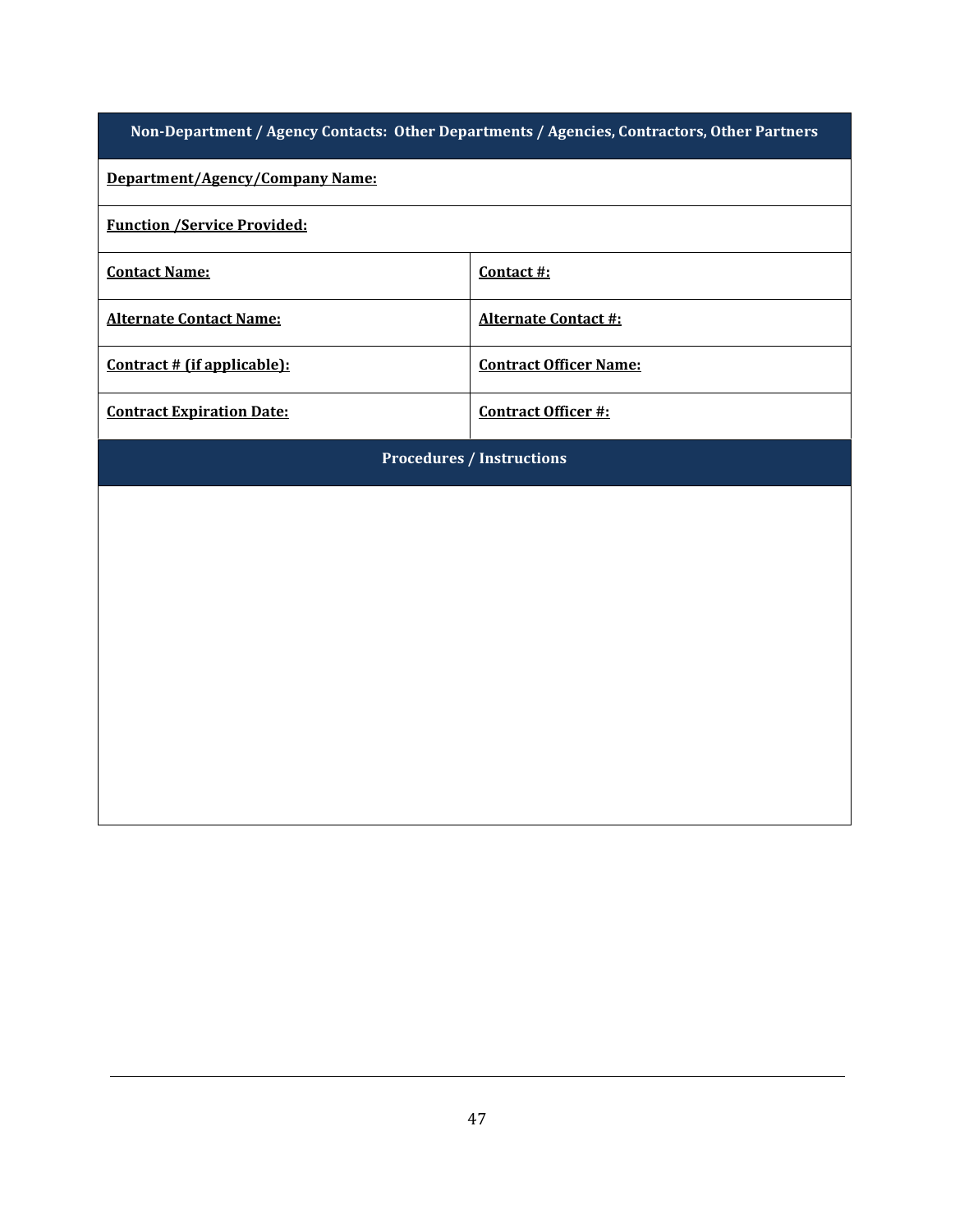# **ACRONYMS AND DEFINITIONS**

<span id="page-52-0"></span>\_\_\_\_\_\_\_\_\_\_\_\_\_\_\_\_\_\_\_\_\_\_\_\_\_\_\_\_\_\_\_\_\_\_\_\_\_\_\_\_\_\_\_\_\_\_\_\_\_\_\_\_\_\_\_\_\_\_\_\_\_\_\_\_\_\_\_\_\_\_\_\_\_ \_

#### **ACRONYMS**

| AAR          | <b>After Action Report</b>                           |
|--------------|------------------------------------------------------|
| BIA          | <b>Business Impact Analysis</b>                      |
| <b>BPA</b>   | <b>Business Process Analysis</b>                     |
| <b>CEMP</b>  | Crisis and Emergency Management Plan                 |
| <b>COOP</b>  | <b>Continuity of Operations</b>                      |
| EMAC         | <b>Emergency Management Assistance Compact</b>       |
| <b>EMAP</b>  | <b>Emergency Management Accreditation Program</b>    |
| EAP          | <b>Emergency Action Plan</b>                         |
| FEMA         | <b>Federal Emergency Management Agency</b>           |
| <b>FOIA</b>  | Freedom of Information Act                           |
| <b>HSEEP</b> | Homeland Security Exercise and Evaluation Program    |
| IP           | <b>Improvement Plan</b>                              |
| <b>ITDRP</b> | <b>Information Technology Disaster Recovery Plan</b> |
| MEF          | <b>Mission Essential Function</b>                    |
| <b>MOU</b>   | Memorandum of Understanding                          |
| <b>NTAS</b>  | National Terrorism Advisory System                   |
| <b>NWS</b>   | <b>National Weather Service</b>                      |
| PBF          | <b>Primary Business Function</b>                     |
| <b>RPO</b>   | Recovery Point Objective                             |
| RTO          | Recovery Time Objective                              |
| SPSHS        | Secretariat of Public Safety and Homeland Security   |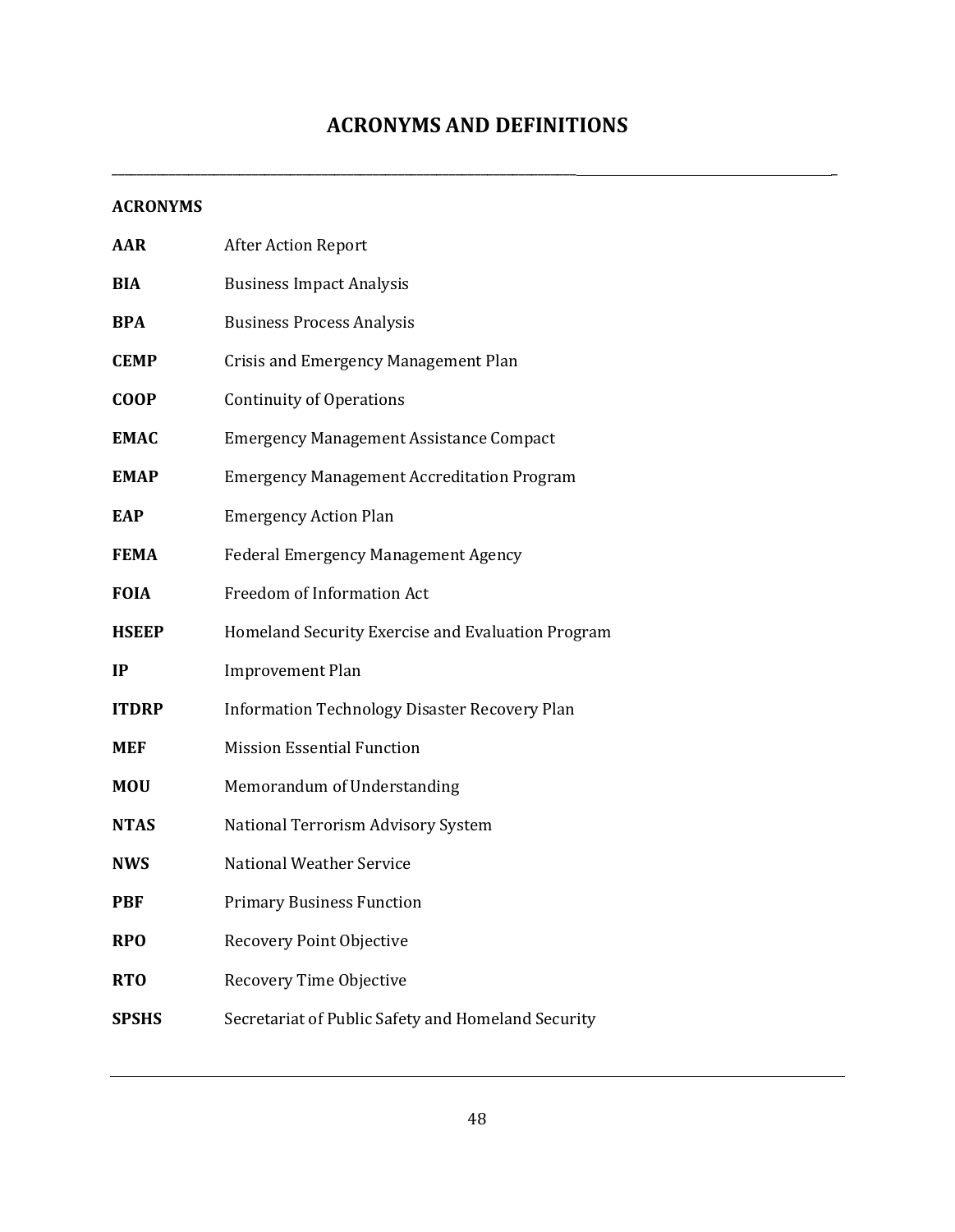#### **DEFINITIONS**

**Activation** – When all or a portion of the COOP plan implemented because of a disaster or emergency.

**After Action Report (AAR)** – A report that summarizes and analyzes performance in both exercises and actual events. The report includes lessons learned, best practices, and an Improvement Plan (IP).

**Alternate Facility** – A location, other than the normal facility, used to conduct mission essential functions (MEFs) in the event of a disaster.

**Application** – A software program that runs on a computer.

#### **Business Impact Analysis (BIA)** –

**Business Process Analysis (BPA) –** A systematic method of identifying and documenting all of the elements necessary to accomplish each organizational MEF. The BPA ensures that the right people, equipment, capabilities, records, and supplies are identified and available where needed during a disruption so that MEFs can be resumed quickly and performed as required.

**Cold Site** – An alternate site reserved for emergency use, but needs the installation of equipment before it can support operations.

**Continuity Coordinator** – The individual that serves as the locality's manager for all continuity activities. The Coordinator has overall responsibility for developing, coordinating and managing all activities required for the locality to perform its mission essential functions during an event that disrupts normal operations. Selecting a Continuity Coordinator is the first step in the continuity planning process.

**Continuity of Operations (Continuity)** – The effort to ensure an organization can continue its mission essential functions across a wide range of potential events.

**Continuity Plan** – A set of documented procedures developed to provide for the continuance of mission essential functions during an emergency.

**Continuity Program –** An ongoing, cyclical model of planning, training, evaluating, and implementing corrective action for continuity capabilities.

**Delegations of Authority –** Identification of statutory or signatory authorities, those individuals holding the authority, and the alternate individuals responsible for assuming that authority should the primary be unavailable.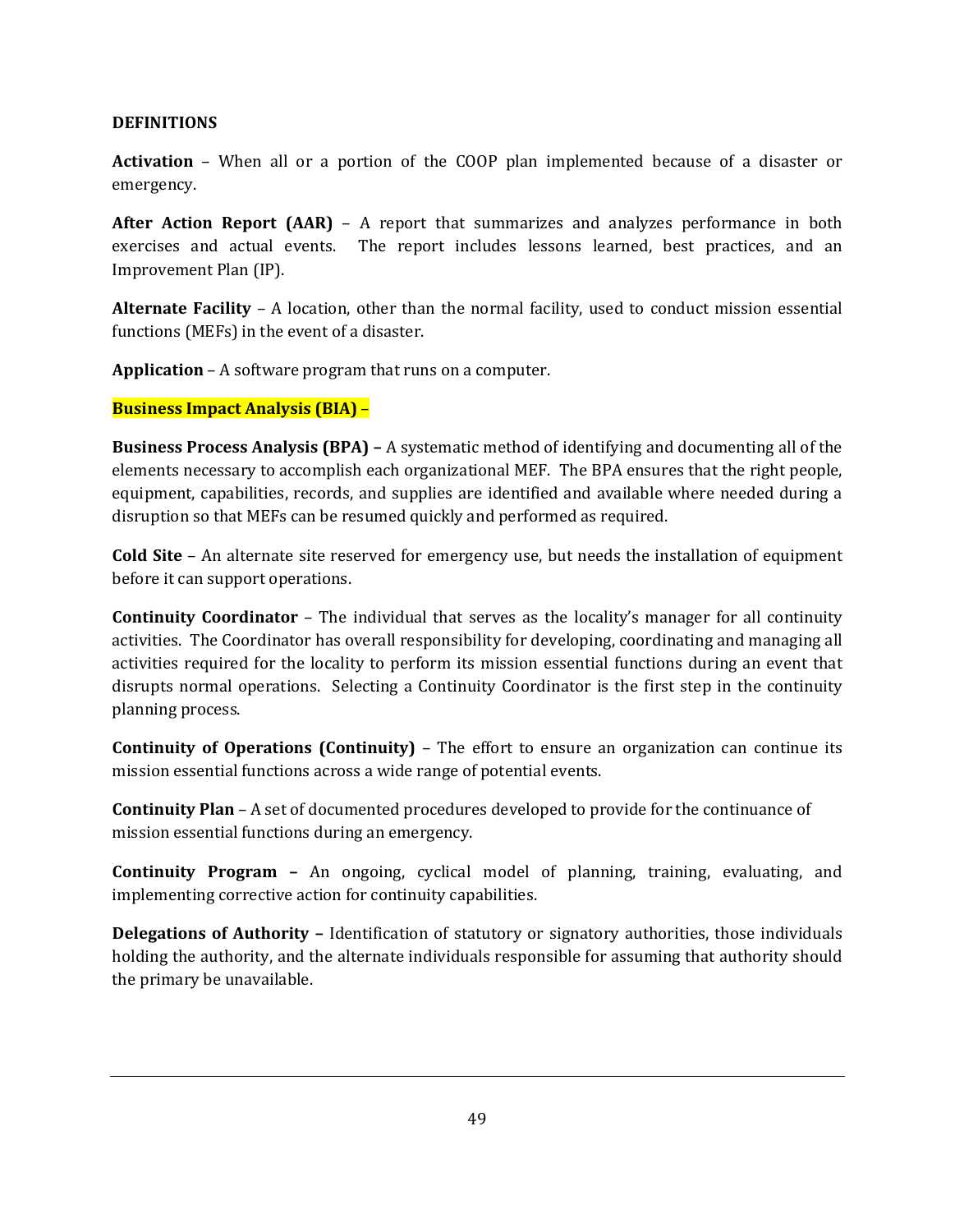**Emergency Management Assistance Compact (EMAC)** – Congressionally ratified organization that provides form and structure to interstate mutual aid. During a disaster, it allows a state to request and receive assistance from other member states.

**Emergency Preparedness** – The discipline ensures an organization or community's readiness to respond to an emergency or disaster in a coordinated, timely and effective manner.

**Essential Functions** – Organizational functions that are determined to be critical activities that cannot continue or resumed quickly after a disruption.

**Essential Records** – Records, files, documents or databases, which, if damaged or destroyed, would cause considerable inconvenience and/or require replacement or re-creation at considerable expense. For legal, regulatory or operational reasons these records cannot be irretrievably lost or damaged without materially impairing the organization's ability to conduct business.

**Equipment** – set of physical resources that provide support or provide improved capability of a function.

**Facility** – A location containing the equipment, supplies, and voice and data communication lines to conduct transactions required to conduct business under normal conditions. .

**Federal Emergency Management Agency (FEMA)** – The federal agency tasked with supporting citizens and first responders to ensure that as a nation, the United States works together to build, sustain, and improve its capability to prepare for, protect against, respond to, recover from, and mitigate all hazards.

**Freedom of Information Act (FOIA)** – A federal law, passed in 1966, which allows for the full or partial disclosure of previously unreleased information and documents under the control of government agencies.

**Homeland Security Exercise and Evaluation Program (HSEEP) –** A threat and performancebased exercise program developed by DHS that provides doctrine and policy for planning, conducting, and evaluating exercises. It to enhances and assesses terrorism prevention, response, and recovery capabilities at the federal, state and local levels.

**Hot Site** – An alternate facility that already has in place the computer, telecommunications, and environmental infrastructure to recover the mission essential functions disrupted by an emergency or disaster.

**Hot Wash –** A post-event meeting where executive leadership and key personnel discuss best practices of and potential improvements to the locality's overall preparedness.

**Implementation Procedure Checklist – A** list of the immediate actions to take upon plan implementation.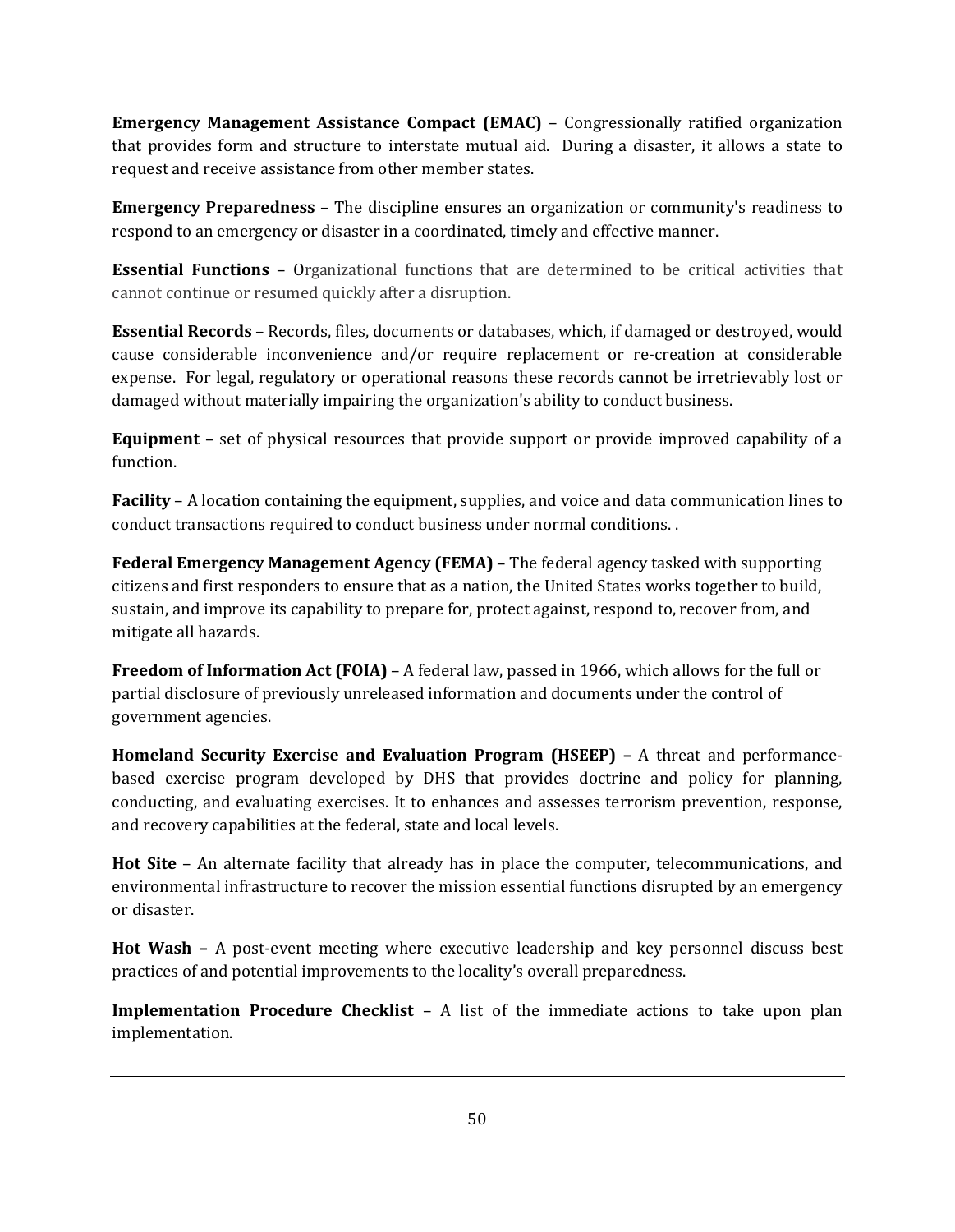**Improvement Plan (IP)** – A list of action steps and resources required to correct a deficiency identified in an After Action Report, including the individual responsible for the actions and an estimated timeline for completion.

**Information Technology Disaster Recovery Plan (ITDRP)** – A set of documented procedures that identify the steps to restore organizations' IT systems and resources that support its primary business functions.

**Key Personnel** – Personnel designated by their division as critical to the resumption of mission essential functions.

**Memorandum of Understanding (MOU)** – A document that expresses mutual accord between two parties. To be legally operative, a memorandum of understanding must identify the contracting parties, identify the subject matter, its objectives, summarize the essential terms of the agreement, and be signed by the contracting parties.

**Mission Essential Functions (MEFs) –** The limited set of local government functions directly related to the local government's mission as set forth in statutory and executive charter and must be continued or resumed rapidly after a disruption of normal activities

**National Terrorism Advisory System (NTAS)** – The system that replaces the color-coded Homeland Security Advisory System and provides timely, detailed information to the public, government agencies, first responders, airports and other transportation hubs, and the private sector.

**National Weather Service (NWS)** – A division of the National Oceanic and Atmospheric Administration (NOAA) that provides weather, hydrologic, and climate forecasts and warnings for the United States, its territories, and its adjacent waters and ocean areas, for the protection of life and property and the enhancement of the national economy.

**Orders of Succession –** A list that specifies by position who will automatically fill a position if it becomes available during an emergency.

**Primary Business Function (PBF)** – Specific supporting activities that an organization must conduct in order to perform its mission essential functions. Primary business functions are typically enablers that make it possible for an organization to perform its mission.

**Promulgation** – The process that officially announces/declares a plan and gives organizations both the authority and responsibility to perform their tasks.

**Reconstitution –** The process by which locality personnel resume normal business operations in a rehabilitated or new facility.